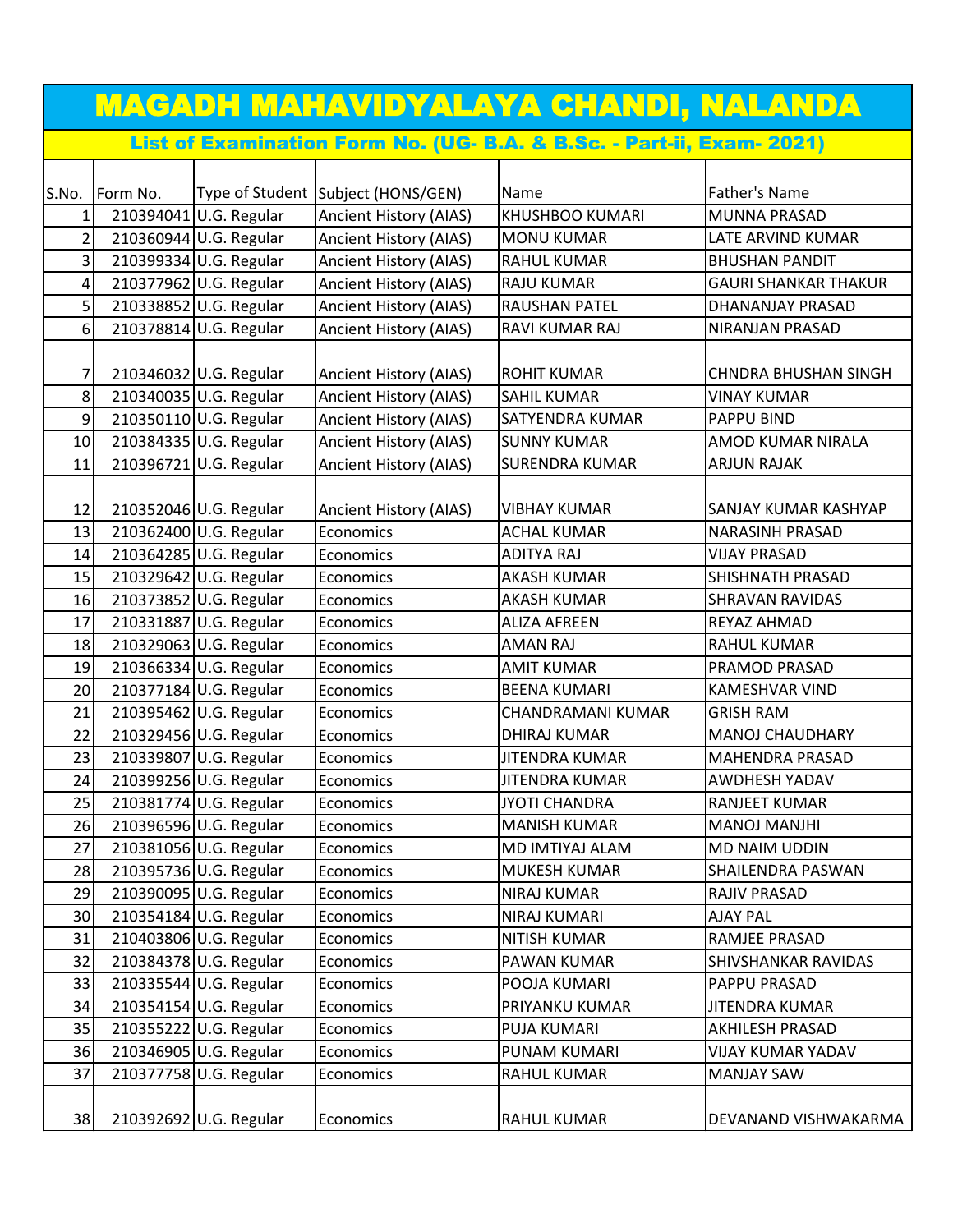| 39 | 210339906 U.G. Regular | Economics | <b>RAJEEV KUMAR</b>   | <b>KAMLESH PRASAD</b>  |
|----|------------------------|-----------|-----------------------|------------------------|
| 40 | 210360144 U.G. Regular | Economics | <b>RANDHIR KUMAR</b>  | <b>SUBHASH PRASAD</b>  |
| 41 | 210347734 U.G. Regular | Economics | <b>RAVI KUMAR</b>     | <b>VIJAY PRASAD</b>    |
| 42 | 210335507 U.G. Regular | Economics | <b>RINKI KUMARI</b>   | <b>ASHOK KUMAR</b>     |
| 43 | 210382216 U.G. Regular | Economics | <b>SAMINDRA KUMAR</b> | <b>VINOD CHAUDHARI</b> |
|    |                        |           |                       |                        |
| 44 | 210380292 U.G. Regular | Economics | SAURABH KUMAR         | LATE SHAILENDRA PRASAD |
| 45 | 210387393 U.G. Regular | Economics | SAURABH KUMAR         | <b>AMIRAK PASWAN</b>   |
| 46 | 210376936 U.G. Regular | Economics | <b>SHALINI KUMARI</b> | <b>LAKKHI SINGH</b>    |
| 47 | 210386572 U.G. Regular | Economics | <b>SHIVANI KUMARI</b> | <b>VINOD PRASAD</b>    |
| 48 | 210331013 U.G. Regular | Economics | <b>SONU KUMAR</b>     | DAYANAND LAL           |
| 49 | 210339777 U.G. Regular | Economics | <b>SONU KUMAR</b>     | <b>CHANDRIKA MOCHI</b> |
| 50 | 210392991 U.G. Regular | Economics | <b>SONU KUMAR</b>     | MADHUSUDAN JAMADAR     |
| 51 | 210352028 U.G. Regular | Economics | <b>SUJIT SINGH</b>    | <b>RAMNANDAN SINGH</b> |
| 52 | 210376646 U.G. Regular | Economics | <b>SUKESH KUMAR</b>   | <b>CHAMCHAM RAM</b>    |
| 53 | 210351934 U.G. Regular | Economics | <b>SUMAN KUMARI</b>   | <b>ANIL YADAV</b>      |
| 54 | 210385548 U.G. Regular | Economics | <b>SUNIL KUMAR</b>    | <b>SURENDRA PRAASD</b> |
| 55 | 210359779 U.G. Regular | Economics | <b>UPENDRA KUMAR</b>  | <b>SUKHU RAVIDAS</b>   |
| 56 | 210350120 U.G. Regular | Economics | VIKASH KUMAR          | RANJEET PRASAD         |
| 57 | 210361372 U.G. Regular | Economics | <b>VIKASH KUMAR</b>   | <b>RAJESH THAKUR</b>   |
| 58 | 210396203 U.G. Regular | Economics | VIKASH KUMAR          | RAMHARI PRASAD         |
| 59 | 210400659 U.G. Regular | Economics | <b>VIKASH KUMAR</b>   | <b>MANOJ KUMAR</b>     |
| 60 | 210398172 U.G. Regular | English   | <b>ABHAY KUMAR</b>    | <b>BHOLA PRASAD</b>    |
| 61 | 210333249 U.G. Regular | English   | <b>ABHISHEK KUMAR</b> | ABDHESH PRASAD SINGH   |
| 62 | 210368709 U.G. Regular | English   | <b>ABHISHEK KUMAR</b> | SATYENDRA PRASAD       |
| 63 | 210380690 U.G. Regular | English   | <b>AKSHAY KUMAR</b>   | <b>VINOD KUMAR</b>     |
| 64 | 210354335 U.G. Regular | English   | <b>AMARJEET KUMAR</b> | JITENDRA PRASAD        |
| 65 | 210396225 U.G. Regular | English   | <b>ARTI KUMARI</b>    | <b>SHRAVAN KUMAR</b>   |
| 66 | 210355614 U.G. Regular | English   | <b>ARYA AMAN</b>      | <b>SANJAY KUMAR</b>    |
| 67 | 210358678 U.G. Regular | English   | <b>AVINASH RAJ</b>    | <b>PANKAJ KUMAR</b>    |
| 68 | 210333434 U.G. Regular | English   | <b>BALVEER KUMAR</b>  | <b>ARUN PANDIT</b>     |
| 69 | 210361275 U.G. Regular | English   | DHARMENDRA KUMAR      | <b>ARJUN KEVAT</b>     |
| 70 | 210348470 U.G. Regular | English   | DIVYANK PRIYADARSHI   | <b>SANJAY KUMAR</b>    |
| 71 | 210354994 U.G. Regular | English   | <b>GAUTAM KUMAR</b>   | KHUBAL PASWAN          |
| 72 | 210355250 U.G. Regular | English   | <b>GULSHAN KUMAR</b>  | <b>ANIL KUMAR</b>      |
| 73 | 210379267 U.G. Regular | English   | <b>KANCHAN KUMARI</b> | <b>SANTOSH PRASAD</b>  |
| 74 | 210375532 U.G. Regular | English   | <b>KUMARI PRIYA</b>   | SHASHI BHUSHAN PASWAN  |
|    |                        |           |                       | <b>ASHOK KUMAR</b>     |
| 75 | 210348539 U.G. Regular | English   | MANSI PRIYADARSHI     | PRIYADARSHI            |
| 76 | 210349539 U.G. Regular | English   | <b>MONU KUMAR</b>     | NAGESHWAR PRASAD       |
| 77 | 210350610 U.G. Regular | English   | <b>NEHA KUMARI</b>    | MURARI SHRAN SINGH     |
|    |                        |           |                       |                        |
| 78 | 210345780 U.G. Regular | English   | <b>NISHA KUMARI</b>   | DAYANAND KUMAR MISTIRI |
| 79 | 210370930 U.G. Regular | English   | PRAKRITI RAJ          | DHARMENDRA KUMAR       |
| 80 | 210359531 U.G. Regular | English   | RAJNISH KUMAR         | <b>ARUN SAW</b>        |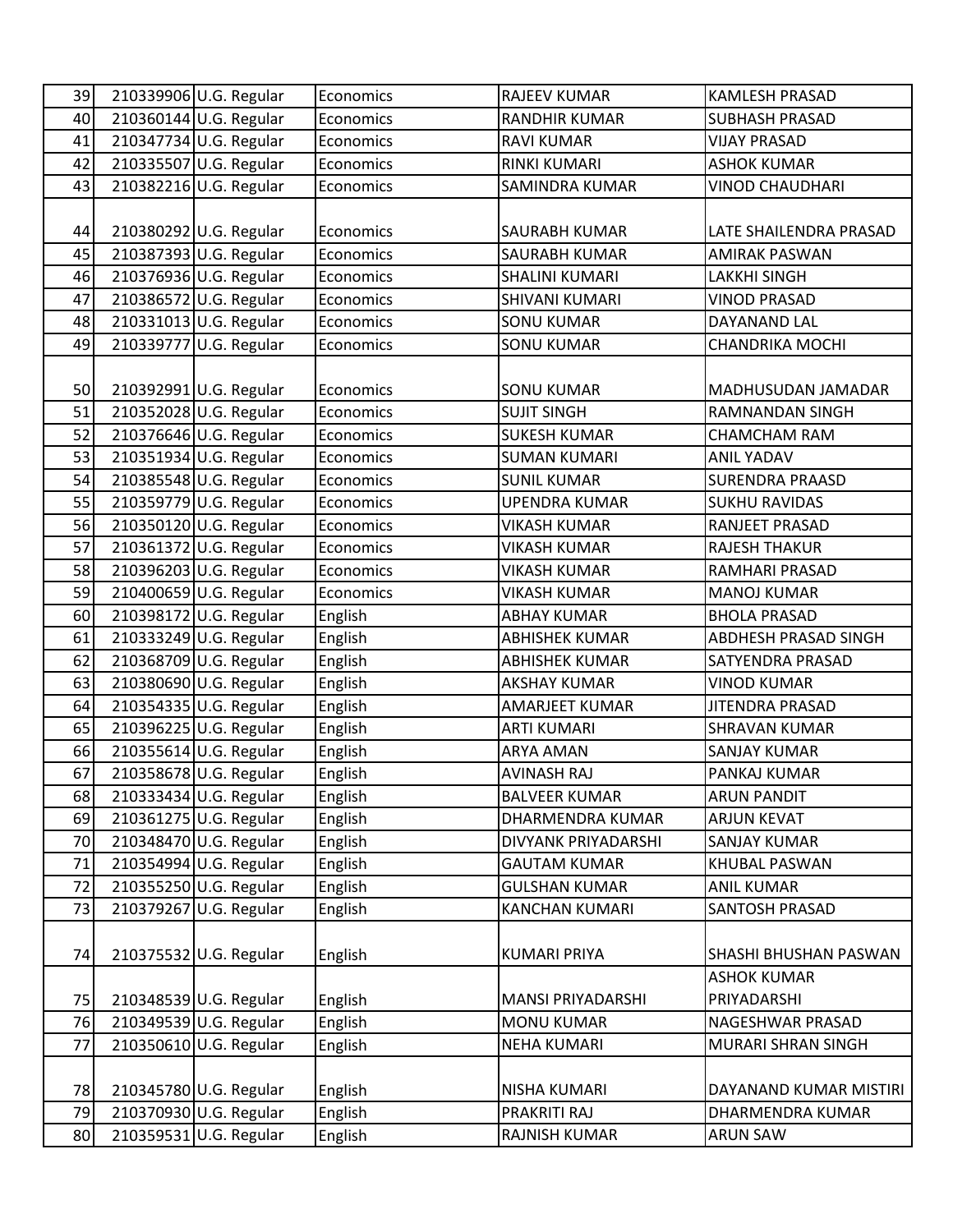| 81  | 210360312 U.G. Regular | English   | RAJNISH KUMAR              | ARVIND PRASAD SINGH      |
|-----|------------------------|-----------|----------------------------|--------------------------|
| 82  | 210360953 U.G. Regular | English   | <b>SANJEEV KUMAR</b>       | RAVINDRA KEWAT           |
| 83  | 210327603 U.G. Regular | English   | SANJIT KUMAR               | <b>BIJENDRA PRASAD</b>   |
| 84  | 210385987 U.G. Regular | English   | SAURABH KUMAR              | <b>MANOJ KUMAR</b>       |
| 85  | 210331695 U.G. Regular | English   | <b>SONAM SONALI</b>        | RAKESH SHARMA            |
| 86  | 210342161 U.G. Regular | English   | <b>SONI KUMARI</b>         | CHANDRAMANI PRASAD       |
| 87  | 210339971 U.G. Regular | English   | <b>SURAJ KUMAR</b>         | <b>BHOLA PRASAD</b>      |
| 88  | 210349266 U.G. Regular | English   | <b>SURAJ KUMAR</b>         | <b>LALAN PRASAD</b>      |
| 89  | 210383775 U.G. Regular | English   | <b>SUSHIL KUMAR</b>        | <b>CHHOTE YADAV</b>      |
| 90  | 210333953 U.G. Regular | English   | <b>VINIT VINAYAK</b>       | AJIT NARAYAN SINGH       |
| 91  | 210332555 U.G. Regular | English   | <b>VIVEK KUMAR</b>         | <b>VIJAY KUMAR VERMA</b> |
| 92  | 210331418 U.G. Regular | Geography | ABHILASHA KUMARI           | RAVINDRA PASWAN          |
| 93  | 210347805 U.G. Regular | Geography | <b>ADARSH KUMAR</b>        | <b>ALOK KUMAR</b>        |
| 94  | 210370447 U.G. Regular | Geography | <b>ADITYA KUMAR</b>        | SATENDRA CHAUHAN         |
| 95  | 210351014 U.G. Regular | Geography | <b>AMIT KUMAR SINHA</b>    | AJIT KUMAR SINHA         |
| 96  | 210393778 U.G. Regular | Geography | <b>ANISH KUMAR</b>         | <b>RANJIT KUMAR</b>      |
| 97  | 210400343 U.G. Regular | Geography | <b>ANKIT KUMAR</b>         | <b>BALDEV CHAUHAN</b>    |
| 98  | 210371127 U.G. Regular | Geography | <b>ANKIT RAJ</b>           | <b>MANOJ KUMAR</b>       |
| 99  | 210348359 U.G. Regular | Geography | ANURADHA KUMARI            | RAMPUKAR PASWAN          |
| 100 | 210357155 U.G. Regular | Geography | <b>ASHISH RANJAN</b>       | <b>AKHILESH BIND</b>     |
| 101 | 210337054 U.G. Regular | Geography | <b>ASHUTOSH BIHARI</b>     | <b>SITA RAM PRASAD</b>   |
| 102 | 210377227 U.G. Regular | Geography | <b>AYUSHI SINHA</b>        | <b>BRAHMDEV PRASAD</b>   |
| 103 | 210352774 U.G. Regular | Geography | <b>BITTU KUMAR</b>         | <b>SHANKAR SAW</b>       |
| 104 | 210348791 U.G. Regular | Geography | <b>CHANDAN KUMAR</b>       | <b>SURESH PASWAN</b>     |
| 105 | 210339465 U.G. Regular | Geography | <b>DOMAN KUMAR</b>         | <b>RAMDEV RAVIDAS</b>    |
| 106 | 210378919 U.G. Regular | Geography | <b>GAUTAM KUMAR</b>        | <b>VRIJANANDAN RAUT</b>  |
|     |                        |           |                            |                          |
| 107 | 210399300 U.G. Regular | Geography | <b>GAUTAM KUMAR PASWAN</b> | <b>VINOD PASWAN</b>      |
| 108 | 210328439 U.G. Regular | Geography | <b>GITA KUMARI</b>         | <b>MAHENDRA RAM</b>      |
| 109 | 210387476 U.G. Regular | Geography | <b>GOLU KUMAR</b>          | RAMPATI YADAV            |
| 110 | 210340821 U.G. Regular | Geography | <b>GOPAL KUMAR</b>         | <b>RAMRATAN BIND</b>     |
| 111 | 210393806 U.G. Regular | Geography | <b>GOVIND KUMAR</b>        | PARMESHWAR BIND          |
| 112 | 210347940 U.G. Regular | Geography | <b>GURIYA KUMARI</b>       | KAMLESH PRASAD           |
| 113 | 210386051 U.G. Regular | Geography | <b>JANMEJAY PANDAY</b>     | PARAMHANSH PANDAY        |
| 114 | 210384069 U.G. Regular | Geography | <b>JITENDRA KUMAR</b>      | SIKENDRA KEVAT           |
| 115 | 210385183 U.G. Regular | Geography | <b>JULI KUMARI</b>         | <b>NAVIN SHARMA</b>      |
| 116 | 210331895 U.G. Regular | Geography | KHUSHBOO KUMARI            | <b>VINOD PANDIT</b>      |
| 117 | 210361454 U.G. Regular | Geography | KHUSHBOO KUMARI            | <b>ANIL PRASAD</b>       |
| 118 | 210372858 U.G. Regular | Geography | KUMARI SEJAL BHARTI        | KANINDRA KUMAR           |
| 119 | 210372072 U.G. Regular | Geography | MADHU KUMARI               | <b>KAMLESH KUMAR</b>     |
| 120 | 210371551 U.G. Regular | Geography | <b>MANISH KUMAR</b>        | <b>BHUSHAN THAKUR</b>    |
| 121 | 210373338 U.G. Regular | Geography | <b>MRITUNJAY KUMAR</b>     | <b>JAWAHAR THAKUR</b>    |
| 122 | 210382090 U.G. Regular | Geography | MUNNA PASWAN               | SHIVSHANKAR PASWAN       |
| 123 | 210348031 U.G. Regular | Geography | NIRMA KUMARI               | DILEEP MANJHI            |
| 124 | 210336353 U.G. Regular | Geography | NITISH KUMAR               | DHNESHVER PASWAN         |
| 125 | 210334963 U.G. Regular | Geography | PAWAN KUMAR                | PRAMOD PRASAD            |
| 126 | 210386821 U.G. Regular | Geography | PAWAN KUMAR                | <b>GANAURI PASWAN</b>    |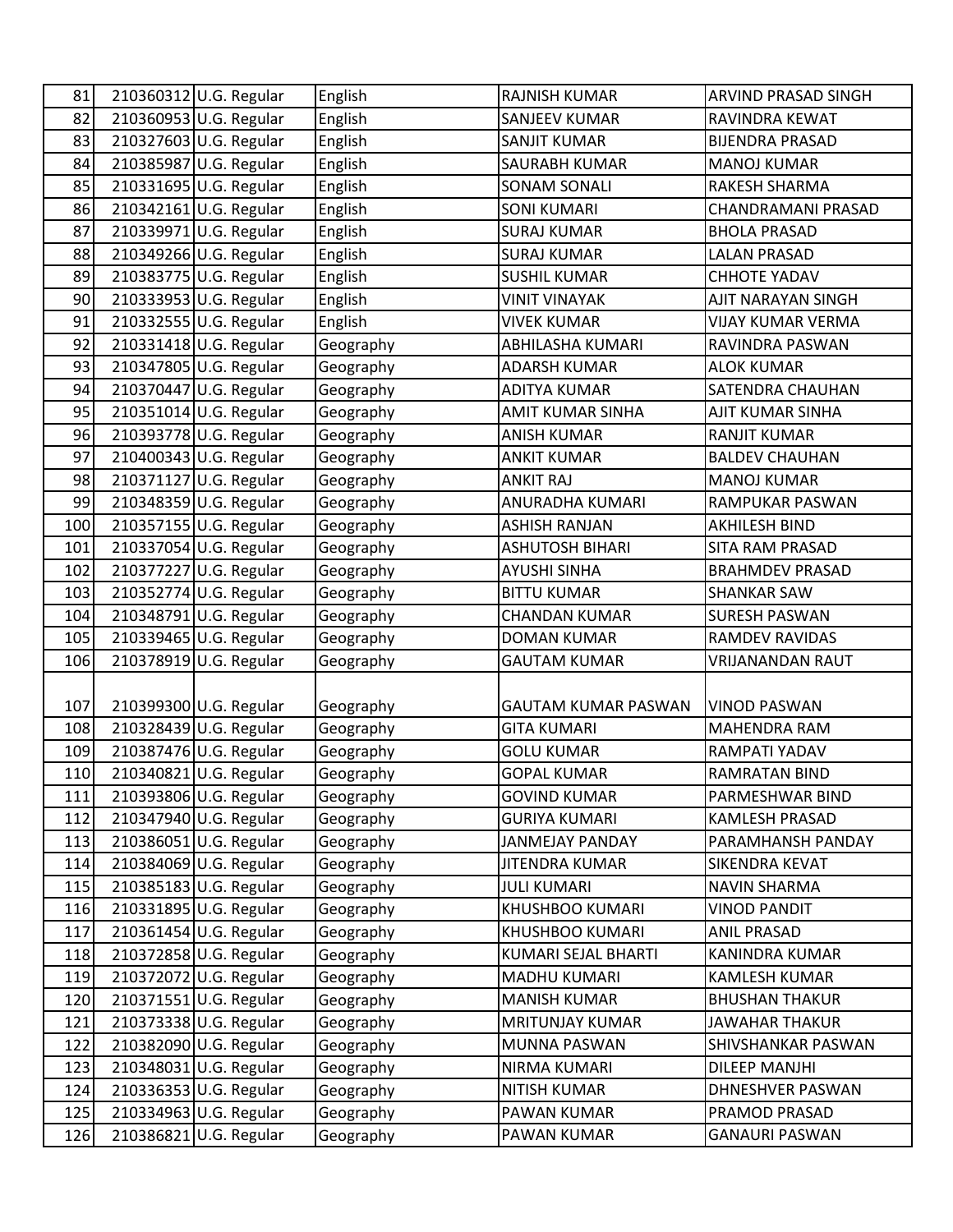| 127 | 210345722 U.G. Regular | Geography | PRABHA KUMARI                            | <b>ANIL KUMAR</b>         |
|-----|------------------------|-----------|------------------------------------------|---------------------------|
| 128 | 210342246 U.G. Regular | Geography | PRITI KUMARI                             | MITHLESH PANDIT           |
| 129 | 210397295 U.G. Regular | Geography | PRITY KUMARI                             | NAGENDRA SHARMA           |
| 130 | 210397229 U.G. Regular | Geography | PRIYANKA KUMARI                          | NAGENDRA SHARMA           |
| 131 | 210404120 U.G. Regular | Geography | <b>PUJA KUMAR</b>                        | <b>BAIJU PASWAN</b>       |
| 132 | 210337890 U.G. Regular | Geography | <b>PUJA KUMARI</b>                       | SATENDRA SHARMA           |
| 133 | 210382887 U.G. Regular | Geography | <b>PUNAM KUMARI</b>                      | <b>KAPIL PRASAD</b>       |
| 134 | 210348739 U.G. Regular | Geography | <b>PUNITA KUMARI</b>                     | <b>KARU SHARMA</b>        |
| 135 | 210383521 U.G. Regular | Geography | RACHNA KUMARI                            | YOGENDRA THAKUR           |
| 136 | 210399425 U.G. Regular | Geography | RAJANI KUMARI                            | <b>SANJAY PRASAD</b>      |
| 137 | 210346142 U.G. Regular | Geography | <b>RAKESH KUMAR</b>                      | <b>ANIL SINGH</b>         |
| 138 | 210394179 U.G. Regular | Geography | RAMJANM PASWAN                           | SATYDEV PASWAN            |
| 139 | 210332586 U.G. Regular | Geography | <b>RANJAN KUMAR</b>                      | <b>UMESH MISTRY</b>       |
| 140 | 210352641 U.G. Regular | Geography | RASHMI KUMARI                            | <b>ASHOK RAM</b>          |
| 141 | 210400346 U.G. Regular | Geography | RAUSHAN KUMAR                            | <b>RUDAL PASWAN</b>       |
| 142 | 210403766 U.G. Regular | Geography | <b>RAVI KUMARI</b>                       | <b>SUNIL RAM</b>          |
| 143 | 210365897 U.G. Regular | Geography | <b>RAVISH KUMAR</b>                      | <b>BUDHAN PANDIT</b>      |
| 144 | 210346390 U.G. Regular | Geography | <b>RINKI KUMARI</b>                      | <b>SIYASHARAN PRASAD</b>  |
| 145 | 210380640 U.G. Regular | Geography | <b>RITA KUMARI</b>                       | <b>GANAURI CHAUDHARI</b>  |
| 146 | 210343067 U.G. Regular | Geography | <b>ROHIT KUMAR</b>                       | <b>SURENDRA YADAV</b>     |
|     |                        |           |                                          |                           |
| 147 | 210396744 U.G. Regular | Geography | ROHIT KUMAR PRIYADARSHI ANIL KUMAR SINGH |                           |
| 148 | 210355703 U.G. Regular | Geography | <b>RUPA KUMARI</b>                       | <b>SHIV GAURI RAVIDAS</b> |
| 149 | 210328384 U.G. Regular | Geography | <b>SAMEER KUMAR</b>                      | <b>UMESH PRASAD</b>       |
| 150 | 210396924 U.G. Regular | Geography | <b>SANJAY KUMAR</b>                      | <b>UMESH CHAUDHARI</b>    |
| 151 | 210362448 U.G. Regular | Geography | <b>SANJEEV KUMAR</b>                     | <b>SUNIL PASWAN</b>       |
| 152 | 210329982 U.G. Regular | Geography | SATYENDRA KUMAR                          | <b>JAWAHAR RAM</b>        |
| 153 | 210340663 U.G. Regular | Geography | SHISHUPAL KUMAR                          | <b>INDAL VIND</b>         |
| 154 | 210345686 U.G. Regular | Geography | SHIVSHANKAR KUMAR                        | PRAMOD PANDIT             |
| 155 | 210346866 U.G. Regular | Geography | SHOSHILA KUMARI                          | <b>USHA MANJHI</b>        |
| 156 | 210341873 U.G. Regular | Geography | <b>SHUBHAM KUMARI</b>                    | <b>RAM PRAVESH PRASAD</b> |
| 157 | 210347626 U.G. Regular | Geography | <b>SIMA KUMARI</b>                       | SHRAVAN SAW               |
| 158 | 210342493 U.G. Regular | Geography | SIMPI KUMARI                             | <b>SURJAN RAJAK</b>       |
| 159 | 210374035 U.G. Regular | Geography | <b>SONU KUMAR</b>                        | <b>MANTU KEWAT</b>        |
| 160 | 210402359 U.G. Regular | Geography | <b>SONU KUMAR</b>                        | <b>ASHOK SAW</b>          |
| 161 | 210361118 U.G. Regular | Geography | SUDHANSHU KUMAR                          | ABDHESH KUMAR             |
| 162 | 210335024 U.G. Regular | Geography | <b>VICKY KUMAR</b>                       | <b>MASUDAN RAM</b>        |
| 163 | 210349762 U.G. Regular | Geography | <b>VICKY KUMAR</b>                       | LAL BIHARI CHAUDHARY      |
| 164 | 210370521 U.G. Regular | Geography | <b>VIKASH KUMAR</b>                      | <b>NARESH RAM</b>         |
| 165 | 210370955 U.G. Regular | Geography | <b>VINAY KUMAR</b>                       | RAMJANAM PRASAD           |
| 166 | 210385074 U.G. Regular | Hindi     | <b>AARTI KUMARI</b>                      | ANIRUDH KUMAR             |
| 167 | 210375381 U.G. Regular | Hindi     | <b>ABHINAV KUMAR</b>                     | <b>DINESH PRASAD</b>      |
| 168 | 210341232 U.G. Regular | Hindi     | AKASH KUMAR                              | <b>BALCHAND RAVIDAS</b>   |
| 169 | 210362997 U.G. Regular | Hindi     | <b>ANAND KUMAR</b>                       | <b>SURESH PRASAD</b>      |
| 170 | 210330989 U.G. Regular | Hindi     | <b>ANJALI KUMARI</b>                     | <b>JITENDRA DAS</b>       |
| 171 | 210373749 U.G. Regular | Hindi     | <b>ANJU KUMARI</b>                       | RAJENDRA SINGH            |
| 172 | 210383943 U.G. Regular | Hindi     | ANUPAM KUMARI                            | <b>VIJAY PRASAD</b>       |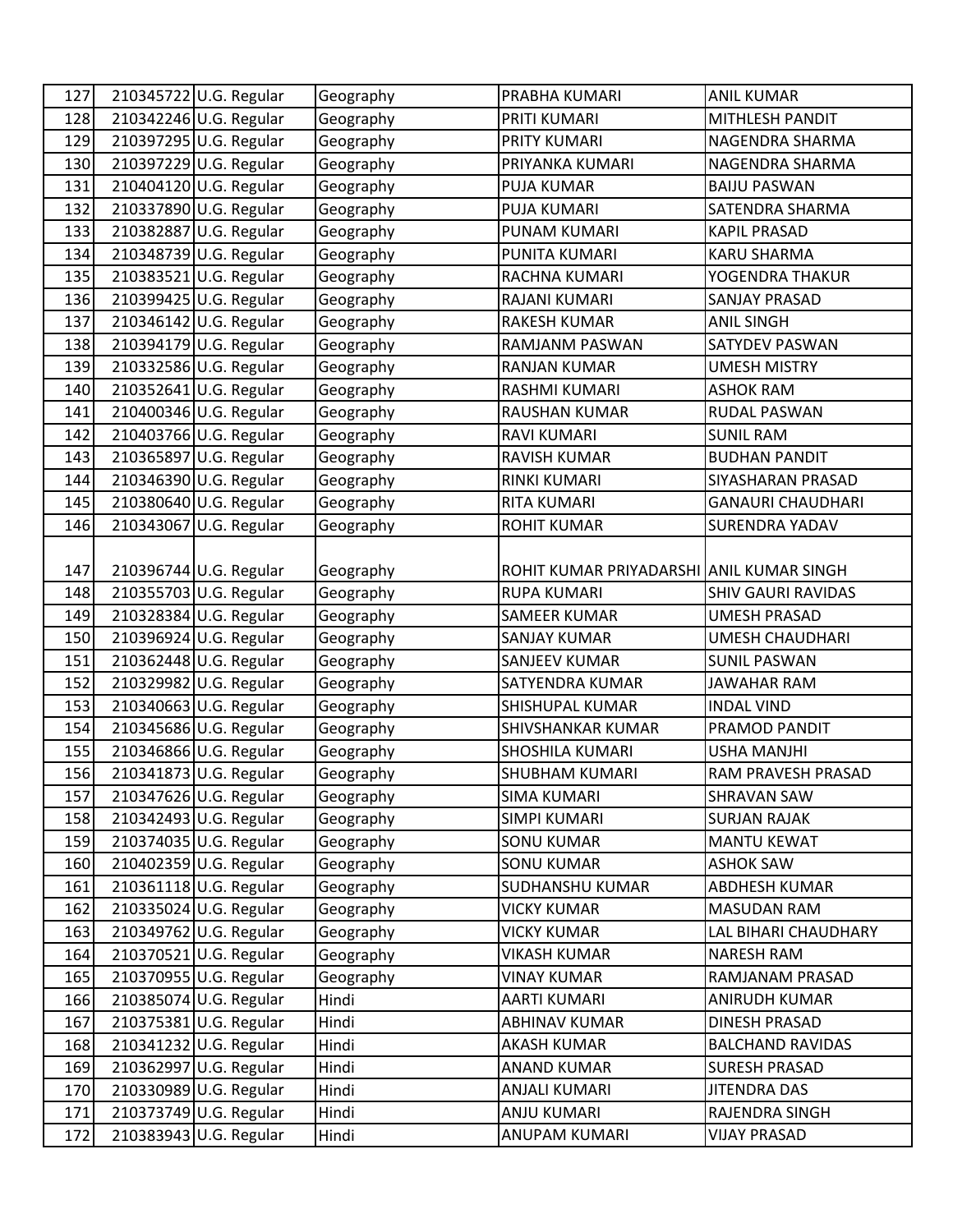| 173 | 210342054 U.G. Regular | Hindi | ARCHANA KUMARI                           | <b>SANJAY SINGH</b>       |
|-----|------------------------|-------|------------------------------------------|---------------------------|
| 174 | 210372581 U.G. Regular | Hindi | <b>BEAUTY KUMARI</b>                     | AKHILESH KUMAR            |
| 175 | 210331613 U.G. Regular | Hindi | <b>BHARAT CHAUHAN</b>                    | RAMPRIT CHAUHAN           |
| 176 | 210396971 U.G. Regular | Hindi | <b>BIRENDRA KUMAR</b>                    | <b>SURYAMOLI THAKUR</b>   |
| 177 | 210346441 U.G. Regular | Hindi | <b>BITTU KUMAR</b>                       | <b>NAWAL KISHOR KUMAR</b> |
| 178 | 210343544 U.G. Regular | Hindi | <b>DEEPAK KUMAR</b>                      | <b>MUKESH KUMAR</b>       |
| 179 | 210377859 U.G. Regular | Hindi | DHARMSHILA KUMARI                        | KAVINDRA YADAV            |
| 180 | 210342189 U.G. Regular | Hindi | <b>DURGA KUMARI</b>                      | <b>DHANANJAY KUMAR</b>    |
| 181 | 210335572 U.G. Regular | Hindi | <b>INDRAJEET KUMAR</b>                   | <b>VISHVANATH KEVAT</b>   |
| 182 | 210399765 U.G. Regular | Hindi | <b>JASWANT KUMAR</b>                     | RAMESH PASWAN             |
| 183 | 210401458 U.G. Regular | Hindi | <b>JYOTI KUMARI</b>                      | <b>TEJ PASWAN</b>         |
| 184 | 210377789 U.G. Regular | Hindi | <b>KAJAL KUMARI</b>                      | <b>BIJENDRA CHAUDHARY</b> |
| 185 | 210386339 U.G. Regular | Hindi | <b>KHUSBU KUMARI</b>                     | AMAR JEET SINGH           |
| 186 | 210398673 U.G. Regular | Hindi | KHUSHABU KUMARI                          | <b>ALOK KUMAR</b>         |
| 187 | 210404129 U.G. Regular | Hindi | <b>MADHURI KUMARI</b>                    | <b>SUNIL TIWARI</b>       |
| 188 | 210336270 U.G. Regular | Hindi | <b>NANKI KUMARI</b>                      | <b>AWADHESH PRASAD</b>    |
| 189 | 210374517 U.G. Regular | Hindi | <b>NEHA KUMARI</b>                       | YOGENDRA SINGH            |
| 190 | 210382430 U.G. Regular | Hindi | <b>NEHA KUMARI</b>                       | <b>CHUNNU RAM</b>         |
| 191 | 210341699 U.G. Regular | Hindi | <b>NIKKI KUMARI</b>                      | <b>SHIVDUTT PRASAD</b>    |
| 192 | 210382129 U.G. Regular | Hindi | <b>NILU KUMARI</b>                       | <b>BHOLA RAM</b>          |
| 193 | 210384420 U.G. Regular | Hindi | NITISH PASWAN                            | LATE DHARO PASWAN         |
|     |                        |       |                                          | VISHNUNARAYAN             |
| 194 | 210376618 U.G. Regular | Hindi | <b>OMPRAKASH CHAUDHARY</b>               | CHAUDHARY                 |
| 195 | 210339697 U.G. Regular | Hindi | PHULA KUMARI                             | <b>BIJENDRA PANDIT</b>    |
| 196 | 210347355 U.G. Regular | Hindi | PINKI KUMARI                             | <b>JAGDISH PRASAD</b>     |
| 197 | 210401933 U.G. Regular | Hindi | PINKU KUMAR                              | <b>AVADHESH MANJHI</b>    |
| 198 | 210346139 U.G. Regular | Hindi | PRATIMA KUMARI                           | RANJIT PRASAD             |
| 199 | 210394760 U.G. Regular | Hindi | PREMA KUMARI                             | NAGINA PRASAD             |
| 200 | 210332403 U.G. Regular | Hindi | <b>PRINCE KUMAR</b>                      | <b>VINOD KUMAR</b>        |
| 201 | 210357046 U.G. Regular | Hindi | PRINCE KUMAR                             | <b>LALU MISTRY</b>        |
|     |                        |       |                                          |                           |
| 202 | 210381149 U.G. Regular | Hindi | PRITI KUMARI PRITI KUMARI INDRADEV KUMAR |                           |
| 203 | 210373269 U.G. Regular | Hindi | RAMBABU KUMAR                            | RAMASHISH JAMDAR          |
| 204 | 210363694 U.G. Regular | Hindi | <b>RANI KUMARI</b>                       | <b>SUDHIR PRASAD</b>      |
| 205 | 210373888 U.G. Regular | Hindi | <b>RAUBINS KUMAR</b>                     | <b>SANJAY RAM</b>         |
| 206 | 210353578 U.G. Regular | Hindi | RAVINDRA KUMAR                           | SATYENDRA BIND            |
| 207 | 210342368 U.G. Regular | Hindi | RESHMI KUMARI                            | SHITAL YADAV              |
| 208 | 210383763 U.G. Regular | Hindi | RITU RAJ KUMAR                           | RAVINDRA SINGH            |
| 209 | 210383064 U.G. Regular | Hindi | SACHIT KUMAR                             | <b>VIJAY RAM</b>          |
| 210 | 210371453 U.G. Regular | Hindi | <b>SAKET KUMAR</b>                       | SADHU KEWAT               |
| 211 | 210389794 U.G. Regular | Hindi | SANDEEP KUMAR                            | <b>UMESH TANTI</b>        |
| 212 | 210336830 U.G. Regular | Hindi | SANJEET KUMAR                            | RAMPRABODH PASWAN         |
| 213 | 210391100 U.G. Regular | Hindi | <b>SANTOSH KUMAR</b>                     | DEVENDRA CHAUDHARY        |
| 214 | 210377260 U.G. Regular | Hindi | SAPNA KUMARI                             | PINKU KUMAR               |
| 215 | 210379023 U.G. Regular | Hindi | SHIVANEE KUMARI                          | DHARMENDRA PASWAN         |
| 216 | 210342889 U.G. Regular | Hindi | SHUBHAM RAJ KUMAR                        | <b>SUBHASH PRASAD</b>     |
| 217 | 210339852 U.G. Regular | Hindi | SULEKHA KUMARI                           | <b>KASHI RAM</b>          |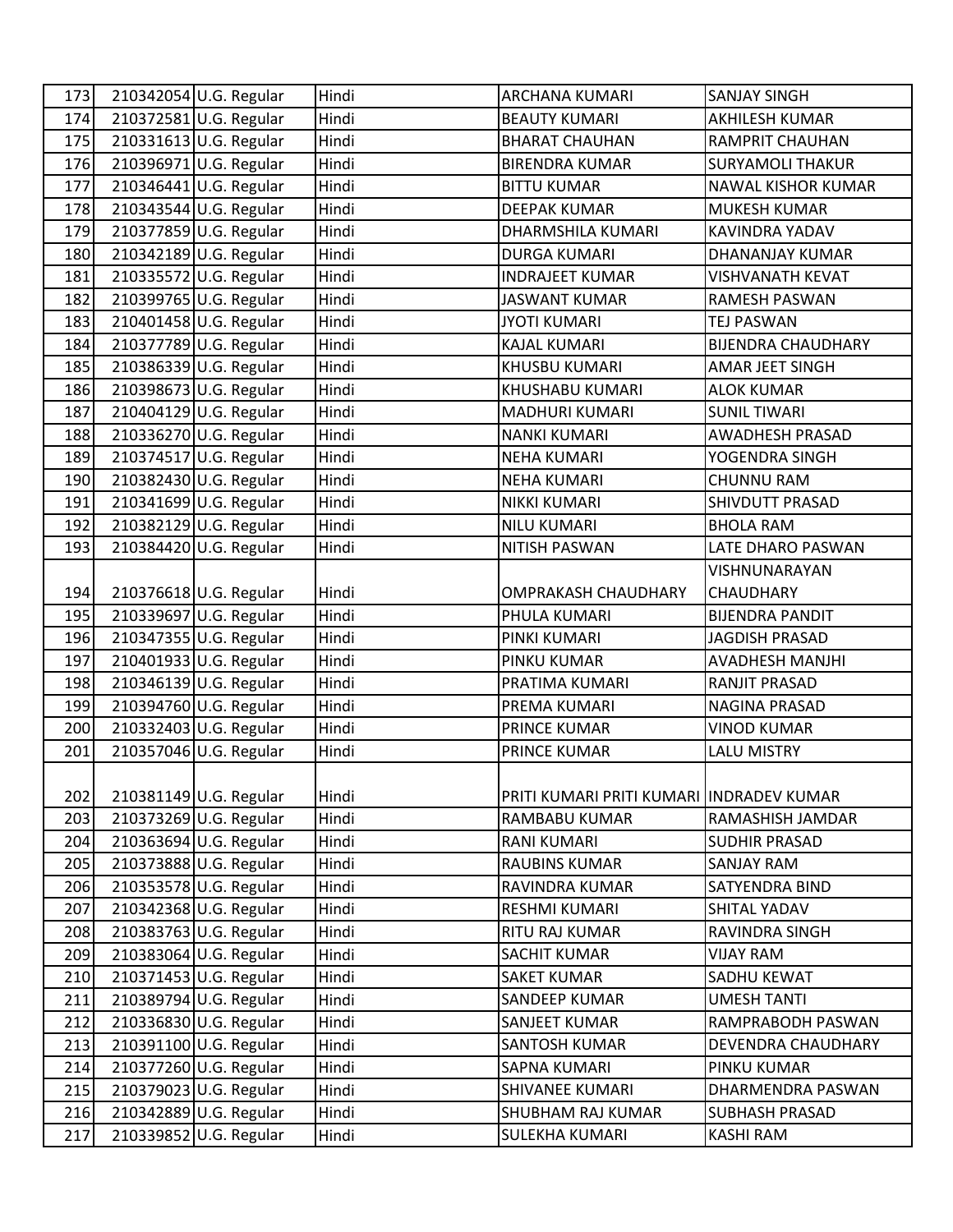| 218        | 210365600 U.G. Regular                           | Hindi              | <b>SURAJ KUMAR</b>                     | <b>KISHUN PRASAD</b>               |
|------------|--------------------------------------------------|--------------------|----------------------------------------|------------------------------------|
| 219        | 210377580 U.G. Regular                           | Hindi              | <b>SWETA KUMARI</b>                    | <b>UPENDRA PASWAN</b>              |
| 220        | 210351055 U.G. Regular                           | Hindi              | <b>VIKASH KUMAR</b>                    | <b>MURAT KEWAT</b>                 |
| 221        | 210341867 U.G. Regular                           | History            | AASHKI RAJ                             | <b>NANDU PASWAN</b>                |
| 222        | 210341725 U.G. Regular                           | History            | AASIYA RAJ                             | <b>NANDU PASWAN</b>                |
| 223        | 210384155 U.G. Regular                           | History            | <b>ADITYA RAJ</b>                      | <b>RAMESH PANDIT</b>               |
| 224        | 210347045 U.G. Regular                           | History            | <b>AJIT KUMAR</b>                      | <b>ANIL KUMAR</b>                  |
| 225        | 210396345 U.G. Regular                           | History            | <b>ALOK KUMAR</b>                      | NAGINA PRASAD                      |
| 226        | 210401774 U.G. Regular                           | History            | <b>ALOK KUMAR</b>                      | SHIVJI PASWAN                      |
| 227        | 210376562 U.G. Regular                           | History            | <b>AMARJEET KUMAR</b>                  | SHAILENDRA PRASAD                  |
| 228        | 210372653 U.G. Regular                           | History            | <b>AMIT KUMAR</b>                      | <b>VIJENDRA PRASAD</b>             |
| 229        | 210385108 U.G. Regular                           | History            | <b>ANAND KUMAR</b>                     | <b>SHANKAR SAW</b>                 |
| 230        | 210388001 U.G. Regular                           | History            | <b>ANIKET KUMAR</b>                    | <b>ANIL KUMAR</b>                  |
| 231        | 210337842 U.G. Regular                           | History            | <b>ANIL KUMAR</b>                      | MITHALESH PASWAN                   |
| 232        | 210346504 U.G. Regular                           | History            | <b>ANISHA MOURYA</b>                   | <b>UMAKANT PRASAD</b>              |
| 233        | 210341883 U.G. Regular                           | History            | <b>ANJALI KUMARI</b>                   | <b>ASHOK KUMAR</b>                 |
| 234        | 210383265 U.G. Regular                           | History            | <b>ANJUL PASWAN</b>                    | <b>INDRAJEET PASWAN</b>            |
| 235        | 210376625 U.G. Regular                           | History            | ANUSHKA RAJ                            | <b>SANJAY KUMAR</b>                |
| 236        | 210345308 U.G. Regular                           | History            | <b>ARUN KUMAR</b>                      | <b>SIKANDAR PASWAN</b>             |
| 237        | 210362626 U.G. Regular                           | History            | <b>AVNISH KUMAR</b>                    | <b>VRIND SAW</b>                   |
| 238        | 210371241 U.G. Regular                           | History            | <b>BHOLA BIND</b>                      | <b>KAILASH BIND</b>                |
| 239        | 210400691 U.G. Regular                           | History            | <b>BIBHA KUMARI</b>                    | <b>JANARDAN LAL</b>                |
| 240        | 210377766 U.G. Regular                           | History            | <b>BIKAN KUMAR</b>                     | <b>BALALI MANJHI</b>               |
| 241        | 210333932 U.G. Regular                           | History            | <b>CHANDAN KUMAR</b>                   | <b>AKLU RAVIDAS</b>                |
|            |                                                  |                    |                                        |                                    |
| 242        | 210351951 U.G. Regular                           | History            | <b>CHANDAN KUMAR</b>                   | SHUBH NARAYAN CHAUHAN              |
| 243        | 210368851 U.G. Regular                           | History            | <b>CHANDAN KUMAR</b>                   | MAHENDRA YADAV                     |
|            |                                                  |                    |                                        |                                    |
| 244        | 210357458 U.G. Regular                           | History            | CHANDRA SHEKHAR KUMAR RAMASHISH PRASAD |                                    |
| 245        | 210396431 U.G. Regular                           | History            | <b>CHANDRAUDAY KUMAR</b>               | NAGENDRA MANJHI                    |
| 246        | 210341704 U.G. Regular                           | History            | <b>DEEPAK KUMAR</b>                    | <b>MAHENDRA SINGH</b>              |
| 247        | 210346882 U.G. Regular                           | History            | DHARMPAL KUMAR                         | SUDHIR PASWAN                      |
| 248        | 210359658 U.G. Regular                           | History            | DHARMRAJ KUMAR                         | <b>DOMAN RAVIDAS</b>               |
| 249        | 210338861 U.G. Regular                           | History            | <b>GAURAV KUMAR</b>                    | <b>MANOJ SINGH</b>                 |
| 250        |                                                  |                    | <b>GAURAV KUMAR</b>                    | <b>SANJAY PRASAD</b>               |
| 251        | 210362629 U.G. Regular                           | History            |                                        |                                    |
| 252        | 210395077 U.G. Regular                           | History            | <b>GAUTAM KUMAR</b>                    | <b>DINESH KUMAR</b>                |
|            | 210375231 U.G. Regular                           | History            | <b>HEERA PASWAN</b>                    | <b>JANAK PASWAN</b>                |
| 253        | 210336868 U.G. Regular                           | History            | <b>JITENDRA KUMAR</b>                  | RAMANAND PRASAD                    |
| 254        | 210333899 U.G. Regular                           | History            | <b>JWALA KUMAR</b>                     | <b>ANIL PRASAD</b>                 |
| 255        | 210390949 U.G. Regular                           | History            | <b>JYOTI KUMARI</b>                    | <b>LAXMI SAW</b>                   |
| 256        | 210375624 U.G. Regular                           | History            | KAJAL KUMARI                           | <b>SANJAY THAKUR</b>               |
| 257        | 210346752 U.G. Regular                           | History            | KAUSHAL KUMAR                          | UMESH PASWAN                       |
| 258        | 210370436 U.G. Regular                           | History            | KAVITA KUMARI                          | SITARAM KEVAT                      |
| 259        | 210362215 U.G. Regular                           | History            | KUMARI SHABNAM                         | AKHILESH PRASAD                    |
| 260        | 210395291 U.G. Regular                           | History            | <b>MADHU KUMAR</b>                     | SHIV KUMAR SAW                     |
| 261<br>262 | 210383968 U.G. Regular<br>210385307 U.G. Regular | History<br>History | <b>MANISH KUMAR</b><br>MANISHA KUMARI  | <b>ARUN SINGH</b><br>DINESH PANDIT |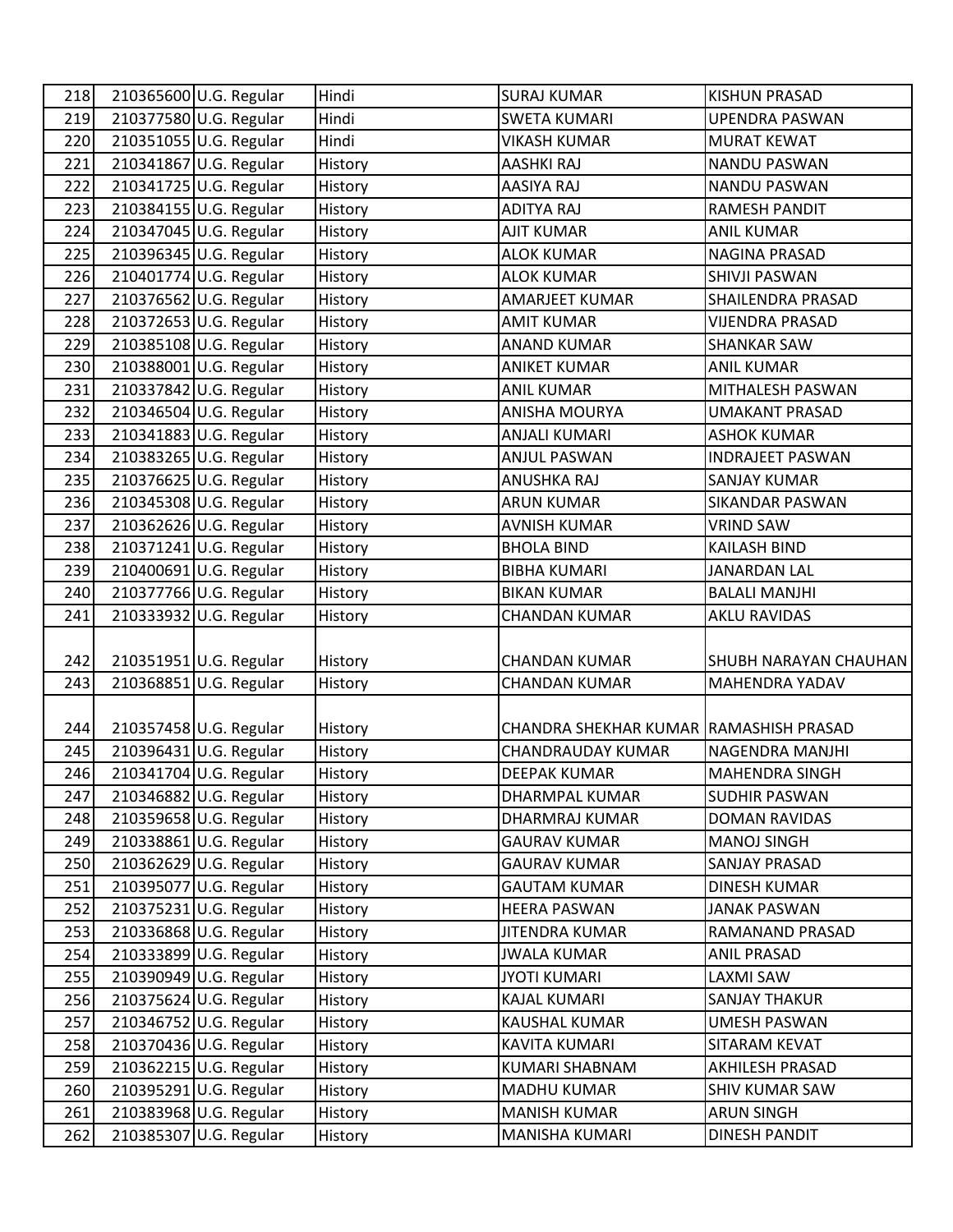| 263 | 210330156 U.G. Regular | History | <b>MANSI KUMARI</b>   | AJEET KUMAR BISHWAS     |
|-----|------------------------|---------|-----------------------|-------------------------|
| 264 | 210384170 U.G. Regular | History | <b>MANTOSH KUMAR</b>  | <b>SUNIL SAW</b>        |
| 265 | 210400371 U.G. Regular | History | <b>MAUSAM KUMARI</b>  | MANINDRA KUMAR          |
| 266 | 210379382 U.G. Regular | History | <b>MINTU KUMAR</b>    | <b>BAKHORI MAHTO</b>    |
| 267 | 210370093 U.G. Regular | History | <b>MOHIT KUMAR</b>    | <b>ANIL SHARMA</b>      |
| 268 | 210393944 U.G. Regular | History | <b>MUKESH KUMAR</b>   | <b>KAUSHAL MAHTO</b>    |
| 269 | 210339694 U.G. Regular | History | <b>NICKY KUMARI</b>   | PRAMOD KUMAR            |
| 270 | 210375638 U.G. Regular | History | NIRMALA KUMARI        | RAJENDRA CHAUDHARY      |
| 271 | 210342705 U.G. Regular | History | NISHANT KUMAR PAMMI   | <b>RAJESH KUMAR</b>     |
| 272 | 210352330 U.G. Regular | History | POOJA KUMARI          | <b>VINOD KUMAR</b>      |
| 273 | 210390315 U.G. Regular | History | PRAHLAD KUMAR         | <b>BAIJOO PASWAN</b>    |
| 274 | 210373304 U.G. Regular | History | PRINCE KUMAR          | RAJKUMAR PASWAN         |
| 275 | 210392648 U.G. Regular | History | <b>PRINCE KUMAR</b>   | KALUSAN BHADHANI        |
|     |                        |         |                       | <b>SHREE BHUNESHWAR</b> |
| 276 | 210377522 U.G. Regular | History | PRITEE KUMARI         | <b>PANDIT</b>           |
| 277 | 210342867 U.G. Regular | History | PRITI KUMARI          | MITHILESH KUMAR         |
| 278 | 210365707 U.G. Regular | History | PRITI KUMARI          | <b>MUNNA PANDIT</b>     |
| 279 | 210347310 U.G. Regular | History | PRIYANKA KUMARI       | SATYANARAYAN PRASAD     |
| 280 | 210347341 U.G. Regular | History | PRIYANKA KUMARI       | <b>VIJAY PASWAN</b>     |
| 281 | 210362270 U.G. Regular | History | PUSHI KUMARI          | <b>UMESH PRASAD</b>     |
| 282 | 210351383 U.G. Regular | History | <b>RAHUL KUMAR</b>    | <b>MADHUSUDAN BIND</b>  |
| 283 | 210385194 U.G. Regular | History | <b>RAHUL KUMAR</b>    | SATISH PRASAD           |
| 284 | 210342242 U.G. Regular | History | <b>RAHUL RAJ</b>      | <b>BHAGIRATH PRASAD</b> |
| 285 | 210401936 U.G. Regular | History | <b>RAJEEV KUMAR</b>   | <b>MAHESH VIND</b>      |
| 286 | 210336900 U.G. Regular | History | <b>RAJESH KUMAR</b>   | <b>DINESH PASWAN</b>    |
| 287 | 210373215 U.G. Regular | History | <b>RAJESH KUMAR</b>   | <b>SANJAY PASWAN</b>    |
| 288 | 210362182 U.G. Regular | History | <b>RAJU KUMAR</b>     | <b>UMESH PRASAD</b>     |
| 289 | 210335964 U.G. Regular | History | <b>RAKESH KUMAR</b>   | <b>RAJESH KUMAR</b>     |
| 290 | 210347081 U.G. Regular | History | <b>RAVI KUMAR</b>     | RAGHUNI PASWAN          |
| 291 | 210371682 U.G. Regular | History | <b>RAVI KUMAR</b>     | <b>BIRJU JAMADAR</b>    |
| 292 | 210346001 U.G. Regular | History | <b>RITU RAJ</b>       | <b>SANJAY SINGH</b>     |
| 293 | 210341721 U.G. Regular | History | <b>RUPAM KUMARI</b>   | LALBAHADUR SINGH        |
| 294 | 210379510 U.G. Regular | History | <b>SAGAR KUMAR</b>    | JALANDHAR PASWAN        |
| 295 | 210350108 U.G. Regular | History | SAHIL RAJ             | YUGESHVAR PANDIT        |
| 296 | 210375470 U.G. Regular | History | SANJEEV KUMAR         | <b>KAMTA RAM</b>        |
| 297 | 210343424 U.G. Regular | History | <b>SANTOSH KUMAR</b>  | <b>MAHESH PASWAN</b>    |
| 298 | 210375668 U.G. Regular | History | <b>SANTOSH KUMAR</b>  | MAHENDRA RAVIDAS        |
| 299 | 210328416 U.G. Regular | History | SARVODAY              | <b>UDAY KUMAR</b>       |
| 300 | 210396993 U.G. Regular | History | SEEMA KUMARI          | MITHLESH SINGH          |
| 301 | 210333428 U.G. Regular | History | <b>SHARWAN KUMAR</b>  | <b>ANIL KUMAR</b>       |
| 302 | 210335508 U.G. Regular | History | SHASHIKANT KUMAR      | SHAMBHU CHAUDHARY       |
| 303 | 210394051 U.G. Regular | History | SHASHIKANT KUMAR      | <b>GHAMANDI PRASAD</b>  |
| 304 | 210383082 U.G. Regular | History | SHISHUPAL PASWAN      | <b>ENDARJIT PASWAN</b>  |
| 305 | 210386505 U.G. Regular | History | <b>SHIVAM KUMAR</b>   | PARMANAND RAY           |
| 306 | 210354229 U.G. Regular | History | <b>SHYAM KUMAR</b>    | LATE NANDLAL SAW        |
| 307 | 210336547 U.G. Regular | History | <b>SHYAMPAT KUMAR</b> | MADHUSUDHAN BIND        |
| 308 | 210372010 U.G. Regular | History | <b>SINTU KUMAR</b>    | <b>BIRJU BIND</b>       |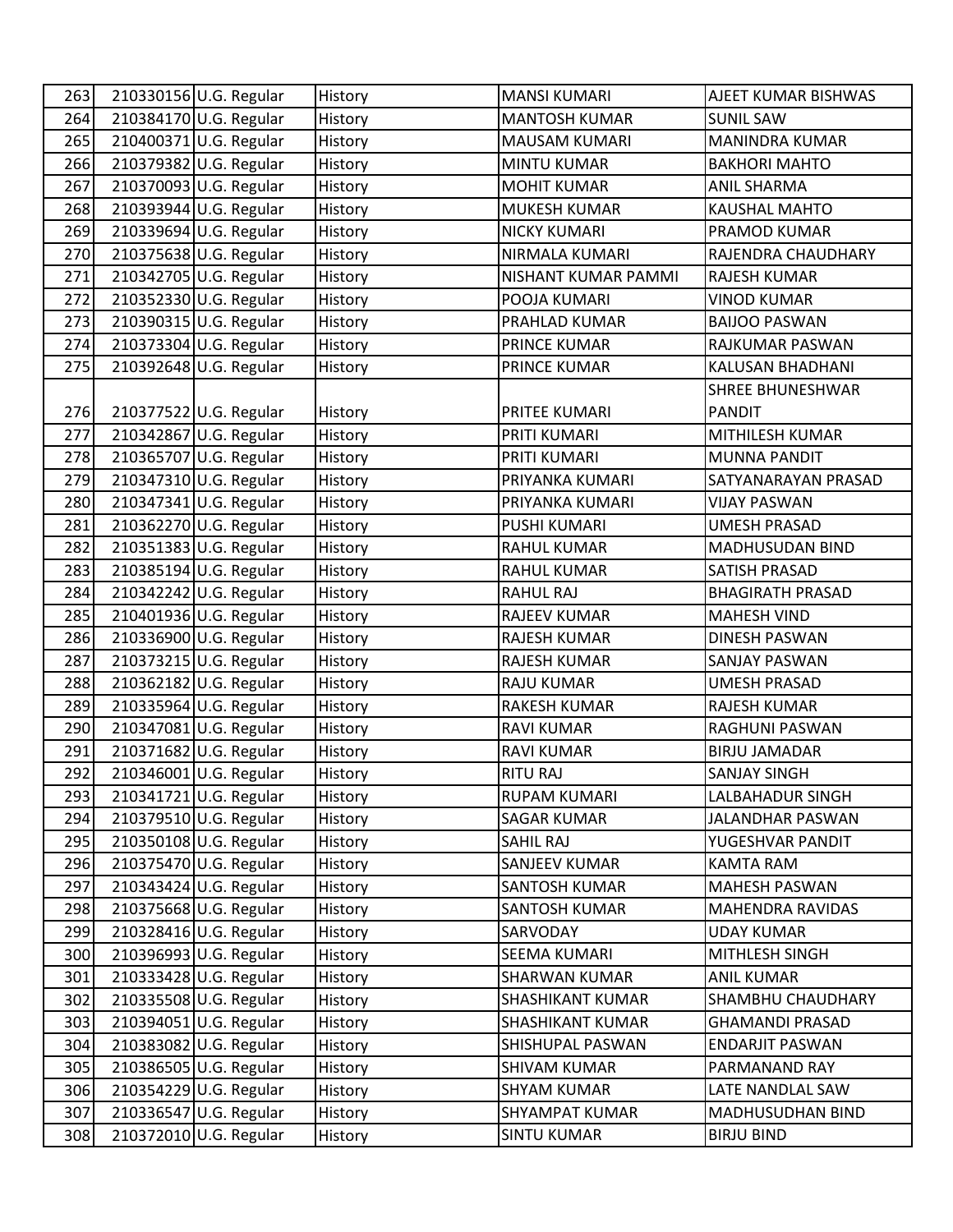| 309 | 210375774 U.G. Regular | History             | <b>SONU KUMAR</b>        | <b>VINOD PRASAD</b>      |
|-----|------------------------|---------------------|--------------------------|--------------------------|
| 310 | 210339814 U.G. Regular | History             | <b>SUKESH KUMAR</b>      | <b>SURENDRA PRASAD</b>   |
| 311 | 210388918 U.G. Regular | History             | <b>SURAJ KUMAR</b>       | RAMANAND PANDAY          |
| 312 | 210393417 U.G. Regular | History             | <b>SURAJ KUMAR</b>       | <b>DEVENDRA SAW</b>      |
| 313 | 210393552 U.G. Regular | History             | <b>SURAJ KUMAR</b>       | SHIVNARAYAN PRASAD       |
| 314 | 210386541 U.G. Regular | History             | <b>UJJAWAL KUMAR</b>     | RAM KRIPAL SINGH         |
|     |                        |                     |                          |                          |
| 315 | 210372752 U.G. Regular | History             | VIJYA LUXMI              | ALAKH NIRANJAN SHARMA    |
| 316 | 210346122 U.G. Regular | History             | <b>VIKASH KUMAR</b>      | <b>BANDHU SAW</b>        |
| 317 | 210359201 U.G. Regular | History             | <b>VIKRANT KUMAR</b>     | <b>DINESH PRASAD</b>     |
| 318 | 210353346 U.G. Regular | History             | <b>VINOD KUMAR</b>       | RAM PREVESH MAHATO       |
| 319 | 210362323 U.G. Regular | History             | <b>VISHNU BHAGWAT</b>    | <b>MANOJ KUMAR</b>       |
| 320 | 210392240 U.G. Regular | History             | VISHVJEET KUMAR          | <b>BIPIN PRASAD</b>      |
| 321 | 210341618 U.G. Regular | History             | YODHAN KUMAR             | SIBODH RAM               |
| 322 | 210331177 U.G. Regular | Home Science        | <b>AARTI KUMARI</b>      | <b>MANGAL RAVIDAS</b>    |
| 323 | 210372874 U.G. Regular | Home Science        | <b>ANSHU KUMARI</b>      | <b>SURESH CHAUDHARY</b>  |
|     |                        |                     |                          |                          |
| 324 | 210340546 U.G. Regular | Home Science        | ANURADHA KUMARI          | CHANDRASHEKHAR AZAD      |
| 325 | 210353524 U.G. Regular | <b>Home Science</b> | <b>ARCHNA KUMARI</b>     | KAUSHLENDRA KUMAR        |
| 326 | 210358344 U.G. Regular | Home Science        | <b>ARTEE KUMARI</b>      | <b>AJAY PRASAD</b>       |
| 327 | 210340277 U.G. Regular | Home Science        | <b>ARTI KUMARI</b>       | <b>UMASHANKAR PRASAD</b> |
| 328 | 210332922 U.G. Regular | <b>Home Science</b> | <b>CHANDANI KUMARI</b>   | DAYANAND PRASAD          |
| 329 | 210335473 U.G. Regular | Home Science        | <b>JAYMILA KUMARI</b>    | <b>UDAL PRASAD</b>       |
| 330 | 210376665 U.G. Regular | Home Science        | <b>JAYRANI KUMARI</b>    | <b>VINOD YADAV</b>       |
| 331 | 210340891 U.G. Regular | Home Science        | <b>KAJAL KUMARI</b>      | ANIL PRASAD SINGH        |
| 332 | 210395261 U.G. Regular | Home Science        | <b>NEHA KUMARI</b>       | <b>DEEPAK KUMAR</b>      |
| 333 | 210341231 U.G. Regular | Home Science        | <b>NISHA KUMARI</b>      | <b>SUNIL KUMAR</b>       |
| 334 | 210346968 U.G. Regular | Home Science        | PINKUL KUMAR             | MUNNU PRASAD             |
| 335 | 210379288 U.G. Regular | <b>Home Science</b> | POONAM KUMARI            | <b>SHAILENDRA SINHA</b>  |
| 336 | 210347082 U.G. Regular | Home Science        | PRITI KUMARI             | <b>RAMNATH PRASAD</b>    |
| 337 | 210358871 U.G. Regular | Home Science        | <b>PRITY KUMARI</b>      | <b>NAVLESH PANDIT</b>    |
| 338 | 210381480 U.G. Regular | Home Science        | PUJA KUMARI              | <b>ARVIND KUMAR</b>      |
| 339 | 210332323 U.G. Regular | Home Science        | PUNAM KUMARI             | <b>SUBODH PANDIT</b>     |
| 340 | 210351924 U.G. Regular | Home Science        | <b>RAKHI KUMARI</b>      | <b>ASHOK PRASAD</b>      |
| 341 | 210331714 U.G. Regular | Home Science        | <b>RANJU KUMARI</b>      | <b>ANIL PRASAD</b>       |
| 342 | 210377409 U.G. Regular | Home Science        | SAPNA KUMARI SINHA       | MAHAMAYA PRASAD          |
| 343 | 210403049 U.G. Regular | Home Science        | <b>SURBHI KUMARI</b>     | <b>UPENDRA PRASAD</b>    |
| 344 | 210352449 U.G. Regular | Home Science        | <b>SWEETY KUMARI</b>     | <b>SUBODH PRASAD</b>     |
| 345 | 210337987 U.G. Regular | Home Science        | <b>SWETA KUMARI</b>      | ANUJ KUMAR SINGH         |
| 346 | 210343651 U.G. Regular | Home Science        | <b>VAISHANAVI KUMARI</b> | DHARMENDRA KUMAR         |
| 347 | 210377533 U.G. Regular | Philosophy          | <b>AMAN KUMAR</b>        | RAMESH PRASAD            |
| 348 | 210386575 U.G. Regular | Philosophy          | <b>AYUSHA KUMAR</b>      | <b>TINAIN PRASAD</b>     |
| 349 | 210374603 U.G. Regular | Philosophy          | <b>BAIJU KUMAR</b>       | <b>SUNIL PRASAD</b>      |
|     |                        |                     |                          |                          |
| 350 | 210361756 U.G. Regular | Philosophy          | <b>BHISMPITAMH KUMAR</b> | SATISH CHANDRA PANDIT    |
| 351 | 210338277 U.G. Regular | Philosophy          | CHANCHALA KUMARI         | <b>BIRENDRA RAM</b>      |
| 352 | 210382658 U.G. Regular | Philosophy          | <b>MANISH KUMAR</b>      | <b>DINESH SINGH</b>      |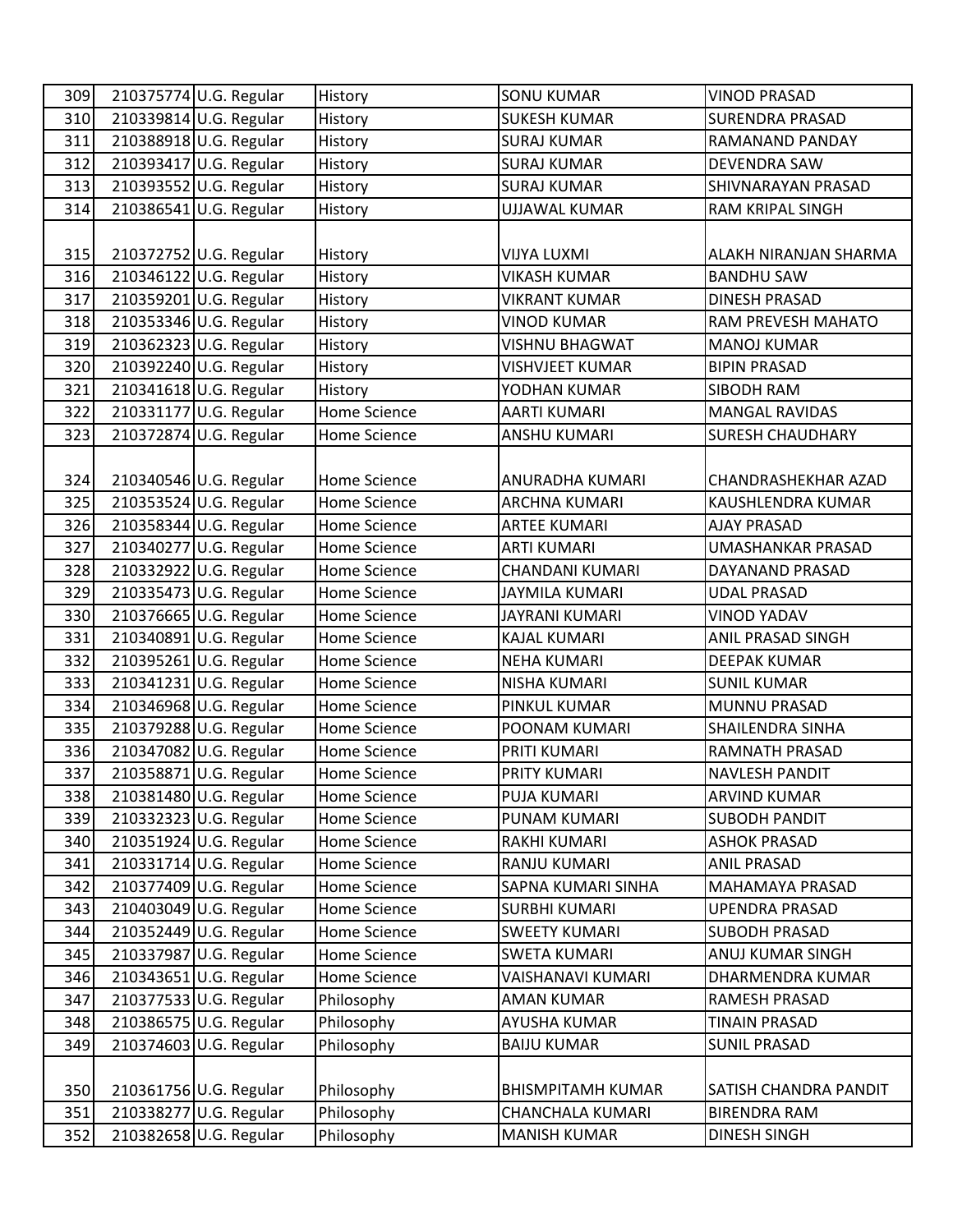| 353 | 210339856 U.G. Regular | Philosophy               | <b>MANTU KUMAR</b>    | <b>JOGENDRA SAV</b>       |
|-----|------------------------|--------------------------|-----------------------|---------------------------|
| 354 | 210376056 U.G. Regular | Philosophy               | <b>NIRAJ KUMAR</b>    | PURENDU PANDAY            |
| 355 | 210335122 U.G. Regular | Philosophy               | <b>RAJESH KUMAR</b>   | <b>RUPESH YADAV</b>       |
| 356 | 210393151 U.G. Regular | Philosophy               | <b>RAJU KUMAR</b>     | <b>BUDDHU PASWAN</b>      |
| 357 | 210401613 U.G. Regular | Philosophy               | RAVINDRA KUMAR        | <b>CHANDRADEV RAVIDAS</b> |
| 358 | 210388466 U.G. Regular | Philosophy               | <b>SHIVAM KUMAR</b>   | <b>DILIP KUMAR</b>        |
| 359 | 210365558 U.G. Regular | Philosophy               | <b>VIKKY KUMAR</b>    | YOGENDRA PRASAD           |
| 360 | 210329149 U.G. Regular | <b>Political Science</b> | ABHYUDAY              | <b>UDAY KUMAR</b>         |
| 361 | 210403215 U.G. Regular | <b>Political Science</b> | <b>ADITYA KUMAR</b>   | <b>SHRICHAND CHAUHAN</b>  |
| 362 | 210336717 U.G. Regular | <b>Political Science</b> | ADITYA RAJ VARDHAN    | <b>RAJIV KUMAR</b>        |
| 363 | 210403627 U.G. Regular | <b>Political Science</b> | AJEET KUMAR           | <b>BALESHWAR YADAV</b>    |
| 364 | 210397402 U.G. Regular | <b>Political Science</b> | <b>AMAN KUMAR</b>     | PRAMOD SAW                |
| 365 | 210339787 U.G. Regular | <b>Political Science</b> | <b>AMARJEET KUMAR</b> | RADHE SHARMA              |
| 366 | 210397096 U.G. Regular | <b>Political Science</b> | <b>AMARJEET KUMAR</b> | <b>KANHAY RAVIDAS</b>     |
| 367 | 210374401 U.G. Regular | <b>Political Science</b> | <b>ANAND RAJ</b>      | <b>BABLU KUMAR SINGH</b>  |
| 368 | 210347291 U.G. Regular | <b>Political Science</b> | <b>ANIKET RAJ</b>     | RAMANADAN PRASAD          |
| 369 | 210334461 U.G. Regular | <b>Political Science</b> | <b>ANKIT KUMAR</b>    | <b>AKHILESH KUMAR</b>     |
|     |                        |                          |                       | <b>ARUN KUMAR</b>         |
| 370 | 210346782 U.G. Regular | <b>Political Science</b> | <b>ANSHU RAJ</b>      | <b>CHAKRAVARTI</b>        |
| 371 | 210387054 U.G. Regular | <b>Political Science</b> | <b>ASHISH KUMAR</b>   | RANJEET PASWAN            |
| 372 | 210353871 U.G. Regular | <b>Political Science</b> | <b>ASHISH RANJAN</b>  | <b>RAKESH KUMAR</b>       |
| 373 | 210345252 U.G. Regular | <b>Political Science</b> | <b>ASHUTOSH KUMAR</b> | RAMJEE PRASAD             |
| 374 | 210331981 U.G. Regular | <b>Political Science</b> | <b>BABLI KUMARI</b>   | SATYENDRA PRASAD          |
| 375 | 210363692 U.G. Regular | <b>Political Science</b> | <b>BABLOO KUMAR</b>   | MAHENDRA YADAV            |
| 376 | 210340676 U.G. Regular | <b>Political Science</b> | <b>BANTI KUMAR</b>    | <b>VINAY SHARMA</b>       |
| 377 | 210335929 U.G. Regular | <b>Political Science</b> | <b>BIJU RAJAK</b>     | <b>UMESH RAJAK</b>        |
| 378 | 210339845 U.G. Regular | <b>Political Science</b> | <b>DEEPAK KUMAR</b>   | <b>UPENDRA PANDIT</b>     |
| 379 | 210355372 U.G. Regular | <b>Political Science</b> | <b>DEEPAK KUMAR</b>   | RAMPRAVESH PRASAD         |
| 380 | 210399372 U.G. Regular | <b>Political Science</b> | DHARMENDRA KUMAR      | DHARMVIR PASWAN           |
| 381 | 210347017 U.G. Regular | <b>Political Science</b> | <b>DHIRAJ KUMAR</b>   | <b>DILIP SINGH</b>        |
| 382 | 210372255 U.G. Regular | <b>Political Science</b> | <b>GOVINDA KUMAR</b>  | <b>TARO RAVIDAS</b>       |
| 383 | 210353286 U.G. Regular | <b>Political Science</b> | <b>GUDDU KUMAR</b>    | <b>DILIP PASWAN</b>       |
| 384 | 210343988 U.G. Regular | <b>Political Science</b> | <b>GULNAAZ MADINA</b> | MD ABBAS UDDIN            |
| 385 | 210342911 U.G. Regular | <b>Political Science</b> | KHUSHBOO KUMARI       | <b>ANIL PRASAD</b>        |
| 386 | 210339619 U.G. Regular | <b>Political Science</b> | <b>KRISHAN KUMAR</b>  | <b>VIJAY MISTRY</b>       |
| 387 | 210340507 U.G. Regular | <b>Political Science</b> | LAKSHMAN KUMAR        | <b>ARUN PASWAN</b>        |
| 388 | 210363713 U.G. Regular | <b>Political Science</b> | LALBABU               | <b>GORE LAL RAUT</b>      |
| 389 | 210354397 U.G. Regular | <b>Political Science</b> | <b>LALIT KUMAR</b>    | JAMINDAR PRASAD           |
| 390 | 210349425 U.G. Regular | <b>Political Science</b> | <b>MANISH KUMAR</b>   | <b>VIJAY KUMAR VERMA</b>  |
| 391 | 210355550 U.G. Regular | <b>Political Science</b> | <b>MANISH KUMAR</b>   | RAJDEV RAVIDAS            |
| 392 | 210339686 U.G. Regular | <b>Political Science</b> | MD AAMIR ALAM         | MD NAIM UDDIN             |
| 393 | 210343747 U.G. Regular | <b>Political Science</b> | MD EHTESHAM ALAM      | MD MAHBUB ALAM            |
| 394 | 210343388 U.G. Regular | <b>Political Science</b> | <b>MD SHADAB</b>      | MD NESAR AHMAD            |
| 395 | 210359212 U.G. Regular | <b>Political Science</b> | <b>MRINAL KUMAR</b>   | <b>AJIT KUMAR</b>         |
| 396 | 210335607 U.G. Regular | <b>Political Science</b> | <b>NADIM ALAM</b>     | MD KHURSHID ALAM          |
| 397 | 210349802 U.G. Regular | <b>Political Science</b> | NISHU KUMARI          | <b>BAIJU KEWAT</b>        |
| 398 | 210379596 U.G. Regular | <b>Political Science</b> | PRITAM KUMAR          | <b>VIJAY PRAKASH SAW</b>  |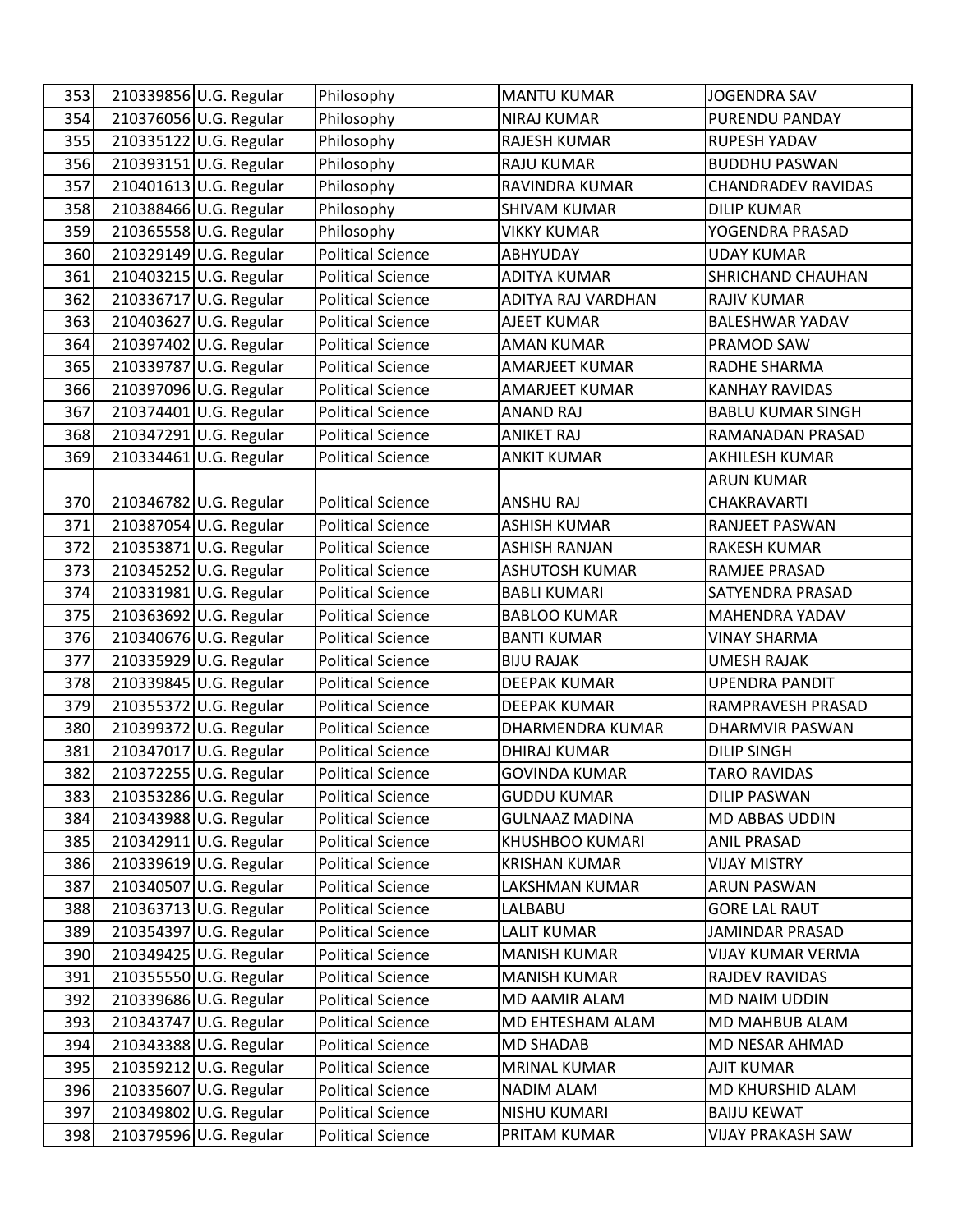| 399 | 210386849 U.G. Regular | <b>Political Science</b> | PRIYA KUMARI               | <b>SUMAN SINGH</b>        |
|-----|------------------------|--------------------------|----------------------------|---------------------------|
| 400 | 210343920 U.G. Regular | <b>Political Science</b> | PRIYANKA KUMARI            | <b>SHIV SHANKAR KUMAR</b> |
| 401 | 210378448 U.G. Regular | <b>Political Science</b> | RAJ                        | <b>VISHNU YADAV</b>       |
| 402 | 210392955 U.G. Regular | <b>Political Science</b> | <b>RAJU KUMAR</b>          | NIRANJAN RAM              |
| 403 | 210335819 U.G. Regular | <b>Political Science</b> | RAMKRIPAL KUMAR            | <b>AWADHESH THAKUR</b>    |
| 404 | 210372633 U.G. Regular | <b>Political Science</b> | <b>RANI RAJ</b>            | ASHOK PASWAN              |
| 405 | 210356184 U.G. Regular | <b>Political Science</b> | <b>RAVI KUMAR</b>          | <b>DILEEP PASBAN</b>      |
| 406 | 210337870 U.G. Regular | <b>Political Science</b> | RAVI RANJAN KUMAR          | <b>SUDHIR KUMAR</b>       |
| 407 | 210366333 U.G. Regular | <b>Political Science</b> | <b>RAVIKANT KUMAR</b>      | <b>INDRADEV MISTRI</b>    |
| 408 | 210352050 U.G. Regular | <b>Political Science</b> | RAVISHANKAR KUMAR          | <b>MUNNA PRASAD</b>       |
| 409 | 210342337 U.G. Regular | <b>Political Science</b> | <b>ROHIT KUMAR</b>         | <b>SANJAY KUMAR</b>       |
| 410 | 210383493 U.G. Regular | <b>Political Science</b> | <b>RUBY KUMARI</b>         | RAMVILAS PASWAN           |
| 411 | 210373210 U.G. Regular | <b>Political Science</b> | <b>SANTOSH KUMAR</b>       | <b>BHUSHAN BIND</b>       |
| 412 | 210396079 U.G. Regular | <b>Political Science</b> | SARITA KUMARI              | DEVNANDAN PRASAD          |
| 413 | 210330177 U.G. Regular | <b>Political Science</b> | <b>SAURAV KUMAR</b>        | <b>DINESH THAKUR</b>      |
| 414 | 210399617 U.G. Regular | <b>Political Science</b> | <b>SELAM KUMARI</b>        | YOGENDRA PRASAD           |
| 415 | 210338495 U.G. Regular | <b>Political Science</b> | <b>SINKI KUMARI</b>        | <b>DINESH PRASAD</b>      |
| 416 | 210368671 U.G. Regular | <b>Political Science</b> | <b>SUMAN KUMARI</b>        | RUDAL PRASAD              |
| 417 | 210353844 U.G. Regular | <b>Political Science</b> | <b>SUMANT KUMAR</b>        | NIRANJAN PASWAN           |
| 418 | 210365682 U.G. Regular | <b>Political Science</b> | <b>SUNNY KUMAR</b>         | <b>ASHOK PRASAD</b>       |
| 419 | 210402583 U.G. Regular | <b>Political Science</b> | <b>SURAJ KUMAR</b>         | <b>LAKHAN SAW</b>         |
| 420 | 210401273 U.G. Regular | <b>Political Science</b> | <b>TAMANNA PRAVEEN</b>     | <b>MD ISLAM</b>           |
| 421 | 210351645 U.G. Regular | <b>Political Science</b> | <b>TEJ NARAYAN</b>         | PRAMOD KESHRI             |
| 422 | 210342412 U.G. Regular | <b>Political Science</b> | <b>VIKASH KUMAR</b>        | SADHUSHARAN PRASAD        |
| 423 | 210343875 U.G. Regular | <b>Political Science</b> | VIKASH KUMAR               | <b>HARERAM PRASAD</b>     |
| 424 | 210347100 U.G. Regular | <b>Political Science</b> | <b>VIKASH KUMAR</b>        | <b>RAKESH KUMAR</b>       |
| 425 | 210399305 U.G. Regular | <b>Political Science</b> | <b>VINAY KUMAR</b>         | DEV KUMAR PRASAD          |
| 426 | 210355415 U.G. Regular | <b>Political Science</b> | <b>VINAYAK KUMAR</b>       | <b>ABDHESH KUMAR</b>      |
| 427 | 210382390 U.G. Regular | <b>Political Science</b> | <b>VIPIN KUMAR</b>         | <b>ARVIND KUMAR</b>       |
| 428 | 210386058 U.G. Regular | Psychology               | AARYAN RAJ                 | <b>GOPAL PRASAD</b>       |
| 429 | 210329654 U.G. Regular | Psychology               | <b>ABHIJEET RAJ</b>        | RAVINDRA PRASAD           |
| 430 | 210352172 U.G. Regular | Psychology               | <b>AJAY KUMAR</b>          | <b>AKHILESH PRASAD</b>    |
| 431 | 210367875 U.G. Regular | Psychology               | <b>AJAY KUMAR</b>          | KAUSHLENDRA PRASAD        |
| 432 | 210382261 U.G. Regular | Psychology               | <b>AJAY KUMAR</b>          | <b>SUDHER RAM</b>         |
| 433 | 210352689 U.G. Regular | Psychology               | <b>AKASH KUMAR</b>         | <b>SUDHIR RAVIDAS</b>     |
| 434 | 210401201 U.G. Regular | Psychology               | <b>ANJALI KUMARI</b>       | SANTOSH KUMAR             |
| 435 | 210380728 U.G. Regular | Psychology               | <b>ANKIT RAJ</b>           | RAJARAM SINGH             |
| 436 | 210357628 U.G. Regular | Psychology               | <b>BIRJU KUMAR</b>         | RAJKUMAR MISTRI           |
| 437 | 210375300 U.G. Regular | Psychology               | <b>BRAHAMA KUMAR</b>       | <b>DINESH SAW</b>         |
| 438 | 210346395 U.G. Regular | Psychology               | <b>DHIRAJ KUMAR</b>        | <b>SURESH SAV</b>         |
| 439 | 210370487 U.G. Regular | Psychology               | DHIRANJAN PASWAN           | SHIVNANDAN PASWAN         |
| 440 | 210403752 U.G. Regular | Psychology               | <b>DIPPU CHAUDHRY</b>      | <b>SURESH CHAUDHARY</b>   |
| 441 | 210374491 U.G. Regular | Psychology               | <b>DIVYA KUMARI</b>        | <b>JITENDRA SINGH</b>     |
| 442 | 210382045 U.G. Regular | Psychology               | <b>GAUTAM KUMAR</b>        | RAMASHISH PASWAN          |
|     |                        |                          |                            |                           |
| 443 | 210338054 U.G. Regular | Psychology               | <b>GAUTAM KUMAR PANDEY</b> | <b>UMANATH PANDEY</b>     |
| 444 | 210350799 U.G. Regular | Psychology               | <b>GITA RANI</b>           | MITHLESH KUMAR            |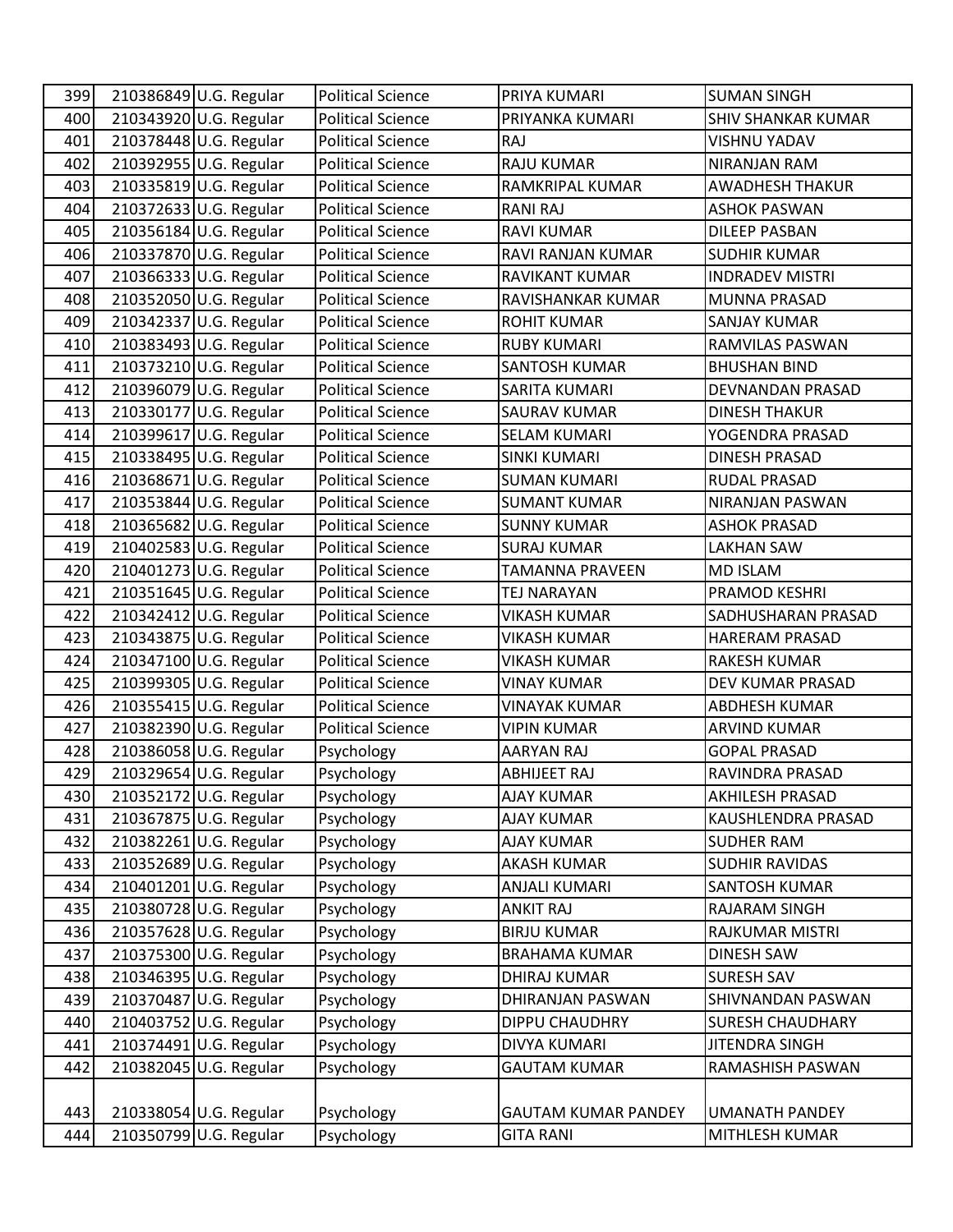| 445 | 210384588 U.G. Regular | Psychology | <b>HARENDAR KUMAR</b> | MOHEE JAMADAR               |
|-----|------------------------|------------|-----------------------|-----------------------------|
| 446 | 210329056 U.G. Regular | Psychology | <b>KANCHAN KUMARI</b> | <b>RAKESH ROUSHAN</b>       |
| 447 | 210332919 U.G. Regular | Psychology | <b>KANHAIYA KUMAR</b> | <b>BHAGIRATH CHAUDHARY</b>  |
| 448 | 210385140 U.G. Regular | Psychology | KUNAL KUMAR VERMA     | MANISH KUMAR SINGH          |
| 449 | 210386735 U.G. Regular | Psychology | <b>KUNDAN KUMAR</b>   | <b>SANJAY PRASAD</b>        |
| 450 | 210377812 U.G. Regular | Psychology | <b>LALIT KUMAR</b>    | <b>AJIT KUMAR</b>           |
| 451 | 210333809 U.G. Regular | Psychology | <b>MANINDRA KUMAR</b> | SANJIVAN PASWAN             |
| 452 | 210376772 U.G. Regular | Psychology | <b>NIRAJ KUMAR</b>    | <b>JITENDRA SHARMA</b>      |
|     |                        |            |                       |                             |
| 453 | 210341663 U.G. Regular | Psychology | NISHA BHARATI         | NAGENDRA BRAHAMCHARI        |
| 454 | 210400207 U.G. Regular | Psychology | <b>NISHI KUMARI</b>   | <b>UDAY RANJAN</b>          |
| 455 | 210332836 U.G. Regular | Psychology | <b>NITISH RAJ</b>     | RAJU PRASAD                 |
| 456 | 210346198 U.G. Regular | Psychology | OMPRAKASH KUMAR       | <b>BANDHU SAW</b>           |
| 457 | 210345318 U.G. Regular | Psychology | PRAMOD KUMAR          | <b>KISHORI BIND</b>         |
| 458 | 210332458 U.G. Regular | Psychology | <b>RADHE KUMAR</b>    | RAMNANDAN PANDIT            |
| 459 | 210346216 U.G. Regular | Psychology | RADHIKA RANI          | <b>VINOD KUMAR</b>          |
| 460 | 210371962 U.G. Regular | Psychology | RAGHUNATH KUMAR       | <b>RAGHUVIR RAM</b>         |
| 461 | 210378974 U.G. Regular | Psychology | <b>RAHUL KUMAR</b>    | <b>SANJAY KUMAR</b>         |
| 462 | 210347332 U.G. Regular | Psychology | <b>RAJA KUMAR</b>     | <b>VINOD SHARMA</b>         |
| 463 | 210384366 U.G. Regular | Psychology | <b>RAJIV KUMAR</b>    | SATISH PRASAD               |
| 464 | 210371721 U.G. Regular | Psychology | <b>RAJU KUMAR</b>     | RAGHUVIR RAM                |
| 465 | 210382720 U.G. Regular | Psychology | <b>RAJU KUMAR</b>     | PRAMOD CHAUDHARY            |
| 466 | 210362399 U.G. Regular | Psychology | RAUSHAN KUMAR         | <b>NARESH PASWAN</b>        |
| 467 | 210348915 U.G. Regular | Psychology | <b>RAVIKANT KUMAR</b> | <b>INDRAJEET KUMAR</b>      |
| 468 | 210337739 U.G. Regular | Psychology | RAVIRANJAN KUMAR      | <b>ARUN THAKUR</b>          |
| 469 | 210374073 U.G. Regular | Psychology | SANTOSH RAJ           | <b>GAURI SHANKAR PRASAD</b> |
| 470 | 210328735 U.G. Regular | Psychology | <b>SHASHANK KUMAR</b> | SHISHUPAL PRASAD            |
| 471 | 210362839 U.G. Regular | Psychology | SINDHUMANI KUMAR      | <b>SHRAVAN PASWAN</b>       |
| 472 | 210351571 U.G. Regular | Psychology | <b>SINTU KUMAR</b>    | <b>KAPIL PRASAD</b>         |
| 473 | 210332873 U.G. Regular | Psychology | <b>SOHANI KUMARI</b>  | RAJU PRASAD                 |
| 474 | 210341502 U.G. Regular | Psychology | <b>SONU KUMAR</b>     | <b>KISHOR BIND</b>          |
| 475 | 210347171 U.G. Regular | Psychology | <b>SURAJ KUMAR</b>    | DHARMRAJ PRASAD             |
| 476 | 210367614 U.G. Regular | Psychology | <b>SURAJ KUMAR</b>    | SHIV SHANKAR PRASAD         |
| 477 | 210374399 U.G. Regular | Psychology | <b>SVATI KUMARI</b>   | <b>GAURI SHANKAR PRASAD</b> |
| 478 | 210354099 U.G. Regular | Psychology | UTISH KUMAR           | <b>NARESH PRASAD</b>        |
| 479 | 210358592 U.G. Regular | Psychology | <b>VARSHA RANI</b>    | <b>CHHOTE LAL</b>           |
| 480 | 210375315 U.G. Regular | Psychology | YOGENDRA KUMAR        | <b>TOTA PRASAD</b>          |
| 481 | 210340907 U.G. Regular | Sanskrit   | <b>KUNDAN KUMAR</b>   | <b>DILIP SINGH</b>          |
| 482 | 210343211 U.G. Regular | Sanskrit   | <b>NITISH KUMAR</b>   | <b>SNEHI SINGH</b>          |
| 483 | 210341860 U.G. Regular | Sanskrit   | <b>RAVIKANT KUMAR</b> | RAJKISHOR SHARMA            |
| 484 | 210357395 U.G. Regular | Sociology  | <b>AMIT KUMAR</b>     | <b>SHANKAR MAHTO</b>        |
| 485 | 210342829 U.G. Regular | Sociology  | <b>ANIKET KUMAR</b>   | <b>NAURTAN KUMAR</b>        |
| 486 | 210394734 U.G. Regular | Sociology  | <b>ARTI KUMARI</b>    | <b>DINESH PRASAD</b>        |
| 487 | 210342324 U.G. Regular | Sociology  | <b>BABLU KUMAR</b>    | <b>SURESH PRASAD</b>        |
| 488 | 210337800 U.G. Regular | Sociology  | <b>BEAUTY KUMARI</b>  | <b>SUDHIR KUMAR</b>         |
| 489 | 210385042 U.G. Regular | Sociology  | CHANDNI KUMARI        | RAMPRAVESH RAJAK            |
| 490 | 210378564 U.G. Regular | Sociology  | <b>DEEPAK KUMAR</b>   | SATYENDRA PRASAD            |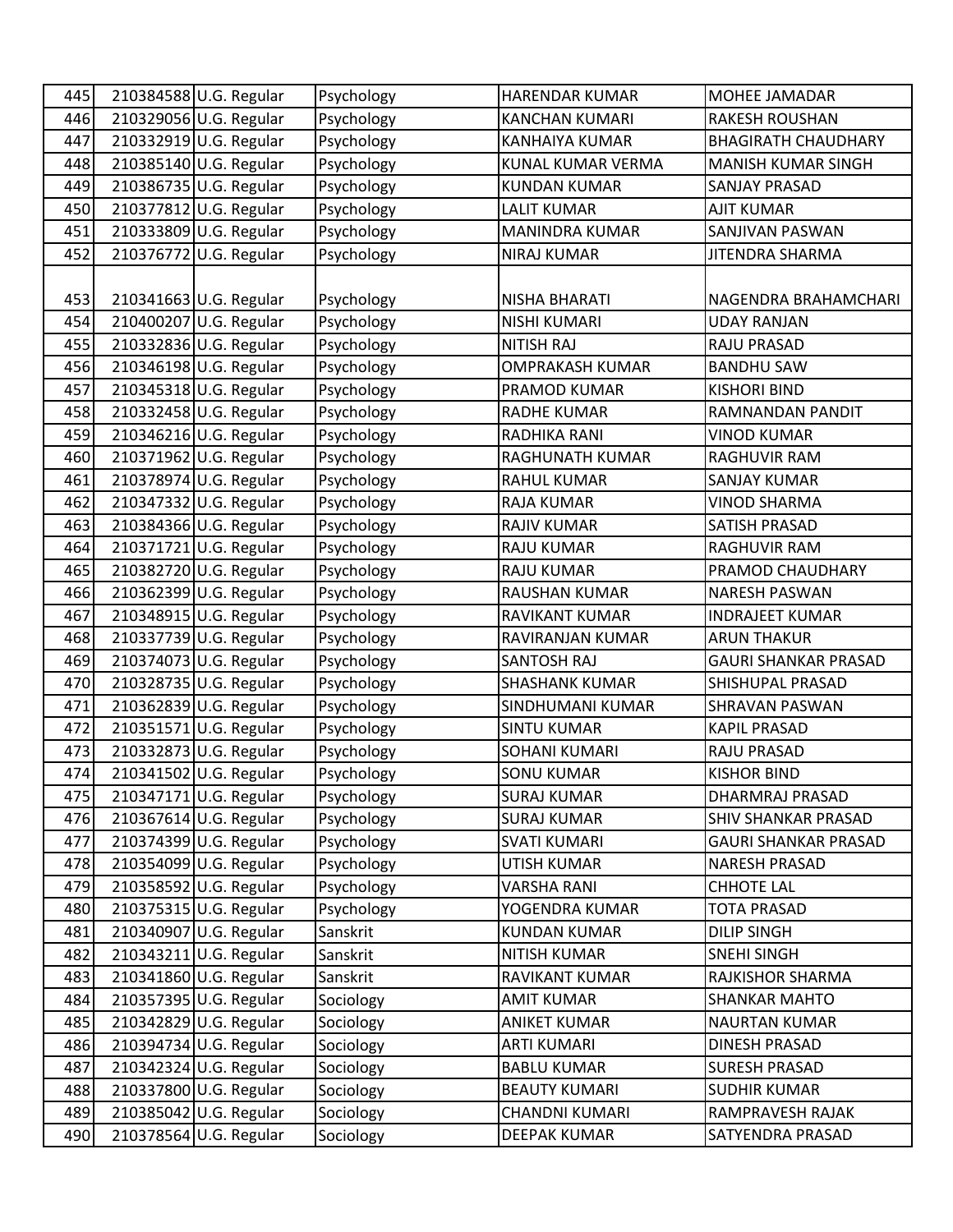| 491 |                    | 210397492 U.G. Regular | Sociology                | <b>GAUTAM KUMAR</b>    | <b>SUNIL KUMAR</b>          |
|-----|--------------------|------------------------|--------------------------|------------------------|-----------------------------|
| 492 |                    | 210341548 U.G. Regular | Sociology                | <b>GURIYA KUMARI</b>   | <b>MAHESH THAKUR</b>        |
| 493 |                    | 210373694 U.G. Regular | Sociology                | <b>JYOTI KUMARI</b>    | <b>ARVIND KUMAR</b>         |
| 494 |                    | 210401308 U.G. Regular | Sociology                | <b>JYOTI KUMARI</b>    | <b>BIRENDRA RAM</b>         |
| 495 |                    | 210356224 U.G. Regular | Sociology                | <b>KUNDAN KUMAR</b>    | <b>BHARTY PRASAD</b>        |
| 496 |                    | 210395530 U.G. Regular | Sociology                | <b>MANISH KUMAR</b>    | LALBAHADUR PRASAD           |
| 497 |                    | 210397480 U.G. Regular | Sociology                | <b>MANTU KUMAR</b>     | RAMBABU PRASAD              |
| 498 |                    | 210371853 U.G. Regular | Sociology                | <b>NARESH KUMAR</b>    | <b>SHANKAR PRASAD</b>       |
| 499 |                    | 210337801 U.G. Regular | Sociology                | NIDHI KUMARI           | SHAMBHU PRASAD              |
| 500 |                    | 210351292 U.G. Regular | Sociology                | <b>NIRAJ KUMAR</b>     | <b>ARVIND PRASAD</b>        |
|     |                    |                        |                          |                        |                             |
| 501 |                    | 210378040 U.G. Regular | Sociology                | <b>NIRAJ KUMAR</b>     | SHASHI BHUSHAN PRASAD       |
| 502 |                    | 210363844 U.G. Regular | Sociology                | <b>NITISH KUMAR</b>    | <b>UMESH KEWAT</b>          |
| 503 |                    | 210375218 U.G. Regular | Sociology                | PANKAJ KUMAR           | <b>ASHOK PRASAD</b>         |
| 504 |                    | 210367209 U.G. Regular | Sociology                | POOJA KUMARI           | <b>SUNIL PANDIT</b>         |
| 505 |                    | 210340867 U.G. Regular | Sociology                | PRIYANKA PATEL         | <b>UPENDRA PRASAD</b>       |
| 506 |                    | 210384633 U.G. Regular | Sociology                | <b>RAKESH KUMAR</b>    | <b>AVINASH PRASAD</b>       |
| 507 |                    | 210340990 U.G. Regular | Sociology                | <b>RANJAN KUMAR</b>    | <b>UMESH BHAGAT</b>         |
| 508 |                    | 210331749 U.G. Regular | Sociology                | <b>RAUSHAN KUMAR</b>   | <b>TUNTUN RAM</b>           |
| 509 |                    | 210342570 U.G. Regular | Sociology                | <b>RAUSHAN KUMAR</b>   | <b>ASHOK RAM</b>            |
| 510 |                    | 210374394 U.G. Regular | Sociology                | <b>ROHIT KUMAR</b>     | <b>SANJAY KEVAT</b>         |
| 511 |                    | 210348012 U.G. Regular | Sociology                | <b>SANJEEV KUMAR</b>   | <b>SHIV SHANKAR PRASAD</b>  |
| 512 |                    | 210358826 U.G. Regular | Sociology                | SHISHUPAL KUMAR        | RAMPRAVESH SHARMA           |
| 513 |                    | 210381757 U.G. Regular | Sociology                | <b>SHYAM KUMAR</b>     | PRABESH THAKUR              |
| 514 |                    | 210389949 U.G. Regular | Sociology                | <b>SONU KUMAR</b>      | <b>KAPIL PRASAD</b>         |
| 515 |                    | 210400249 U.G. Regular | Sociology                | <b>SONU KUMAR</b>      | LALBABU PASWAN              |
| 516 |                    | 210356413 U.G. Regular | Sociology                | <b>SUJEET BHARTI</b>   | <b>SUDHIR PRASAD</b>        |
| 517 |                    | 210350712 U.G. Regular | Sociology                | <b>SURAJBHAN SINGH</b> | <b>ASHOK PRASAD</b>         |
| 518 |                    | 210342873 U.G. Regular | Sociology                | <b>SWEETY KUMARI</b>   | SHAILENDRA SINGH            |
| 519 |                    | 210389721 U.G. Regular | Sociology                | <b>VICKY KUMAR</b>     | PALLU PRASAD                |
|     |                    | U.G. (Failed           |                          |                        |                             |
| 520 | 210403228 Student) |                        | <b>Political Science</b> | <b>PRINCE RAJ</b>      | <b>KARU SAW</b>             |
|     |                    | U.G. (Failed           |                          |                        |                             |
| 521 | 210327883 Student) |                        | Geography                | <b>SANTOSH KUMAR</b>   | <b>TEJNARAYAN SINGH</b>     |
|     |                    |                        |                          |                        |                             |
|     |                    | U.G. (Promoted         |                          |                        |                             |
| 522 | 210401476 / Back)  |                        | English                  | <b>RUPESH KUMAR</b>    | <b>VIJAY KUMAR SINGH</b>    |
|     |                    |                        |                          |                        |                             |
|     |                    | U.G. (Promoted         |                          |                        |                             |
| 523 | 210372465 / Back)  |                        | Hindi                    | <b>BIPIN KUMAR</b>     | <b>SHYAM NARAYAN PRASAD</b> |
|     |                    |                        |                          |                        |                             |
|     |                    | U.G. (Promoted         |                          |                        |                             |
| 524 | 210335733 / Back)  |                        | History                  | <b>GAJENDRA MANJHI</b> | <b>ASHOK MANJHI</b>         |
|     |                    |                        |                          |                        |                             |
|     |                    | U.G. (Promoted         |                          |                        |                             |
| 525 | 210402288 / Back)  |                        | History                  | <b>GUDDU KUMAR</b>     | RAJ KUMAR YADAV             |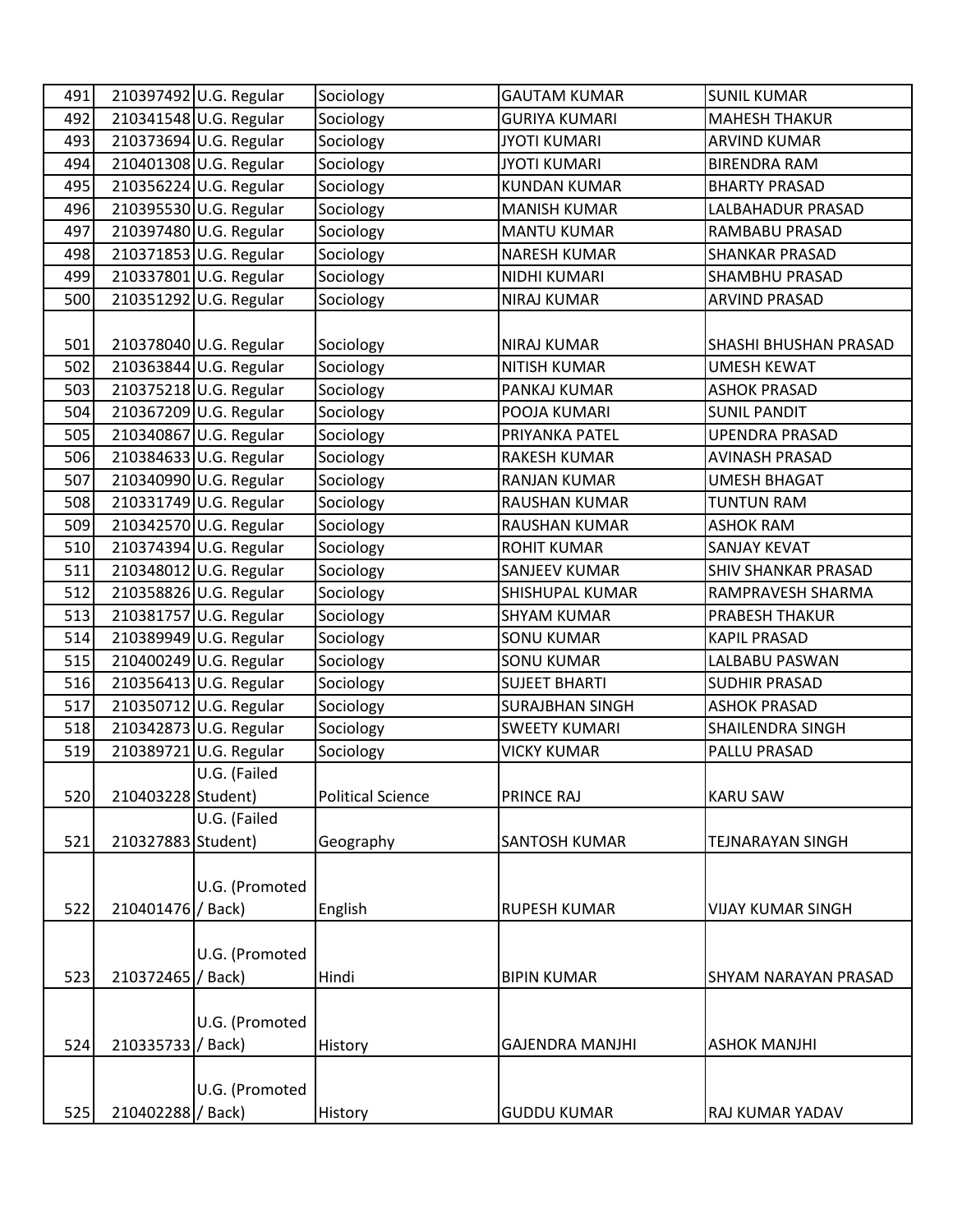|     |                   | U.G. (Promoted         |                          |                        |                           |
|-----|-------------------|------------------------|--------------------------|------------------------|---------------------------|
| 526 | 210401473 / Back) |                        | History                  | <b>PRADIP KUMAR</b>    | <b>SIKANDAR PASWAN</b>    |
|     |                   |                        |                          |                        |                           |
|     |                   | U.G. (Promoted         |                          |                        |                           |
| 527 | 210387966 / Back) |                        | <b>Political Science</b> | ANURADHA KUMARI        | <b>BADRI CHOUDHARY</b>    |
| 528 |                   | 210373409 U.G. Regular | Botany                   | <b>AJEET KUMAR</b>     | UMASHANKAR YADAV          |
| 529 |                   | 210352389 U.G. Regular | Botany                   | AMISHA VAISHNAVI       | <b>BIRENDRA KUMAR</b>     |
| 530 |                   | 210381861 U.G. Regular | Botany                   | <b>AMIT KUMAR</b>      | MAHENDRA PRASAD           |
| 531 |                   | 210330275 U.G. Regular | Botany                   | <b>ANJALI KUMARI</b>   | <b>DINESH PRASAD</b>      |
| 532 |                   | 210354159 U.G. Regular | Botany                   | <b>ANUPAM KUMARI</b>   | <b>PREAM KUMAR</b>        |
| 533 |                   | 210355902 U.G. Regular | Botany                   | <b>ARYAN RAJ</b>       | <b>SUNIL KUMAR</b>        |
| 534 |                   | 210354918 U.G. Regular | Botany                   | <b>AVINASH KUMAR</b>   | <b>DHIRAJ PRASAD</b>      |
| 535 |                   | 210361900 U.G. Regular | Botany                   | <b>BALRAM KUMAR</b>    | <b>SURENDRA PRASAD</b>    |
| 536 |                   | 210381988 U.G. Regular | Botany                   | <b>BITTU KUMAR</b>     | SHAMBHU SHARMA            |
| 537 |                   | 210337480 U.G. Regular | Botany                   | <b>DHIRAJ KUMAR</b>    | <b>SHIVALAK PRASAD</b>    |
| 538 |                   | 210399826 U.G. Regular | Botany                   | <b>DHIRAJ KUMAR</b>    | <b>PRAMOD KUMAR</b>       |
| 539 |                   | 210345927 U.G. Regular | Botany                   | <b>GUDIYA KUMARI</b>   | SANTOSH KUMAR             |
| 540 |                   | 210340237 U.G. Regular | Botany                   | <b>GURIYA KUMARI</b>   | <b>ANIL RAVIDAS</b>       |
| 541 |                   | 210363141 U.G. Regular | Botany                   | <b>GURIYA KUMARI</b>   | <b>ANJANI KUMAR</b>       |
| 542 |                   | 210333927 U.G. Regular | Botany                   | <b>HEMANT KUMAR</b>    | <b>ANIL TIWARI</b>        |
| 543 |                   | 210342778 U.G. Regular | Botany                   | <b>JANMJAY KUMAR</b>   | SADHU SHARAN PRASAD       |
| 544 |                   | 210387506 U.G. Regular | Botany                   | <b>JITENDRA KUMAR</b>  | SANJIVAN PRASAD           |
| 545 |                   | 210375195 U.G. Regular | Botany                   | <b>KARTIK KUMAR</b>    | <b>KAMAT RAM</b>          |
| 546 |                   | 210340956 U.G. Regular | Botany                   | <b>KUNDAN KUMAR</b>    | <b>AKHILESH PRASAD</b>    |
| 547 |                   | 210339887 U.G. Regular | Botany                   | LAVKUSH KUMAR          | <b>BRAHMDEV PANDIT</b>    |
| 548 |                   | 210341895 U.G. Regular | Botany                   | <b>MENIKA KUMARI</b>   | <b>KISHORI PRASAD</b>     |
|     |                   |                        |                          | <b>MOHMMAD TANWEER</b> |                           |
| 549 |                   | 210355556 U.G. Regular | Botany                   | <b>ALAM</b>            | MOHMMAD INAM ANSARI       |
| 550 |                   | 210371258 U.G. Regular | Botany                   | <b>NAGMANI PASWAN</b>  | <b>BHAGWAN PASWAN</b>     |
|     |                   |                        |                          |                        | <b>SHAILENDRA PRASAD</b>  |
| 551 |                   | 210329528 U.G. Regular | Botany                   | NAINA KUMARI           | <b>SHARMA</b>             |
| 552 |                   | 210354014 U.G. Regular | Botany                   | <b>NAND KUMAR</b>      | <b>UPENDRA KUMAR</b>      |
| 553 |                   | 210337387 U.G. Regular | Botany                   | <b>NIRAJ KUMAR</b>     | SHIVALAK PRASAD           |
| 554 |                   | 210389006 U.G. Regular | Botany                   | NITISH RANJAN          | SANJEEV KUMAR             |
| 555 |                   | 210356128 U.G. Regular | Botany                   | <b>NITU KUMARI</b>     | <b>UMESH PRASAD</b>       |
| 556 |                   | 210374431 U.G. Regular | Botany                   | <b>NITU KUMARI</b>     | SHAILENDRA PRASAD         |
| 557 |                   | 210348749 U.G. Regular | Botany                   | PALLAVI KUMARI         | <b>SIYA SHARAN PRASAD</b> |
| 558 |                   | 210399855 U.G. Regular | Botany                   | POONAM KUMARI          | <b>MANOJ SAV</b>          |
| 559 |                   | 210403745 U.G. Regular | Botany                   | PRITI KUMARI           | <b>BUNDI DAS</b>          |
| 560 |                   | 210341110 U.G. Regular | Botany                   | PUNAM KUMARI           | RAMAWTAR JAMADAR          |
| 561 |                   | 210385254 U.G. Regular | Botany                   | PUNAM KUMARI           | RAGHUNATH PRASAD          |
| 562 |                   | 210386013 U.G. Regular | Botany                   | PUNAM KUMARI           | <b>UPENDRA KUMAR</b>      |
| 563 |                   | 210348940 U.G. Regular | Botany                   | PUSPANJALI KUMARI      | <b>BHUPENDRA KUMAR</b>    |
| 564 |                   | 210395730 U.G. Regular | Botany                   | <b>RAHUL KUMAR</b>     | MAHESH PRASAD             |
| 565 |                   | 210341580 U.G. Regular | Botany                   | <b>RAJIV KUMAR</b>     | RAMSHISH CHAUHAN          |
| 566 |                   | 210381452 U.G. Regular | Botany                   | RAM KRISHAN RAM        | RAM LAGAN RAM             |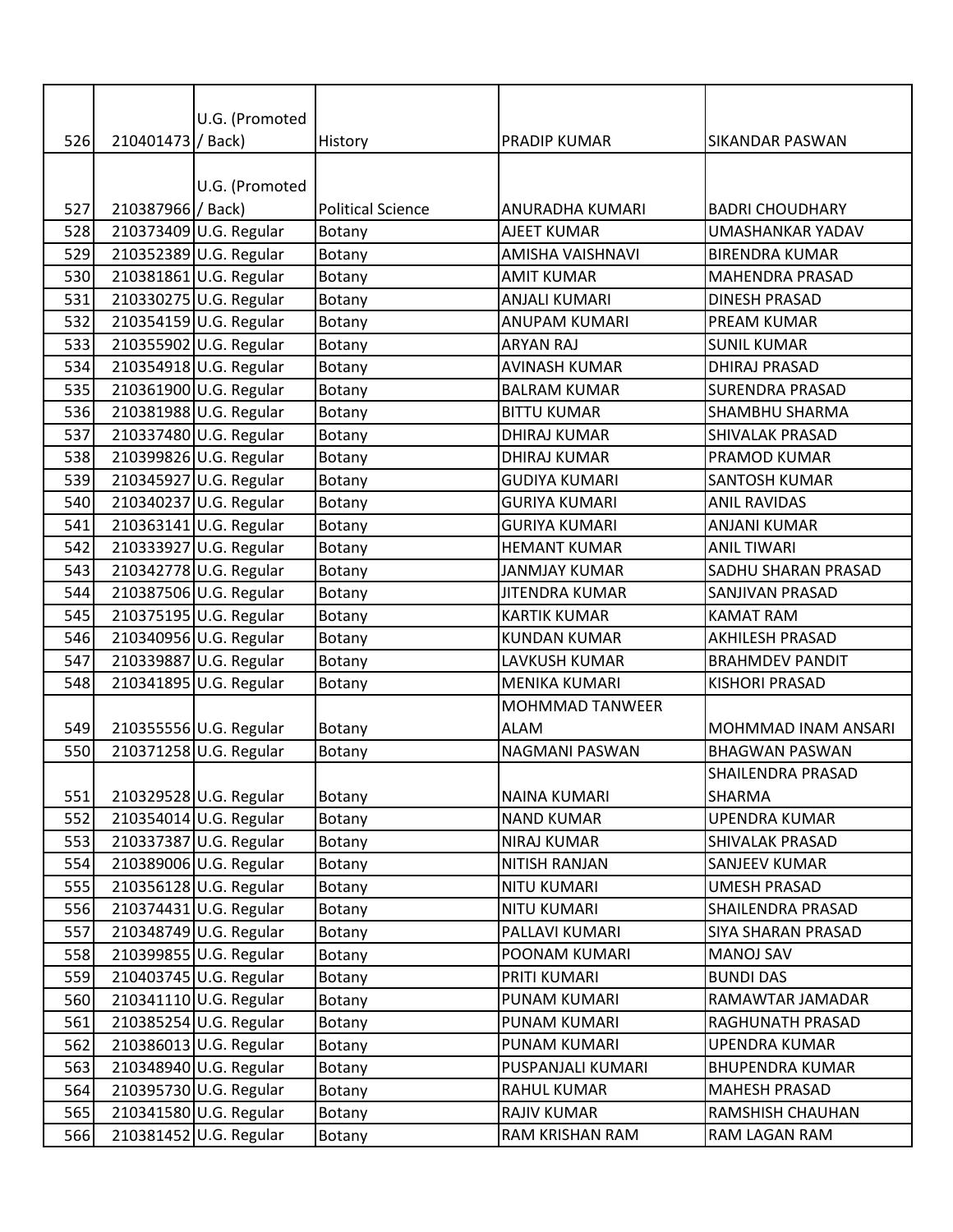| 567 | 210374522 U.G. Regular | Botany    | RANJAN KUMAR          | <b>VIJAY PRASAD</b>         |
|-----|------------------------|-----------|-----------------------|-----------------------------|
| 568 | 210357240 U.G. Regular | Botany    | <b>RANJAY KUMAR</b>   | AMBIKA RAM                  |
| 569 | 210330115 U.G. Regular | Botany    | <b>RASHMI KUMARI</b>  | PINTU SINGH                 |
| 570 | 210340408 U.G. Regular | Botany    | RASHMI SONALI         | MADHUSUDAN PRASAD           |
| 571 | 210341305 U.G. Regular | Botany    | RENUKA KUMARI         | SHAILENDRA PRASAD           |
| 572 | 210329711 U.G. Regular | Botany    | RINKI KUMARI          | <b>ROHIT SHARMA</b>         |
| 573 | 210392151 U.G. Regular | Botany    | <b>RITU KUMARI</b>    | DHARMENDRA PRASAD           |
| 574 | 210383045 U.G. Regular | Botany    | <b>RUPA KUMARI</b>    | SAHILENDRA KUMAR            |
| 575 | 210333931 U.G. Regular | Botany    | <b>SAHIL KUMAR</b>    | MITHILESH KUMAR             |
| 576 | 210331936 U.G. Regular | Botany    | SANIYA KUMARI         | RAJNIKANT PRASAD            |
| 577 | 210378570 U.G. Regular | Botany    | <b>SANJEET KUMAR</b>  | SAMINDRA YADAV              |
| 578 | 210393670 U.G. Regular | Botany    | <b>SANTOSH KUMAR</b>  | MUNNU PASWAN                |
| 579 | 210347031 U.G. Regular | Botany    | SAPNA KUMARI          | <b>RAJESH KUMAR</b>         |
| 580 | 210347391 U.G. Regular | Botany    | <b>SHALTA KUMARI</b>  | RAJ KUMAR MISTRI            |
| 581 | 210364726 U.G. Regular | Botany    | SHILPI RANJAN SINHA   | RAJEEV RANJAN SINHA         |
| 582 | 210362015 U.G. Regular | Botany    | <b>SHIVANI PATEL</b>  | <b>BIRENDRA PRASAD</b>      |
| 583 | 210340039 U.G. Regular | Botany    | <b>SHREYA KUMARI</b>  | DHARMENDRA KUMAR            |
| 584 | 210342776 U.G. Regular | Botany    | <b>SHWETA KUMARI</b>  | <b>MADAN PRASAD</b>         |
| 585 | 210336154 U.G. Regular | Botany    | <b>SIMA KUMARI</b>    | <b>ARUN KUMAR</b>           |
|     |                        |           |                       | SHAILENDRAKISHOR            |
| 586 | 210331792 U.G. Regular | Botany    | <b>SMRITI KUMARI</b>  | PRASAD                      |
| 587 | 210374496 U.G. Regular | Botany    | <b>SONI KUMARI</b>    | RAJNITI CHAUDHARY           |
| 588 | 210329908 U.G. Regular | Botany    | <b>SONU KUMAR</b>     | <b>MANOJ KUMAR</b>          |
| 589 | 210396655 U.G. Regular | Botany    | <b>SURUCHI KUMARI</b> | MUNNA PRASAD                |
| 590 | 210385546 U.G. Regular | Botany    | <b>SUSHAMA KUMARI</b> | <b>GAURI SHANKAR PRASAD</b> |
| 591 | 210353479 U.G. Regular | Botany    | <b>UDAY KUMAR</b>     | <b>BINOD KUMAR</b>          |
| 592 | 210402137 U.G. Regular | Botany    | <b>VARSHA KUMARI</b>  | SUNIL KUMAR VERMA           |
| 593 | 210331442 U.G. Regular | Botany    | <b>VIKASH KUMAR</b>   | <b>KISHOR PASWAN</b>        |
| 594 | 210341537 U.G. Regular | Botany    | <b>VIKASH KUMAR</b>   | <b>HARKHIT SAW</b>          |
| 595 | 210399815 U.G. Regular | Botany    | <b>VIKASH KUMAR</b>   | NAGINA PRASAD               |
| 596 | 210332965 U.G. Regular | Chemistry | <b>AASHISH RAJ</b>    | <b>VIJAY RAVIDAS</b>        |
| 597 | 210369755 U.G. Regular | Chemistry | <b>ADITYA RAJ</b>     | ARVIND KUMAR                |
| 598 | 210340340 U.G. Regular | Chemistry | <b>AKASH RAJ</b>      | PARSHURAM PRASAD            |
| 599 | 210362076 U.G. Regular | Chemistry | <b>ALOK RAJ</b>       | SIKANDAR PASWAN             |
| 600 | 210386265 U.G. Regular | Chemistry | AMARJEET KUMAR        | <b>KALENDRA PRASAD</b>      |
| 601 | 210371531 U.G. Regular | Chemistry | ANAMIKA KUMARI        | <b>SUNIL BIND</b>           |
| 602 | 210339270 U.G. Regular | Chemistry | ANISHA VERMA          | <b>VIBHESH KUMAR</b>        |
| 603 | 210366274 U.G. Regular | Chemistry | <b>ANKIT KUMAR</b>    | SATYENDRA KUMAR             |
| 604 | 210382410 U.G. Regular | Chemistry | ANKUSH RAJ ANAND      | <b>VILAS PRASAD</b>         |
|     |                        |           |                       |                             |
| 605 | 210390571 U.G. Regular | Chemistry | ANSHU KUMARI          | UCHIT PRASAD CHAURASIYA     |
| 606 | 210348741 U.G. Regular | Chemistry | <b>ANUPAM RAJ</b>     | <b>SUBODH KUMAR</b>         |
| 607 | 210339921 U.G. Regular | Chemistry | <b>ASHUTOSH KUMAR</b> | <b>DINESH CHAUDHARY</b>     |
| 608 | 210346324 U.G. Regular | Chemistry | <b>BARJESH TIWARI</b> | <b>SANTOSH TRIPATHI</b>     |
| 609 | 210384251 U.G. Regular | Chemistry | <b>CHANDAN KUMAR</b>  | MIRTUNJAY KUMAR             |
| 610 | 210397535 U.G. Regular | Chemistry | <b>CHANDAN KUMAR</b>  | <b>OM PRAKASH</b>           |
| 611 | 210340198 U.G. Regular | Chemistry | CHANDANI KUMARI       | <b>LALJI PRASAD</b>         |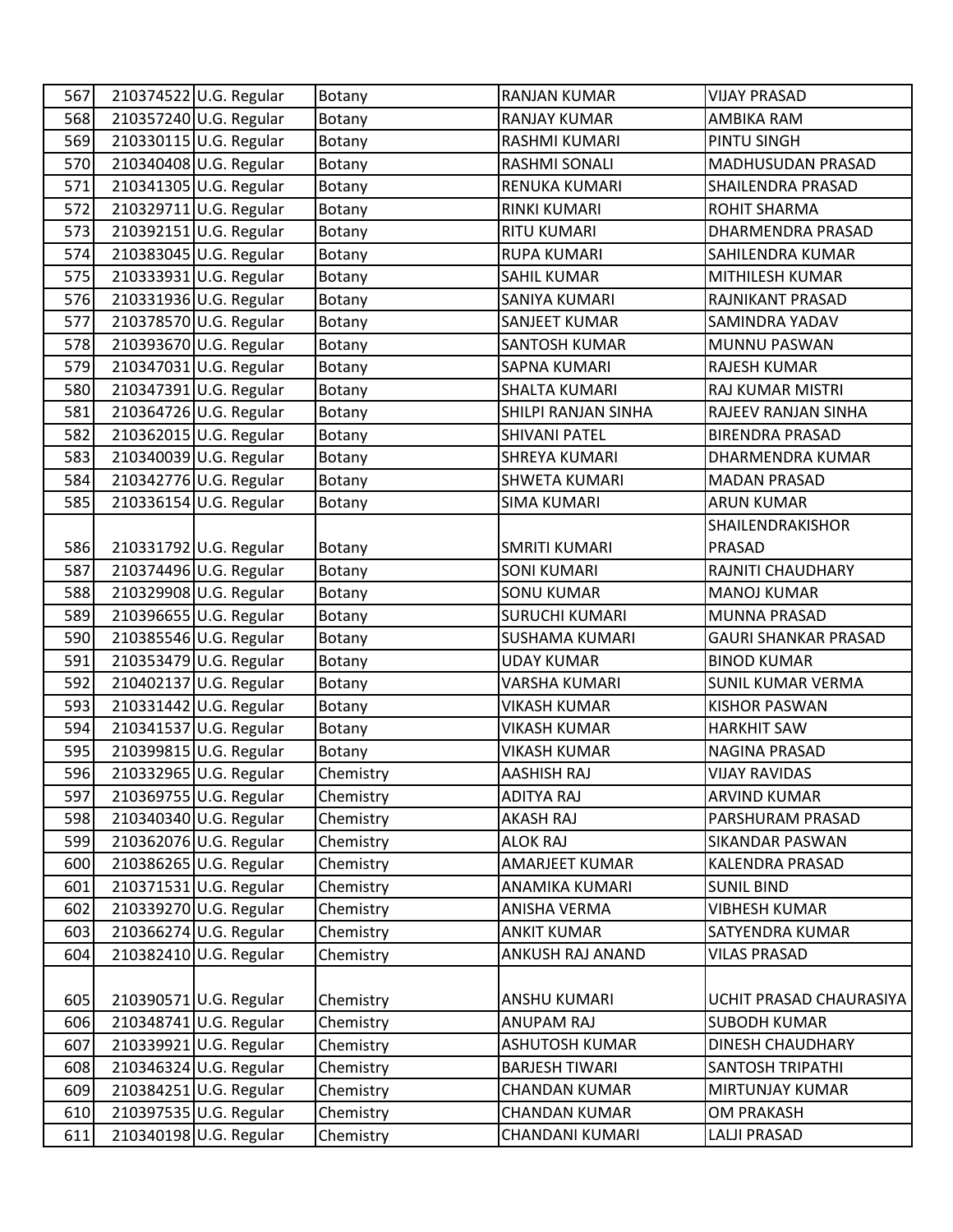| 612 | 210334809 U.G. Regular | Chemistry | <b>DEEPAK KUMAR</b>    | <b>DILIP KUMAR</b>        |
|-----|------------------------|-----------|------------------------|---------------------------|
| 613 | 210359553 U.G. Regular | Chemistry | DHANANJAY KUMAR        | YOGENDRA RAVIDAS          |
| 614 | 210372267 U.G. Regular | Chemistry | <b>DHIRAJ KUMAR</b>    | <b>BACHCHAN PASWAN</b>    |
| 615 | 210370273 U.G. Regular | Chemistry | <b>GAUTAM KUMAR</b>    | <b>DINESH RAVIDAS</b>     |
| 616 | 210404141 U.G. Regular | Chemistry | <b>GUDDU KUMAR</b>     | <b>DHARM PASWAN</b>       |
| 617 | 210340115 U.G. Regular | Chemistry | <b>GUDIYA KUMARI</b>   | <b>SUDAMA PRASAD</b>      |
| 618 | 210335726 U.G. Regular | Chemistry | <b>GYANENDRA KUMAR</b> | <b>UDAY SHANKAR</b>       |
| 619 | 210385957 U.G. Regular | Chemistry | <b>HARI OM KUMAR</b>   | <b>SANJAY KUMAR</b>       |
| 620 | 210385247 U.G. Regular | Chemistry | <b>INDAL KUMAR</b>     | <b>MUNNA RAVIDAS</b>      |
| 621 | 210378001 U.G. Regular | Chemistry | <b>JYOTI KUMARI</b>    | RAM NARAYAN PRASAD        |
| 622 | 210330147 U.G. Regular | Chemistry | KHUSHBOO KUMARI        | VIDYA BHUSHAN PRASAD      |
| 623 | 210378860 U.G. Regular | Chemistry | <b>KOMAL KUMARI</b>    | <b>VINOD PRASAD</b>       |
| 624 | 210402120 U.G. Regular | Chemistry | <b>KOMAL KUMARI</b>    | <b>SUNIL KUMAR VERMA</b>  |
| 625 | 210373194 U.G. Regular | Chemistry | <b>KUNDAN KUMAR</b>    | <b>SANJAY RAM</b>         |
| 626 | 210381688 U.G. Regular | Chemistry | LAKSHMAN KUMAR         | <b>BINA BIND</b>          |
| 627 | 210377448 U.G. Regular | Chemistry | <b>MANISH KUMAR</b>    | <b>SURAJ PASWAN</b>       |
| 628 | 210378951 U.G. Regular | Chemistry | <b>MANISH KUMAR</b>    | <b>SANJAY RAJAK</b>       |
| 629 | 210330564 U.G. Regular | Chemistry | MITRANJAN KUMAR        | RAMPRAVESH SINGH          |
| 630 | 210363541 U.G. Regular | Chemistry | <b>MOHIT KUMAR</b>     | SHAILENDRA PRASAD         |
| 631 | 210381695 U.G. Regular | Chemistry | <b>MOTI KUMAR</b>      | KAMLESH PASWAN            |
| 632 | 210345394 U.G. Regular | Chemistry | <b>MUKESH KUMAR</b>    | <b>BIRMANI PRASAD</b>     |
| 633 | 210362559 U.G. Regular | Chemistry | <b>NEHA KUMARI</b>     | LATE RAKESH PRASAD        |
| 634 | 210375793 U.G. Regular | Chemistry | <b>NEHA KUMARI</b>     | <b>CHUNCHUN SINGH</b>     |
| 635 | 210365272 U.G. Regular | Chemistry | <b>NITISH KUMAR</b>    | <b>SANJAY SAW</b>         |
| 636 | 210371869 U.G. Regular | Chemistry | <b>NITISH KUMAR</b>    | KAUSLENDRA PRASAD         |
| 637 | 210385975 U.G. Regular | Chemistry | <b>NITISH KUMAR</b>    | DAYANAND THAKUR           |
| 638 | 210332456 U.G. Regular | Chemistry | PALLAV KUMAR           | AWADH BIHARI LAL          |
| 639 | 210375317 U.G. Regular | Chemistry | PANNU KUMAR            | <b>GENDHARI YADAV</b>     |
| 640 | 210365810 U.G. Regular | Chemistry | PARBHAT KUMAR          | <b>MAHESH KUMAR</b>       |
| 641 | 210335997 U.G. Regular | Chemistry | POONAM KUMARI          | <b>SHANKAR SAW</b>        |
| 642 | 210355780 U.G. Regular | Chemistry | POONAM KUMARI          | <b>MAHESH MISTRI</b>      |
| 643 | 210393440 U.G. Regular | Chemistry | PRADHUMAN KUMAR        | <b>MANOJ PRASAD</b>       |
| 644 | 210331709 U.G. Regular | Chemistry | PRADUMAN KUMAR         | <b>SURESH THAKUR</b>      |
| 645 | 210366795 U.G. Regular | Chemistry | PREM KUMAR             | <b>MUKESH PANDIT</b>      |
| 646 | 210341474 U.G. Regular | Chemistry | PRITI KUMARI           | <b>JAGDISH PRASAD</b>     |
| 647 | 210340489 U.G. Regular | Chemistry | PRIYANKA KUMARI        | <b>CHANDRADEEP PRASAD</b> |
| 648 | 210373747 U.G. Regular | Chemistry | PRIYANKA KUMARI        | KAVINDRA PRASAD           |
| 649 | 210384313 U.G. Regular | Chemistry | RAJESH KUMAR           | <b>SUDHEER BIND</b>       |
| 650 | 210392828 U.G. Regular | Chemistry | RAJESH KUMAR           | SATYENDRA RAVIDAS         |
| 651 | 210347191 U.G. Regular | Chemistry | RAJNISH KUMAR          | RAVINDRA PRASAD           |
| 652 | 210363175 U.G. Regular | Chemistry | RAJNISH KUMAR RAJ      | SHAILESH SHARMA           |
| 653 | 210329287 U.G. Regular | Chemistry | RAJU KUMAR             | LAKSHMI CHAUDHARY         |
| 654 | 210367358 U.G. Regular | Chemistry | RAKESH KUMAR           | <b>CHANDREV BIND</b>      |
| 655 | 210332803 U.G. Regular | Chemistry | RANJAN KUMAR           | <b>UMESH SAW</b>          |
| 656 | 210362568 U.G. Regular | Chemistry | RAUSHAN KUMAR          | <b>DWARIKA PRASAD</b>     |
| 657 | 210367602 U.G. Regular | Chemistry | RAVI RAJ               | RAJKUMAR PASWAN           |
| 658 | 210389793 U.G. Regular | Chemistry | RAVI RANJAN KUMAR      | AVINASH KUMAR             |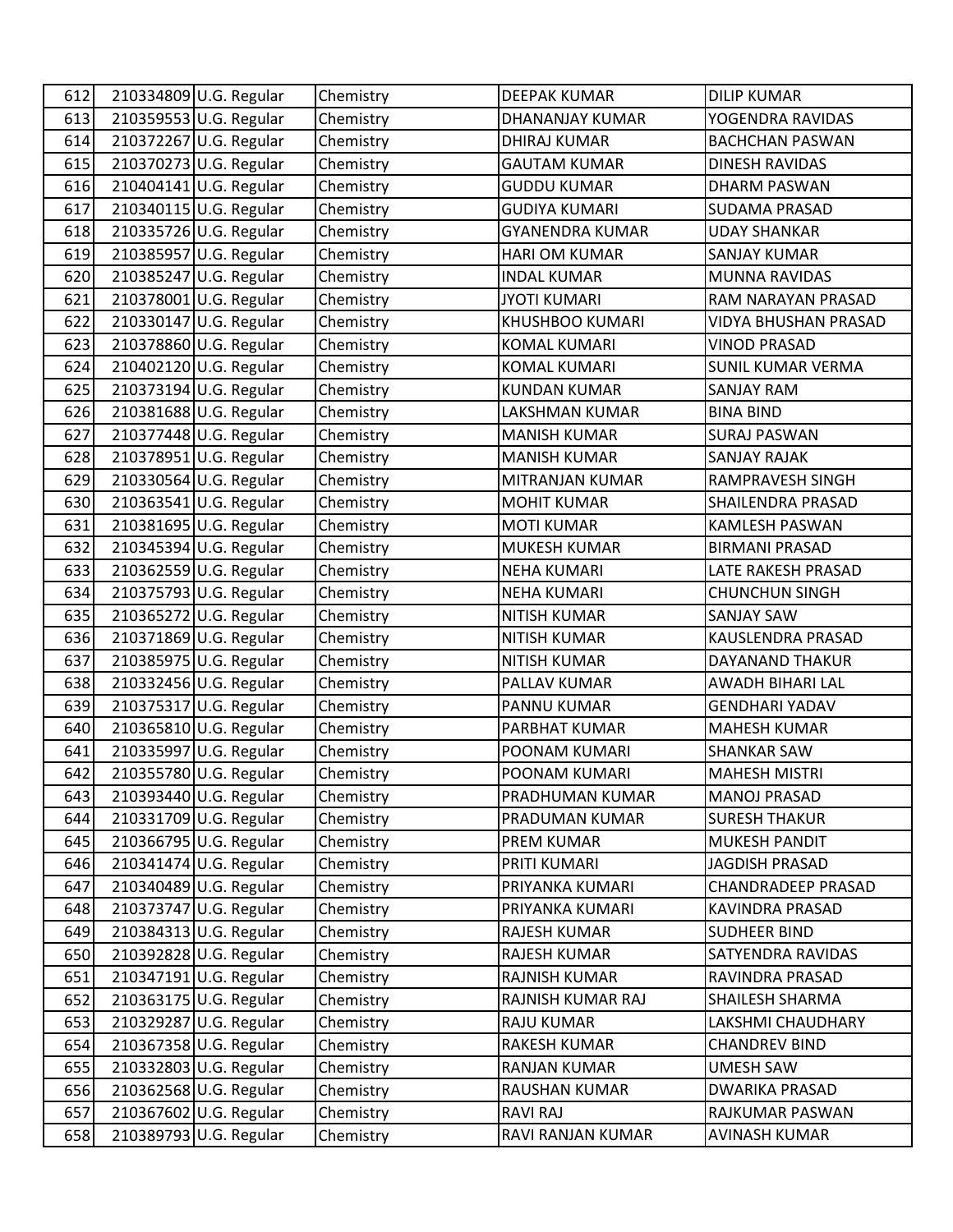| 659 | 210336710 U.G. Regular | Chemistry   | <b>RAVIKANT KUMAR</b>       | <b>SHYAM KARAN RAVIDAS</b> |
|-----|------------------------|-------------|-----------------------------|----------------------------|
| 660 | 210340473 U.G. Regular | Chemistry   | <b>RISHAV RAJ</b>           | SAMBHU NATH PRASAD         |
| 661 | 210384973 U.G. Regular | Chemistry   | <b>ROHIT KUMAR</b>          | RAMADHIN PASWAN            |
| 662 | 210359479 U.G. Regular | Chemistry   | <b>RUPAM KUMARI</b>         | RAJ KUMAR PRASAD           |
| 663 | 210347931 U.G. Regular | Chemistry   | SAHIL GAURAV                | <b>SURESH PRASAD</b>       |
| 664 | 210381057 U.G. Regular | Chemistry   | <b>SAHUL KUMAR</b>          | LATE HIRALAL PASWAN        |
| 665 | 210356743 U.G. Regular | Chemistry   | SANJEET KUMAR               | <b>MADAN MOHAN PRASAD</b>  |
| 666 | 210358858 U.G. Regular | Chemistry   | <b>SANTOSH KUMAR</b>        | RAJARAM PRASAD             |
| 667 | 210388759 U.G. Regular | Chemistry   | <b>SANTOSH KUMAR</b>        | <b>ABDHESH SAW</b>         |
| 668 | 210387593 U.G. Regular | Chemistry   | <b>SHANKAR KUMAR</b>        | <b>SURENDRA RAM</b>        |
| 669 | 210340606 U.G. Regular | Chemistry   | <b>SHILA KUMARI</b>         | <b>SUMANGAL PASWAN</b>     |
| 670 | 210349095 U.G. Regular | Chemistry   | <b>SHUBHAM KUMAR</b>        | <b>VINOD KUMAR</b>         |
| 671 | 210333018 U.G. Regular | Chemistry   | <b>SIMA KUMARI</b>          | <b>VIJAY RAVIDAS</b>       |
| 672 | 210343994 U.G. Regular | Chemistry   | <b>SONAM SHARMA</b>         | MUKESH SHARMA              |
| 673 | 210382684 U.G. Regular | Chemistry   | <b>SONU KUMAR</b>           | <b>BAKHORI VIND</b>        |
| 674 | 210346230 U.G. Regular | Chemistry   | <b>SUHANA KUMARI</b>        | <b>SUNIL KUMAR</b>         |
| 675 | 210359509 U.G. Regular | Chemistry   | <b>SUJEET KUMAR</b>         | MITHLESH KUMAR             |
| 676 | 210333365 U.G. Regular | Chemistry   | <b>SUNNY KUMAR</b>          | MAHESHVAR PRASAD           |
| 677 | 210358104 U.G. Regular | Chemistry   | <b>SURAJ KUMAR</b>          | <b>RANJEET KUMAR</b>       |
| 678 | 210372326 U.G. Regular | Chemistry   | <b>SURAJ KUMAR</b>          | <b>ABDHESH PASWAN</b>      |
|     |                        |             |                             |                            |
| 679 | 210386195 U.G. Regular | Chemistry   | <b>SWATI SUMAN</b>          | KAMLESH KUMAR DIWAKAR      |
| 680 | 210400543 U.G. Regular | Chemistry   | <b>SWEETI KUMARI</b>        | <b>SUBODH PRASAD</b>       |
| 681 | 210346271 U.G. Regular | Chemistry   | <b>SWETA SINGH</b>          | SANJAY KUMAR SINGH         |
| 682 | 210335866 U.G. Regular | Chemistry   | <b>TANNU KUMARI</b>         | <b>SHANKAR SAW</b>         |
| 683 | 210331829 U.G. Regular | Chemistry   | <b>VIKENDRA KUMAR</b>       | LAKSHMAN CHAUDHARY         |
| 684 | 210399191 U.G. Regular | Mathematics | <b>ABHINASH KUMAR</b>       | <b>JITENDRA KUMAR</b>      |
| 685 | 210346286 U.G. Regular | Mathematics | <b>ABHISHEK KUMAR</b>       | <b>SUDHIR CHAUHAN</b>      |
|     |                        |             |                             | <b>DHARMENDRA KUMAR</b>    |
| 686 | 210330023 U.G. Regular | Mathematics | <b>ABHISHEK RAJ</b>         | <b>SINHA</b>               |
| 687 | 210378576 U.G. Regular | Mathematics | <b>AJIT KUMAR</b>           | <b>MAHESH PRASAD</b>       |
| 688 | 210359559 U.G. Regular | Mathematics | AKHILESH KUMAR              | <b>DASHRATH RAM</b>        |
| 689 | 210386917 U.G. Regular | Mathematics | <b>ALOK KUMAR</b>           | <b>BIRJU BIND</b>          |
| 690 | 210362346 U.G. Regular | Mathematics | AMAN KUMAR BADAL            | MITHILESH PRASAD           |
|     |                        |             |                             |                            |
| 691 | 210335658 U.G. Regular | Mathematics | <b>AMIT KUMAR</b>           | MAHENDRA PRASAD SINGH      |
| 692 | 210366137 U.G. Regular | Mathematics | <b>AMRESH KUMAR</b>         | <b>AJIT MISTRY</b>         |
| 693 | 210342645 U.G. Regular | Mathematics | <b>ANIRUDH KUMAR</b>        | <b>LATE VIJAY PRASAD</b>   |
| 694 | 210398593 U.G. Regular | Mathematics | ANKAJ KUMAR                 | <b>GOPAL PRASAD</b>        |
| 695 | 210338609 U.G. Regular | Mathematics | <b>ANKIT KUMAR</b>          | <b>UMA SHANKAR SINGH</b>   |
| 696 | 210363482 U.G. Regular | Mathematics | <b>ANKIT KUMAR</b>          | PINTU HALWAI               |
| 697 | 210349122 U.G. Regular | Mathematics | <b>AVINASH KUMAR</b>        | <b>ABHAY RAM</b>           |
|     |                        |             |                             |                            |
| 698 | 210377088 U.G. Regular | Mathematics | <b>BHOLE SHANKAR PRASAD</b> | <b>VIJAY SAW</b>           |
| 699 | 210352248 U.G. Regular | Mathematics | <b>CHANDAN KUMAR</b>        | <b>SIYA SARAN YADAV</b>    |
| 700 | 210402985 U.G. Regular | Mathematics | <b>CHANDAN KUMAR</b>        | <b>MANOJ PRASAD</b>        |
| 701 | 210348690 U.G. Regular | Mathematics | DHANANJAY KUMAR             | <b>UMESH SINGH</b>         |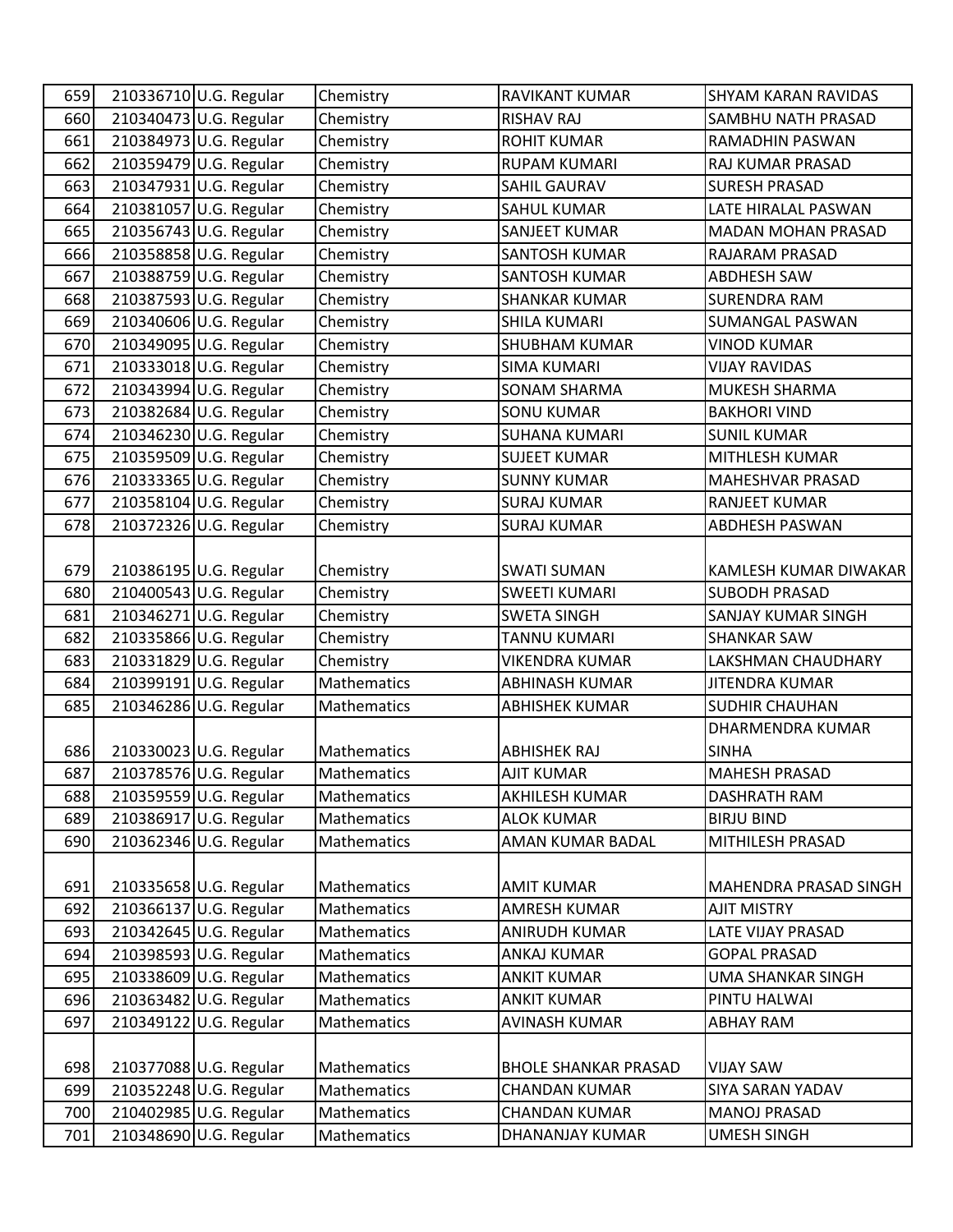| 702 | 210341635 U.G. Regular | Mathematics | DHARAMVEER KUMAR       | RAMJEE CHAUHAN           |
|-----|------------------------|-------------|------------------------|--------------------------|
| 703 | 210334483 U.G. Regular | Mathematics | <b>DHIRAJ KUMAR</b>    | RAJIV KUMAR RANJAN       |
| 704 | 210365281 U.G. Regular | Mathematics | <b>DINANATH KUMAR</b>  | <b>VINOD PRASAD</b>      |
| 705 | 210394363 U.G. Regular | Mathematics | <b>GAURAV KUMAR</b>    | <b>SUDAMA RAM</b>        |
| 706 | 210396110 U.G. Regular | Mathematics | <b>GOLU KUMAR</b>      | LATE RAMDEV PRASAD       |
| 707 | 210403574 U.G. Regular | Mathematics | HIMANSHU KUMAR         | RANJIT PRASAD            |
|     |                        |             |                        |                          |
| 708 | 210393288 U.G. Regular | Mathematics | <b>INDRAJEET KUMAR</b> | PRABHUCHAND MALAKAR      |
| 709 | 210382639 U.G. Regular | Mathematics | <b>JITENDRA KUMAR</b>  | <b>INDRAJIT KEVAT</b>    |
| 710 | 210376793 U.G. Regular | Mathematics | <b>KANHAIYA KUMAR</b>  | <b>MUKUL KEWAT</b>       |
| 711 | 210346827 U.G. Regular | Mathematics | <b>MANISH KUMAR</b>    | <b>KRISHNA SHARMA</b>    |
| 712 | 210384618 U.G. Regular | Mathematics | <b>MANISH KUMAR</b>    | <b>ANIL PRASAD</b>       |
| 713 | 210385565 U.G. Regular | Mathematics | <b>MANISH KUMAR</b>    | <b>VIJAY GOSWAMI</b>     |
| 714 | 210343824 U.G. Regular | Mathematics | MANISH KUMAR VERMA     | <b>MANOJ KUMAR VERMA</b> |
| 715 | 210393300 U.G. Regular | Mathematics | MITHLESH KUMAR         | SANJAY YADAV             |
| 716 | 210394371 U.G. Regular | Mathematics | <b>MOHAN KUMAR</b>     | <b>CHAMARI SAW</b>       |
| 717 | 210397082 U.G. Regular | Mathematics | <b>MUNNA KUMAR</b>     | <b>ARJUN SAW</b>         |
| 718 | 210377559 U.G. Regular | Mathematics | NAGHMA PERVEEN         | MD EQBAL ALAM            |
| 719 | 210340955 U.G. Regular | Mathematics | <b>NIKHIL KUMAR</b>    | SHRIKANTKUMAR            |
| 720 | 210378461 U.G. Regular | Mathematics | <b>NIRAJ KUMAR</b>     | <b>BHAVBHUTI PASWAN</b>  |
| 721 | 210382951 U.G. Regular | Mathematics | <b>NISHA BHARTI</b>    | <b>SHAILESH KUMAR</b>    |
| 722 | 210346035 U.G. Regular | Mathematics | NISHANT KUMAR          | <b>ARUN MAHTO</b>        |
| 723 | 210351540 U.G. Regular | Mathematics | <b>NITISH KUMAR</b>    | <b>VINESHWAR PASWAN</b>  |
| 724 | 210377025 U.G. Regular | Mathematics | <b>NITISH KUMAR</b>    | NARENDRA MANJHI          |
| 725 | 210378236 U.G. Regular | Mathematics | <b>NITU KUMARI</b>     | <b>NAVIN KUMAR</b>       |
| 726 | 210384088 U.G. Regular | Mathematics | PANKAJ PASWAN          | RAMASHISH PASWAN         |
| 727 | 210388252 U.G. Regular | Mathematics | PARMANAND KUMAR        | <b>SURENDRA YADAV</b>    |
| 728 | 210350217 U.G. Regular | Mathematics | PAVAN KUMAR            | <b>ARVIND PRASAD</b>     |
| 729 | 210334489 U.G. Regular | Mathematics | PAWAN KUMAR            | <b>RANJEET RAM</b>       |
| 730 | 210381650 U.G. Regular | Mathematics | PAWANDEV KUMAR         | <b>ASHOK PRASAD</b>      |
| 731 | 210337515 U.G. Regular | Mathematics | <b>PINTU KUMAR</b>     | <b>UMESH CHAUHAN</b>     |
| 732 | 210371745 U.G. Regular | Mathematics | PIYUSH KUMAR           | NAGENDRA KUMAR           |
| 733 | 210343579 U.G. Regular | Mathematics | PRADEEP KUMAR          | RAJKISHOR PRASAD         |
| 734 | 210334966 U.G. Regular | Mathematics | PRADUM KUMAR           | SANJAY PRASAD            |
| 735 | 210374700 U.G. Regular | Mathematics | PUSHPA KUMARI          | <b>SUBODH KUMAR</b>      |
| 736 | 210391890 U.G. Regular | Mathematics | RAHUL DEV VARMA        | <b>ASHOK SAW</b>         |
| 737 | 210334117 U.G. Regular | Mathematics | <b>RAHUL KUMAR</b>     | <b>SUDHIR YADAV</b>      |
| 738 | 210377083 U.G. Regular | Mathematics | <b>RAHUL KUMAR</b>     | <b>TUNTUN SAW</b>        |
|     |                        |             |                        | <b>DHARMDEV KUMAR</b>    |
| 739 | 210337639 U.G. Regular | Mathematics | RAHUL KUMAR PATHAK     | <b>PATHAK</b>            |
| 740 | 210332759 U.G. Regular | Mathematics | RAJEEV KUMAR           | SANJAY PRASAD            |
| 741 | 210356137 U.G. Regular | Mathematics | RAJEEV KUMAR           | PARMANAND PRASAD         |
| 742 | 210343190 U.G. Regular | Mathematics | RAKHI KUMARI           | <b>ANIL PRASAD</b>       |
| 743 | 210392939 U.G. Regular | Mathematics | RANJEET KUMAR          | <b>LUTAN RAM</b>         |
| 744 | 210339583 U.G. Regular | Mathematics | <b>RAVI RAJ</b>        | SATYENDRA KUMAR          |
| 745 | 210403555 U.G. Regular | Mathematics | <b>RITIK KUMAR</b>     | NAGESHWAR MAHTO          |
| 746 | 210344321 U.G. Regular | Mathematics | <b>RITIK RAJ</b>       | SANJAY KUMAR             |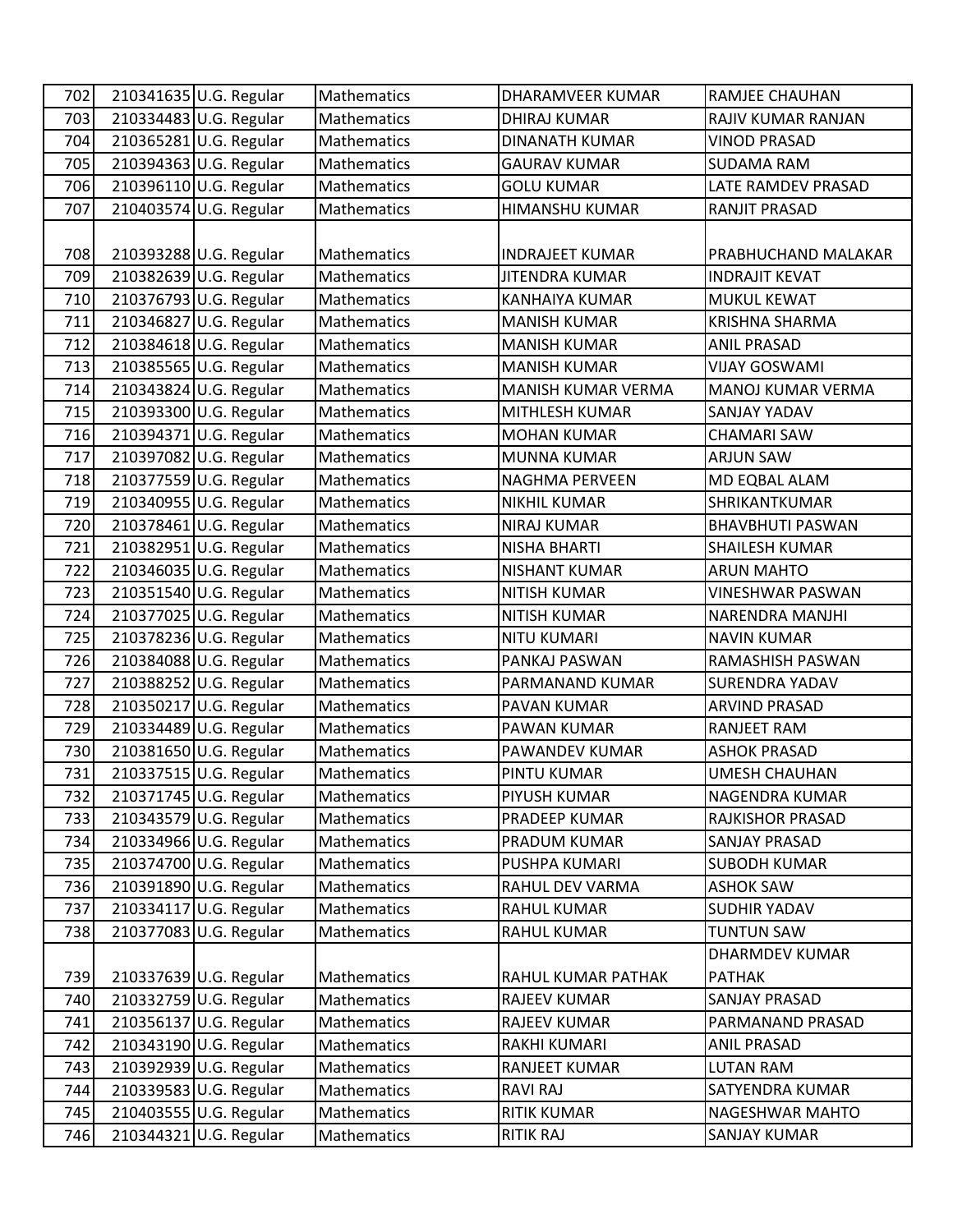| 747 | 210400865 U.G. Regular | Mathematics        | <b>ROCKY KUMAR</b>    | PREMCHAND MISTRI           |
|-----|------------------------|--------------------|-----------------------|----------------------------|
| 748 | 210384130 U.G. Regular | Mathematics        | <b>RUPA KUMARI</b>    | LATE DIVESH PRASAD         |
| 749 | 210382731 U.G. Regular | Mathematics        | <b>SANGITA KUMARI</b> | <b>AKHILSH PRASAD</b>      |
| 750 | 210397495 U.G. Regular | Mathematics        | <b>SANTY KUMAR</b>    | <b>JUGESHWAR MAHTO</b>     |
| 751 | 210341086 U.G. Regular | Mathematics        | SATYAM KUMAR          | <b>MANOJ KUMAR</b>         |
| 752 | 210386397 U.G. Regular | Mathematics        | <b>SHAHIL KUMAR</b>   | <b>RANJEET SINGH</b>       |
| 753 | 210377419 U.G. Regular | Mathematics        | <b>SHAKTI KUMAR</b>   | RAMPRIT PRASAD             |
| 754 | 210351149 U.G. Regular | <b>Mathematics</b> | SHASHIKANT KUMAR      | MITHLESH PRASAD            |
| 755 | 210373670 U.G. Regular | Mathematics        | <b>SHEONATH KUMAR</b> | <b>SURENDRA BIND</b>       |
| 756 | 210347690 U.G. Regular | Mathematics        | <b>SHIVKANT KUMAR</b> | SIDHESHVAR PASWAN          |
| 757 | 210394094 U.G. Regular | Mathematics        | <b>SHYAM KUMAR</b>    | MEHARCHAND RAVIDAS         |
| 758 | 210351632 U.G. Regular | Mathematics        | <b>SINTU KUMAR</b>    | <b>DARSHAN BIND</b>        |
| 759 | 210366374 U.G. Regular | <b>Mathematics</b> | <b>SUBHAM RAJ</b>     | DHARMENDRA PASWAN          |
| 760 | 210376178 U.G. Regular | Mathematics        | <b>SUBODH KUMAR</b>   | <b>VINOD YADAV</b>         |
| 761 | 210335297 U.G. Regular | <b>Mathematics</b> | <b>SUJIT KUMAR</b>    | <b>BASANT RAM</b>          |
| 762 | 210376130 U.G. Regular | Mathematics        | <b>SULEKHA KUMARI</b> | <b>BHUSHAN PRASAD</b>      |
| 763 | 210399612 U.G. Regular | Mathematics        | <b>SUMAN KUMAR</b>    | <b>VALIRAM JAMADAR</b>     |
| 764 | 210365178 U.G. Regular | Mathematics        | <b>SUMIT KUMAS</b>    | <b>SHANKAR PANDIT</b>      |
| 765 | 210366980 U.G. Regular | Mathematics        | <b>SUNNY KUMAR</b>    | <b>SIKANDAR PRASAD</b>     |
| 766 | 210328647 U.G. Regular | Mathematics        | <b>SURAJ KUMAR</b>    | <b>SANJAY SAW</b>          |
| 767 | 210347662 U.G. Regular | Mathematics        | <b>SURAJ KUMAR</b>    | SATYENDRA PRASAD           |
| 768 | 210347732 U.G. Regular | Mathematics        | <b>SURAJ KUMAR</b>    | <b>MUNNA PRASAD</b>        |
| 769 | 210368441 U.G. Regular | Mathematics        | <b>SURUCHI KUMARI</b> | <b>ARUN KUMAR</b>          |
| 770 | 210336073 U.G. Regular | Mathematics        | <b>SWEETY KUMARI</b>  | <b>MUKESH KUMAR</b>        |
| 771 | 210350847 U.G. Regular | Mathematics        | <b>VEER KUMAR</b>     | RAMBALI BIND               |
| 772 | 210339730 U.G. Regular | Mathematics        | <b>VICKY KUMAR</b>    | <b>VIVEK PRASAD</b>        |
| 773 | 210351660 U.G. Regular | <b>Mathematics</b> | <b>VIJAY KUMAR</b>    | <b>VINOD PRASAD</b>        |
| 774 | 210333873 U.G. Regular | Mathematics        | <b>VIKASH KUMAR</b>   | <b>ASHOK ROUT</b>          |
| 775 | 210346586 U.G. Regular | Mathematics        | <b>VIKASH KUMAR</b>   | RAJKUMAR PASWAN            |
| 776 | 210378815 U.G. Regular | Mathematics        | <b>VIKASH KUMAR</b>   | <b>BAIJU PASWAN</b>        |
| 777 | 210381854 U.G. Regular | Mathematics        | VIKASH KUMAR          | <b>ARJUN YADAV</b>         |
| 778 | 210389412 U.G. Regular | Mathematics        | VIKASH KUMAR          | <b>BIJENDRA MISTRI</b>     |
| 779 | 210330033 U.G. Regular | Mathematics        | <b>VIKASH YADAV</b>   | RAMBABU YADAV              |
| 780 | 210366182 U.G. Regular | <b>Mathematics</b> | VIKRAM KUMAR          | <b>SHALIGRAM PRASAD</b>    |
| 781 | 210372418 U.G. Regular | <b>Mathematics</b> | <b>VIVEK BHARTI</b>   | AMOD PRASAD GUPTA          |
| 782 | 210362360 U.G. Regular | Physics            | <b>ABHISHEK KUMAR</b> | MAHENDRA KUMAR             |
| 783 | 210366856 U.G. Regular | Physics            | ABHISHEK KUMAR        | <b>BIPIN BIHARI SHARAN</b> |
| 784 | 210355302 U.G. Regular | Physics            | <b>AJAY KUMAR</b>     | <b>VINOD PRASAD</b>        |
| 785 | 210373970 U.G. Regular | Physics            | AJAY KUMAR SINGH      | ASHOK KUMAR SINGH          |
| 786 | 210335528 U.G. Regular | Physics            | AKASHDEEP KUMAR       | <b>KRISHNA KUMAR</b>       |
| 787 | 210350130 U.G. Regular | Physics            | AMAN KUMAR            | <b>VIJAY KUMAR</b>         |
| 788 | 210399750 U.G. Regular | Physics            | AMARJEET KUMAR        | <b>CHANDRADEV MALAKAR</b>  |
| 789 | 210355528 U.G. Regular | Physics            | AMISHA KUMARI         | <b>UPENDRA PRASAD</b>      |
|     |                        |                    |                       |                            |
| 790 | 210383637 U.G. Regular | Physics            | <b>AMIT KUMAR</b>     | RANJEET KUMAR SHARMA       |
| 791 | 210331136 U.G. Regular | Physics            | <b>ANJALI KUMARI</b>  | SATYENDRA KUMAR            |
| 792 | 210343679 U.G. Regular | Physics            | <b>ANJALI KUMARI</b>  | <b>UPENDRA SAW</b>         |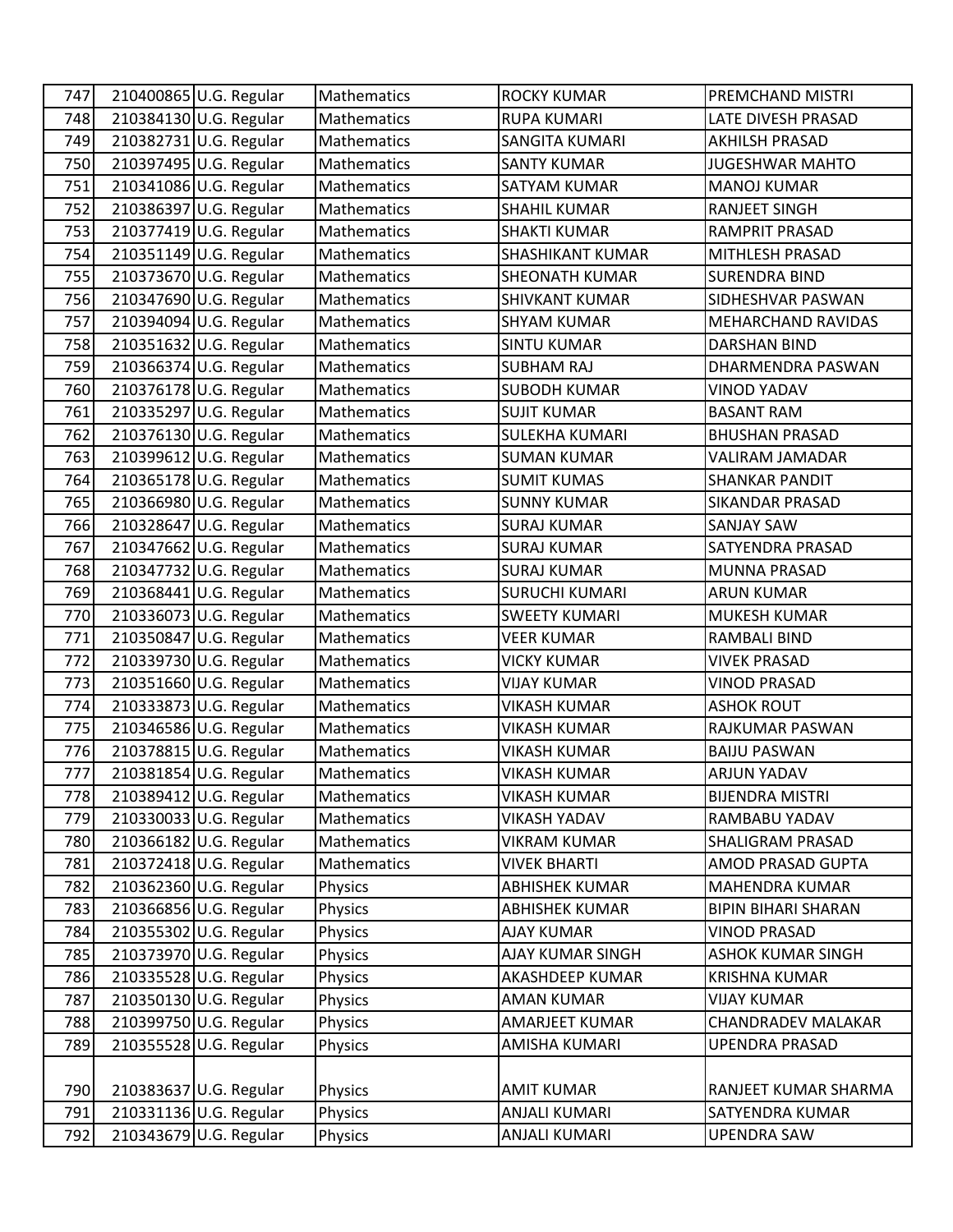|     |                        |                |                        | LATE PURUSHOTTAM           |
|-----|------------------------|----------------|------------------------|----------------------------|
| 793 | 210351170 U.G. Regular | <b>Physics</b> | <b>ANJALI KUMARI</b>   | <b>KUMAR</b>               |
| 794 | 210339093 U.G. Regular | Physics        | <b>ANKIT RANJAN</b>    | <b>SANJAY KUMAR SINGH</b>  |
| 795 | 210345929 U.G. Regular | Physics        | <b>ANSHU KUMAR</b>     | <b>MANOJ BIND</b>          |
| 796 | 210333535 U.G. Regular | <b>Physics</b> | <b>ANSHU KUMARI</b>    | <b>DINESH PRASAD</b>       |
| 797 | 210328326 U.G. Regular | Physics        | ANU PRIYA KUMARI       | SACHIDANAND SHARMA         |
| 798 | 210374587 U.G. Regular | <b>Physics</b> | <b>ANUJ KUMAR</b>      | <b>BIRMANI JAMADAR</b>     |
| 799 | 210343377 U.G. Regular | Physics        | <b>ARTI KUMARI</b>     | <b>BHIM PRASAD</b>         |
| 800 | 210350085 U.G. Regular | Physics        | <b>AVINASH KUMAR</b>   | <b>GULCHAND VIND</b>       |
| 801 | 210364087 U.G. Regular | Physics        | <b>BANTI KUMAR</b>     | <b>VINOD RAM</b>           |
| 802 | 210329591 U.G. Regular | <b>Physics</b> | <b>BHOLA KUMAR</b>     | <b>SHIT RAM</b>            |
| 803 | 210348076 U.G. Regular | <b>Physics</b> | <b>BOBBY KUMAR</b>     | DHARMENDRA PANDIT          |
| 804 | 210336555 U.G. Regular | Physics        | <b>BRAJESH KUMAR</b>   | <b>DINESH PASWAN</b>       |
| 805 | 210351646 U.G. Regular | <b>Physics</b> | <b>CHANDAN KUMAR</b>   | <b>ANIL CHAUDHARY</b>      |
| 806 | 210378150 U.G. Regular | Physics        | <b>CHANDAN KUMAR</b>   | RAJENDRA CHAUDHRI          |
| 807 | 210378961 U.G. Regular | Physics        | <b>DHANISH KUMAR</b>   | <b>INDU PASWAN</b>         |
| 808 | 210342314 U.G. Regular | Physics        | <b>DHIRAJ KUMAR</b>    | <b>KARU PANDIT</b>         |
| 809 | 210356379 U.G. Regular | <b>Physics</b> | <b>GAUTAM KUMAR</b>    | <b>RANJEET KUMAR</b>       |
| 810 | 210399771 U.G. Regular | <b>Physics</b> | <b>GURIYA KUMARI</b>   | PREMKANT CHAUDHARY         |
| 811 | 210345647 U.G. Regular | Physics        | <b>JEEVAK ANAND</b>    | <b>SHIV SHANKAR PRASAD</b> |
| 812 | 210348834 U.G. Regular | Physics        | <b>JULI KUMARI</b>     | <b>RUDAL RAVIDAS</b>       |
| 813 | 210329033 U.G. Regular | Physics        | <b>KANCHAN KUMARI</b>  | <b>BRAJESH KUMAR SINGH</b> |
| 814 | 210335614 U.G. Regular | Physics        | <b>KARAN KUMAR</b>     | RAM LAKHAN SHARMA          |
| 815 | 210380605 U.G. Regular | <b>Physics</b> | <b>KAVIRAJ KUMAR</b>   | DHARMENDRA KUMAR           |
| 816 | 210362353 U.G. Regular | Physics        | <b>KHUSHBOO KUMARI</b> | KRISHNVALLAM PANDIT        |
| 817 | 210351248 U.G. Regular | <b>Physics</b> | <b>KRISHNDEV KUMAR</b> | <b>RUDAL RAVIDAS</b>       |
| 818 | 210351550 U.G. Regular | Physics        | <b>KUMARI KHUSHBOO</b> | PAPPU KUMAR                |
| 819 | 210351227 U.G. Regular | Physics        | KUMARI POOJA SHARMA    | KAUSHLENDRA SHARMA         |
| 820 | 210332847 U.G. Regular | Physics        | LAKSHMI KUMARI         | SUDAMA PRASAD              |
|     |                        |                |                        |                            |
| 821 | 210342549 U.G. Regular | <b>Physics</b> | LALENDRA KUMAR MANJHI  | <b>IMATHUR MANJHI</b>      |
| 822 | 210351960 U.G. Regular | Physics        | <b>MAMTA KUMARI</b>    | SANJAY PRASAD              |
| 823 | 210338057 U.G. Regular | Physics        | <b>MANISH KUMAR</b>    | <b>MANOJ KUMAR</b>         |
| 824 | 210362709 U.G. Regular | Physics        | <b>MANISH KUMAR</b>    | SAMPAT KUMAR SINGH         |
| 825 | 210371121 U.G. Regular | Physics        | MANISH KUMAR SINHA     | ANUJ KUMAR SINHA           |
| 826 | 210373526 U.G. Regular | Physics        | <b>MANISHA KUMARI</b>  | DIPU SAW                   |
| 827 | 210359533 U.G. Regular | Physics        | <b>MANOHAR KUMAR</b>   | SHIOKUMAR PRASAD           |
| 828 | 210342086 U.G. Regular | Physics        | MINSHU KUMARI          | SATYENDRA PRASAD           |
| 829 | 210335541 U.G. Regular | Physics        | <b>MISHA RANI</b>      | YOGENARA MISTRY            |
| 830 | 210382503 U.G. Regular | Physics        | <b>NIKKI KUMAR</b>     | DEVENDRA PRASAD            |
| 831 | 210334774 U.G. Regular | Physics        | NISHU KUMARI           | SHATRUDHAN PRASAD          |
| 832 | 210374390 U.G. Regular | Physics        | NITISH KUMAR           | <b>DEVEGAN PRASAD</b>      |
| 833 | 210386717 U.G. Regular | <b>Physics</b> | POOJA KUMARI           | PURUSHOTAM RAM             |
| 834 | 210341131 U.G. Regular | Physics        | POONAM KUMARI          | <b>SURENDRA PRASAD</b>     |
| 835 | 210395820 U.G. Regular | Physics        | POONAM KUMARI          | <b>KRISHNA RAVIDAS</b>     |
| 836 | 210386338 U.G. Regular | Physics        | PRASHANT KUMAR         | MITHLESH PRASAD            |
| 837 | 210333600 U.G. Regular | Physics        | PRATIMA KUMARI         | KRISHNA PRASAD             |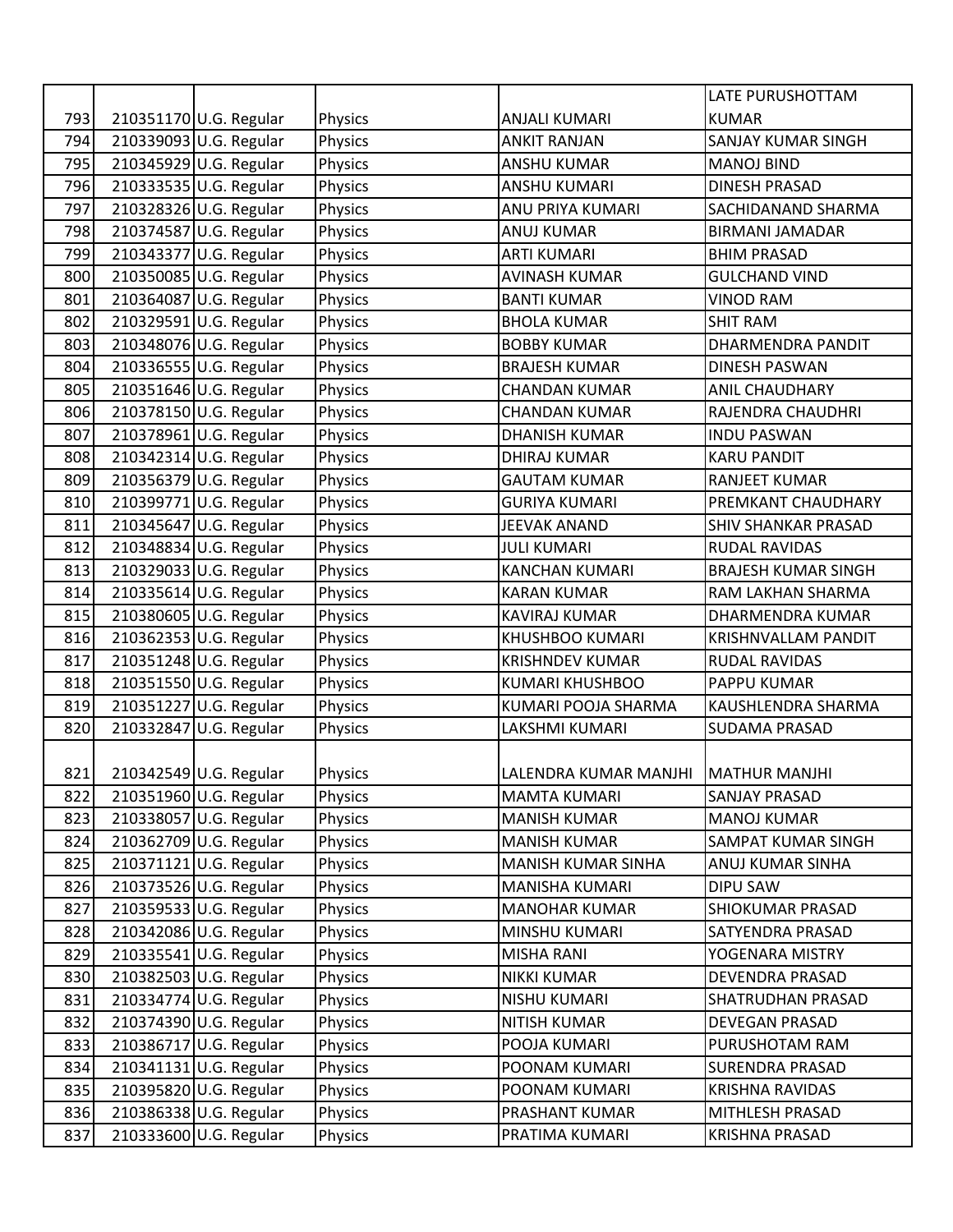| 838 | 210372212 U.G. Regular | Physics | PRITI KUMARI              | <b>CHANDRAMANI KUMAR</b>  |
|-----|------------------------|---------|---------------------------|---------------------------|
| 839 | 210343764 U.G. Regular | Physics | PRIYA KUMARI              | MANOJ KUMAR VERMA         |
| 840 | 210347350 U.G. Regular | Physics | PRIYANKA KUMARI           | MUNNA PRASAD              |
| 841 | 210328930 U.G. Regular | Physics | PUNAM KUMARI              | <b>SRIKANT KUMAR</b>      |
| 842 | 210346823 U.G. Regular | Physics | RAJA PASWAN               | RAJESH PASWAN             |
| 843 | 210348824 U.G. Regular | Physics | <b>RAJESH KUMAR</b>       | <b>KRISHNA RAVIDAS</b>    |
| 844 | 210359456 U.G. Regular | Physics | <b>RAJESH KUMAR</b>       | <b>ARJUN TANTI</b>        |
| 845 | 210399837 U.G. Regular | Physics | RAJU KUMAR SINGH          | RAJESHWAR PRASAD          |
| 846 | 210401064 U.G. Regular | Physics | <b>RAKHI KUMARI</b>       | <b>JAGDEV PRASAD</b>      |
| 847 | 210347583 U.G. Regular | Physics | RAMDHAR KUMAR             | RAUDEE PASWAN             |
| 848 | 210371265 U.G. Regular | Physics | <b>RANJAN KUMAR</b>       | <b>SHAILESH TANTI</b>     |
| 849 | 210354988 U.G. Regular | Physics | <b>RAUSHAN KUMAR</b>      | RAJKUMAR PRASAD           |
| 850 | 210363547 U.G. Regular | Physics | RAVITA KUMARI             | MUNNI LAL PRASAD          |
| 851 | 210402573 U.G. Regular | Physics | <b>REETIK KUMAR</b>       | <b>GANESH PASWAN</b>      |
| 852 | 210344419 U.G. Regular | Physics | RIYA KUMARI               | <b>SANJAY KUMAR</b>       |
| 853 | 210337094 U.G. Regular | Physics | <b>ROHIT KUMAR</b>        | RAMPRIT RAM               |
| 854 | 210369982 U.G. Regular | Physics | <b>ROHIT KUMAR</b>        | <b>ARUN MAHTO</b>         |
| 855 | 210334094 U.G. Regular | Physics | <b>SALONI KUMARI</b>      | PARMANAND KUAMR           |
| 856 | 210329669 U.G. Regular | Physics | <b>SANTU KUMAR</b>        | <b>MANNU MAHTO</b>        |
| 857 | 210384905 U.G. Regular | Physics | <b>SHABNAM KUMARI</b>     | <b>UPENDRA PRASAD</b>     |
| 858 | 210382394 U.G. Regular | Physics | <b>SHAILESH KUMAR</b>     | <b>DINESH KEVAT</b>       |
| 859 | 210388548 U.G. Regular | Physics | <b>SHIV SHANKAR KUMAR</b> | <b>BHIM RAVIDAS</b>       |
| 860 | 210345488 U.G. Regular | Physics | <b>SHRUTI KUMARI</b>      | RAJIV RANJAN PRASAD       |
| 861 | 210346012 U.G. Regular | Physics | <b>SHUBHAM KUMAR</b>      | PRAVEEN KUMAR             |
| 862 | 210354797 U.G. Regular | Physics | <b>SHUBHAM SHAURABH</b>   | SATYENDRA PRASAD          |
|     |                        |         |                           | SHAILENDRA KUMAR          |
| 863 | 210340225 U.G. Regular | Physics | <b>SMITA KUMARI</b>       | <b>PANDEY</b>             |
| 864 | 210364002 U.G. Regular | Physics | <b>SOMA SINHA</b>         | JAYSHANKAR PRASAD         |
| 865 | 210397409 U.G. Regular | Physics | SONI KUMARI PATHAK        | RAM NARAYAN PATHAK        |
| 866 | 210337600 U.G. Regular | Physics | <b>SONU KUMAR</b>         | <b>VINOD CHAUDHARI</b>    |
| 867 | 210334261 U.G. Regular | Physics | <b>SUJEET KUMAR</b>       | <b>SUNIL KUMAR TIWARI</b> |
| 868 | 210340143 U.G. Regular | Physics | <b>SUJEET KUMAR</b>       | <b>INDAL PRASAD BIND</b>  |
| 869 | 210383125 U.G. Regular | Physics | <b>SUJEET KUMAR</b>       | RAM VILASH PRASAD         |
| 870 | 210364720 U.G. Regular | Physics | <b>SUMAN KUMARI</b>       | DHNESHVER PASWAN          |
| 871 | 210335792 U.G. Regular | Physics | <b>SUNIL KUMAR</b>        | SHAILENDRA PRASAD         |
| 872 | 210363009 U.G. Regular | Physics | <b>SUNNY KUMAR</b>        | <b>RANJEET KUMAR</b>      |
| 873 | 210343296 U.G. Regular | Physics | <b>SUPRIYA KUMARI</b>     | SANJAY PRASAD             |
| 874 | 210362864 U.G. Regular | Physics | <b>SURAJ KUMAR</b>        | <b>MALLU SAW</b>          |
| 875 | 210372499 U.G. Regular | Physics | <b>SURAJ KUMAR</b>        | <b>VINAY KUMAR</b>        |
| 876 | 210337607 U.G. Regular | Physics | <b>UCHI KUMAR</b>         | <b>INDRADEV PRASAD</b>    |
| 877 | 210365839 U.G. Regular | Physics | UTPALKANT KUMAR           | MAHESH PRASAD             |
| 878 | 210338389 U.G. Regular | Physics | <b>VIKASH KUMAR</b>       | RAJBALLABH PRASAD         |
| 879 | 210365032 U.G. Regular | Physics | <b>VIKASH KUMAR</b>       | <b>ANIL KUMAR</b>         |
| 880 | 210367719 U.G. Regular | Physics | <b>VIPIN KUMAR</b>        | LATE BINOD SINGH          |
| 881 | 210340258 U.G. Regular | Physics | <b>VISHAKHA KUMARI</b>    | <b>VINOD PRASAD</b>       |
| 882 | 210352015 U.G. Regular | Physics | <b>VISHVAJEET KUMAR</b>   | <b>VIRMANI PRASAD</b>     |
| 883 | 210331854 U.G. Regular | Zoology | <b>AAROHI SEN</b>         | MAHESH PRASAD             |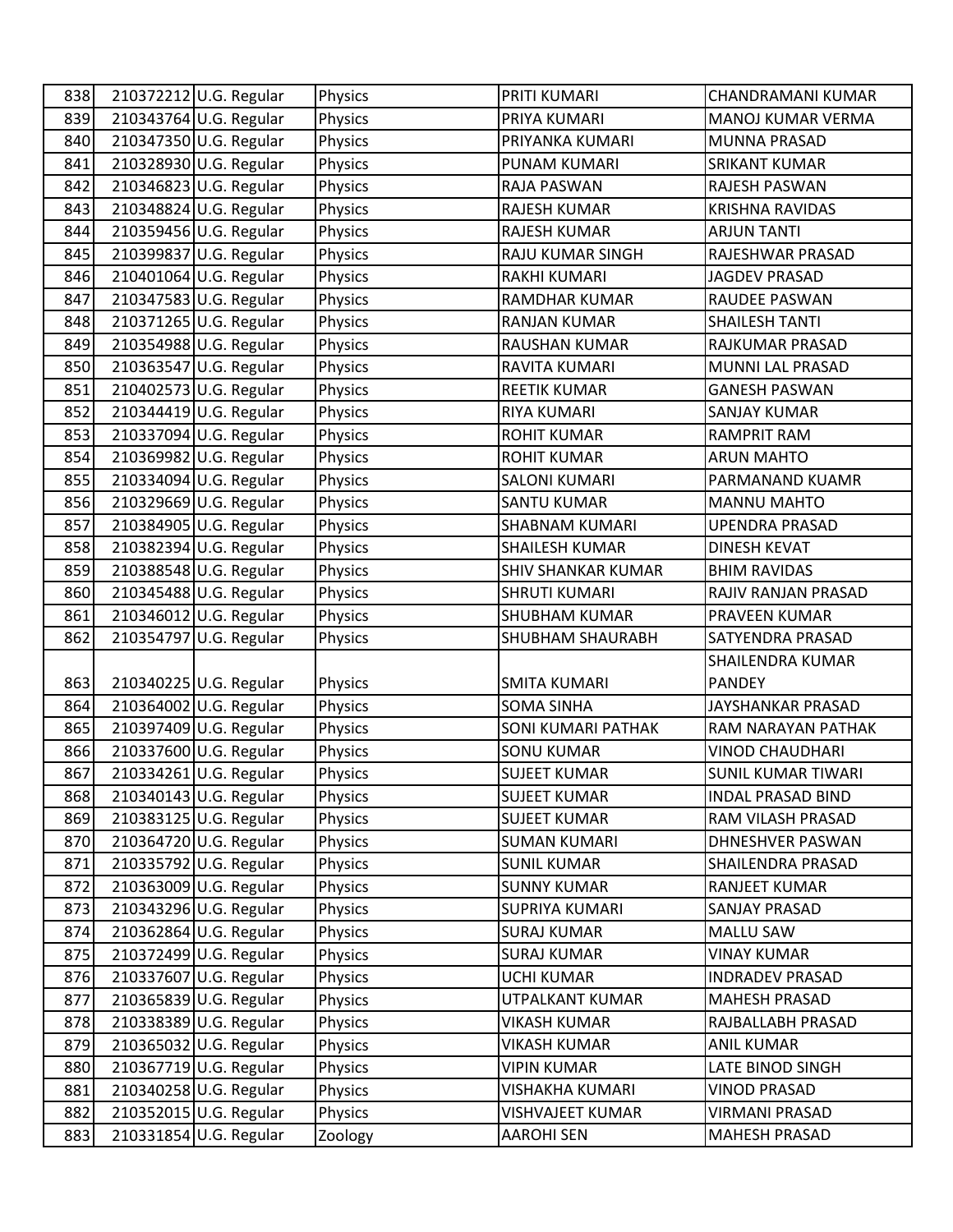| 884 | 210377511 U.G. Regular | Zoology | <b>AKANKSHA SINHA</b>      | <b>SURENDRA PRASAD SINHA</b>         |
|-----|------------------------|---------|----------------------------|--------------------------------------|
| 885 | 210372138 U.G. Regular | Zoology | <b>AKASH KUMAR</b>         | <b>CHANDRA SHEKHAR PRASAD</b>        |
| 886 | 210340040 U.G. Regular | Zoology | <b>ALPANA</b>              | <b>ALOK NATH PANDEY</b>              |
| 887 | 210358051 U.G. Regular | Zoology | <b>ANISHA KUMARI</b>       | YOGENDRA PRASAD                      |
| 888 | 210330888 U.G. Regular | Zoology | <b>ANJALI BHARTI</b>       | <b>VIJENDRA PRASAD</b>               |
| 889 | 210340608 U.G. Regular | Zoology | <b>ANJALI PATEL</b>        | <b>ASHOK KUMAR</b>                   |
| 890 | 210335457 U.G. Regular | Zoology | ANKUSH KUMAR PASWAN        | <b>KAMLESH PASWAN</b>                |
| 891 | 210346807 U.G. Regular | Zoology | <b>ANSHU BHARTI</b>        | MITHLESH PASWAN                      |
| 892 | 210330591 U.G. Regular | Zoology | <b>ANSHU LATA</b>          | <b>SANJAY PRASAD</b>                 |
| 893 | 210343880 U.G. Regular | Zoology | <b>APSANA KHATOON</b>      | MD AJEEM UDDIN                       |
| 894 | 210371624 U.G. Regular | Zoology | <b>ARTI KUMARI</b>         | <b>RAJESH KUMAR</b>                  |
| 895 | 210372953 U.G. Regular | Zoology | <b>ARTI KUMARI</b>         | <b>HIRALAL PRASAD</b>                |
| 896 | 210337440 U.G. Regular | Zoology | <b>ASHUTOSH KUMAR</b>      | NANDKISHORE PRASAD                   |
| 897 | 210401010 U.G. Regular | Zoology | <b>AVINASH KUMAR</b>       | <b>DEVENDRA PRASAD</b>               |
| 898 | 210333129 U.G. Regular | Zoology | <b>AYUSHI BHARTI</b>       | <b>ASHOK KUMAR</b>                   |
| 899 | 210349554 U.G. Regular | Zoology | <b>BALMIKI KUMAR</b>       | CHANDRASHEKHAR<br><b>VISHWAKARMA</b> |
| 900 | 210373293 U.G. Regular | Zoology | <b>BEAUTI KUMARI</b>       | RAJ KUMAR YADAV                      |
| 901 | 210394813 U.G. Regular | Zoology | <b>BHARTI KUMARI</b>       | YUGAL KISHOR GOSWAMI                 |
| 902 | 210375498 U.G. Regular | Zoology | <b>CHANDANI KUMARI</b>     | PARSURAM PASWAN                      |
| 903 | 210341316 U.G. Regular | Zoology | <b>DEVSUNDRI KUMARI</b>    | RAJKUMAR SHARMA                      |
| 904 | 210396219 U.G. Regular | Zoology | <b>DIPA RANI</b>           | <b>MANOJ KUMAR</b>                   |
| 905 | 210345219 U.G. Regular | Zoology | <b>DIVAS KUMAR</b>         | <b>DINESH KUMAR</b>                  |
| 906 | 210345669 U.G. Regular | Zoology | <b>DIVYANSHU SINGH</b>     | <b>DINESH PRASAD</b>                 |
| 907 | 210336344 U.G. Regular | Zoology | <b>GAUTAM VIHAR</b>        | <b>BRAJESH KUMAR AZAD</b>            |
| 908 | 210354940 U.G. Regular | Zoology | <b>JUGJEEVAN KUMAR RAJ</b> | <b>VINOD RAVIDAS</b>                 |
| 909 | 210340496 U.G. Regular | Zoology | <b>JYOTI KUMARI</b>        | <b>VIJAY KUMAR</b>                   |
| 910 | 210348573 U.G. Regular | Zoology | <b>JYOTI KUMARI</b>        | <b>ARVIND SINGH</b>                  |
| 911 | 210344030 U.G. Regular | Zoology | <b>KHUSHBOO KUMARI</b>     | <b>GILANI KEVAT</b>                  |
| 912 | 210347049 U.G. Regular | Zoology | <b>KHUSHBU KUMARI</b>      | <b>SHANKAR SINGH</b>                 |
| 913 | 210356950 U.G. Regular | Zoology | <b>KHUSHBU KUMARI</b>      | <b>KUSHESHWER RAJAK</b>              |
| 914 | 210335533 U.G. Regular | Zoology | <b>KHUSHI KUMARI</b>       | <b>UMESH PRASAD</b>                  |
| 915 | 210335478 U.G. Regular | Zoology | <b>KUMARI ANUPMA</b>       | <b>ARVIND PRASAD</b>                 |
| 916 | 210339539 U.G. Regular | Zoology | KUMARI KRITI SINHA         | CHANDRA BHANU KUMAR                  |
| 917 | 210370534 U.G. Regular | Zoology | <b>KUNDAN PATEL</b>        | AKHILESH KUMAR                       |
| 918 | 210336467 U.G. Regular | Zoology | <b>KUSUM KUMARI</b>        | JAY PRAKASH VARMA                    |
| 919 | 210345151 U.G. Regular | Zoology | <b>MITHU KUMAR</b>         | <b>MANOJ PRASAD</b>                  |
| 920 | 210348094 U.G. Regular | Zoology | <b>NIBHA KUMARI</b>        | PARMESHWAR MISTRY                    |
| 921 | 210375908 U.G. Regular | Zoology | <b>NIKKI KUMARI</b>        | <b>ANIL KUMAR</b>                    |
| 922 | 210397136 U.G. Regular | Zoology | <b>NILAM KUMARI</b>        | SANTOSH KUMAR                        |
| 923 | 210346894 U.G. Regular | Zoology | NISHA KUMARI               | MITHLESH PASWAN                      |
| 924 | 210393141 U.G. Regular | Zoology | NISHU BHARTI               | PINKU KUMAR                          |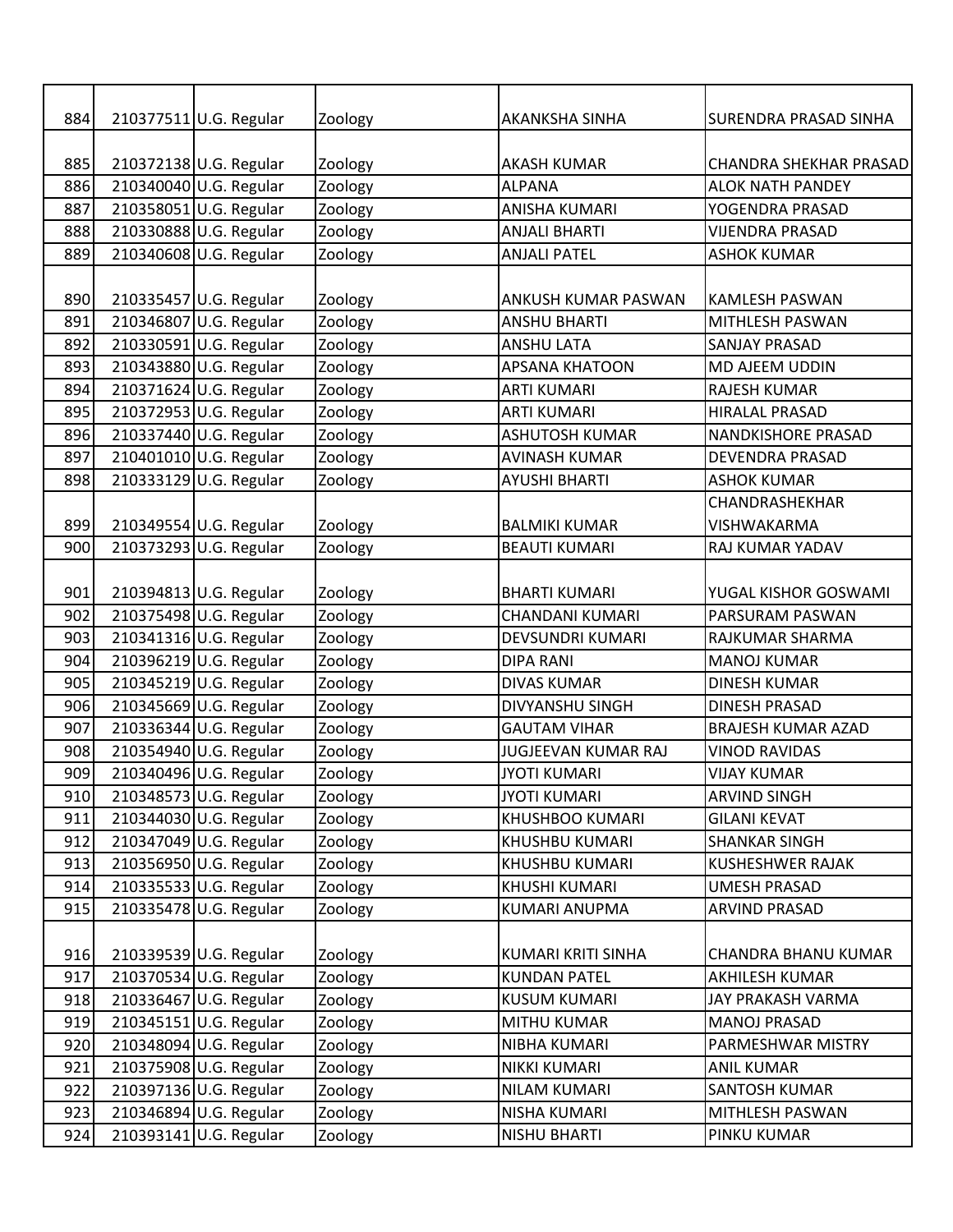| 925 | 210348809 U.G. Regular | Zoology | <b>NUTAN NISHA</b>      | <b>ARVIND KUMAR</b>        |
|-----|------------------------|---------|-------------------------|----------------------------|
| 926 | 210377550 U.G. Regular | Zoology | PAWAN KUMAR             | <b>BIRENDRA KUMAR</b>      |
| 927 | 210398510 U.G. Regular | Zoology | PINKI KUMARI            | <b>SHYAM KISHOR MISTRY</b> |
| 928 | 210365918 U.G. Regular | Zoology | PRATIMA KUMARI          | MITHALESH PASWAN           |
| 929 | 210346351 U.G. Regular | Zoology | PRITY KUMARI            | <b>RUDRADEV PANDEY</b>     |
| 930 | 210331347 U.G. Regular | Zoology | PRIYANKA KUMARI         | <b>ARJUN PRASAD</b>        |
| 931 | 210338103 U.G. Regular | Zoology | PRIYANKA KUMARI         | <b>SUDHIR KEWAT</b>        |
| 932 | 210380693 U.G. Regular | Zoology | <b>PUNAM</b>            | <b>ARUN KUMAR</b>          |
| 933 | 210339143 U.G. Regular | Zoology | PUNAM KUMARI            | SATYENDRA CHAUHAN          |
| 934 | 210402758 U.G. Regular | Zoology | RADHESHYAM KUMAR        | SIYASHRAN RAM              |
| 935 | 210382621 U.G. Regular | Zoology | <b>RAJDEV KUMAR</b>     | MAHESHWAR PRASAD           |
| 936 | 210340162 U.G. Regular | Zoology | <b>RAUSHAN DAS</b>      | RAMAUTAR DAS               |
| 937 | 210336382 U.G. Regular | Zoology | RAUSHAN KUMAR           | RAVINDRA PRASAD            |
| 938 | 210333508 U.G. Regular | Zoology | RAUVINSH KUMAR          | SATENDRA SHARMA            |
| 939 | 210341116 U.G. Regular | Zoology | RAVIRAJ PRABHAKAR       | <b>NAVAL PRASAD</b>        |
| 940 | 210342421 U.G. Regular | Zoology | <b>RINKI KUMARI</b>     | <b>BIJENDRA PRASAD</b>     |
| 941 | 210369529 U.G. Regular | Zoology | RISHAV KUMAR            | RAJEEV RANJAN SHARMA       |
| 942 | 210340228 U.G. Regular | Zoology | <b>RIYA KUMARI</b>      | RAJKUMAR SINGH             |
| 943 | 210370620 U.G. Regular | Zoology | RIYA KUMARI             | RAM NARESH RAVIDAS         |
| 944 | 210351353 U.G. Regular | Zoology | <b>ROHIT KUMAR</b>      | <b>KUMAR GAURAV</b>        |
| 945 | 210375450 U.G. Regular | Zoology | <b>ROHIT KUMAR</b>      | <b>NANDU PRASAD</b>        |
| 946 | 210331840 U.G. Regular | Zoology | <b>SALONI KUMARI</b>    | <b>ANIL KUMAR</b>          |
| 947 | 210341592 U.G. Regular | Zoology | <b>SANGAM KUMARI</b>    | <b>AJEET KUMAR</b>         |
| 948 | 210373063 U.G. Regular | Zoology | SANJU KUMARI            | RAMSAGAR PRASAD            |
| 949 | 210394902 U.G. Regular | Zoology | <b>SAURAV KUMAR</b>     | SHASHI BHUSHAN PASWAN      |
| 950 | 210344169 U.G. Regular | Zoology | SHILPA KUMARI           | <b>SANJAY KUMAR</b>        |
| 951 | 210340456 U.G. Regular | Zoology | <b>SHRISTY</b>          | <b>MANOJ KUMAR</b>         |
| 952 | 210332576 U.G. Regular | Zoology | <b>SHUBHAM KUMARI</b>   | <b>BIPIN PRASAD</b>        |
| 953 | 210331231 U.G. Regular | Zoology | <b>SHWETA KUMARI</b>    | <b>SHANKAR PRASAD</b>      |
| 954 | 210372566 U.G. Regular | Zoology | <b>SILU KUMARI</b>      | RAJESH PRASAD              |
| 955 | 210337454 U.G. Regular | Zoology | <b>SIMA KUMARI</b>      | LAXMIKANT BHARGAV          |
| 956 | 210363205 U.G. Regular | Zoology | <b>SIMA KUMARI</b>      | <b>JHOURI SAW</b>          |
| 957 | 210383080 U.G. Regular | Zoology | <b>SIMPI KUMARI</b>     | <b>SHIV KUMAR PANDIT</b>   |
| 958 | 210335204 U.G. Regular | Zoology | <b>SNEH LATA KUMARI</b> | SANJAY KUMAR PANDAY        |
| 959 | 210385995 U.G. Regular | Zoology | SNEHAL                  | <b>SURYA BHUSHAN KUMAR</b> |
| 960 | 210383962 U.G. Regular | Zoology | <b>SONI KUMARI</b>      | <b>AWADHESH SINGH</b>      |
| 961 | 210374182 U.G. Regular | Zoology | <b>SONU KUMAR</b>       | SANJEET RAM                |
| 962 | 210336832 U.G. Regular | Zoology | <b>SRISHTY PATEL</b>    | <b>AWADHESH PRASAD</b>     |
| 963 | 210338385 U.G. Regular | Zoology | SUDHANSHU KUMAR         | <b>VINOD KUMAR</b>         |
| 964 | 210395318 U.G. Regular | Zoology | <b>SUJEET KUMAR</b>     | <b>RANJIT THAKUR</b>       |
| 965 | 210341491 U.G. Regular | Zoology | <b>SUKRITI KUMARI</b>   | KRISHNA PRASAD             |
| 966 | 210330303 U.G. Regular | Zoology | SULEKHA KUMARI          | MEGHU CHAUDARY             |
| 967 | 210374550 U.G. Regular | Zoology | <b>SUMAN KUMARI</b>     | KARMVEER PASWAN            |
| 968 | 210347306 U.G. Regular | Zoology | <b>SUNAINA KUMARI</b>   | <b>BHUSHAN SAW</b>         |
| 969 | 210350081 U.G. Regular | Zoology | SUPRIYA KUMARI          | <b>SANJAY KUMAR</b>        |